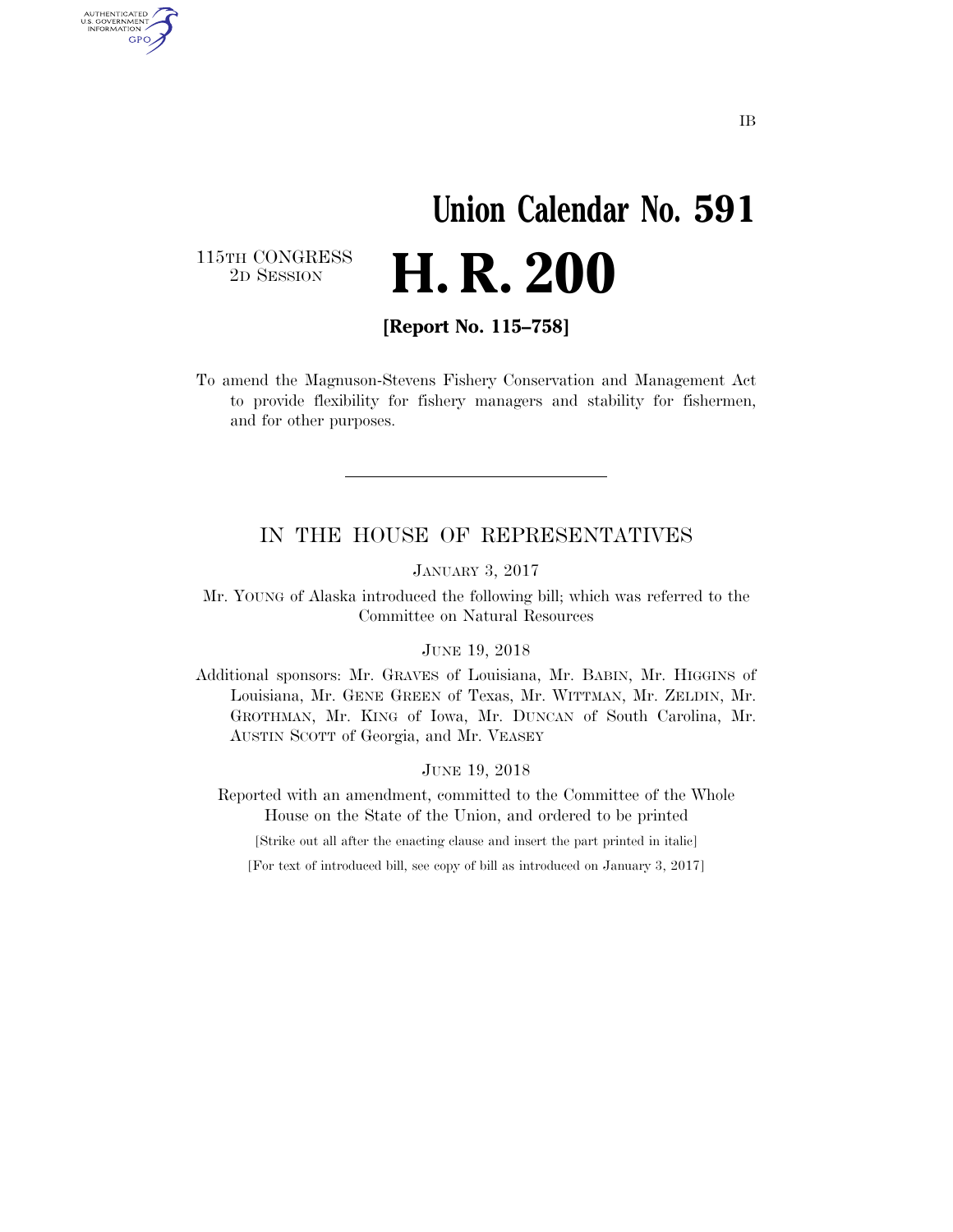# **A BILL**

2

To amend the Magnuson-Stevens Fishery Conservation and Management Act to provide flexibility for fishery managers and stability for fishermen, and for other purposes.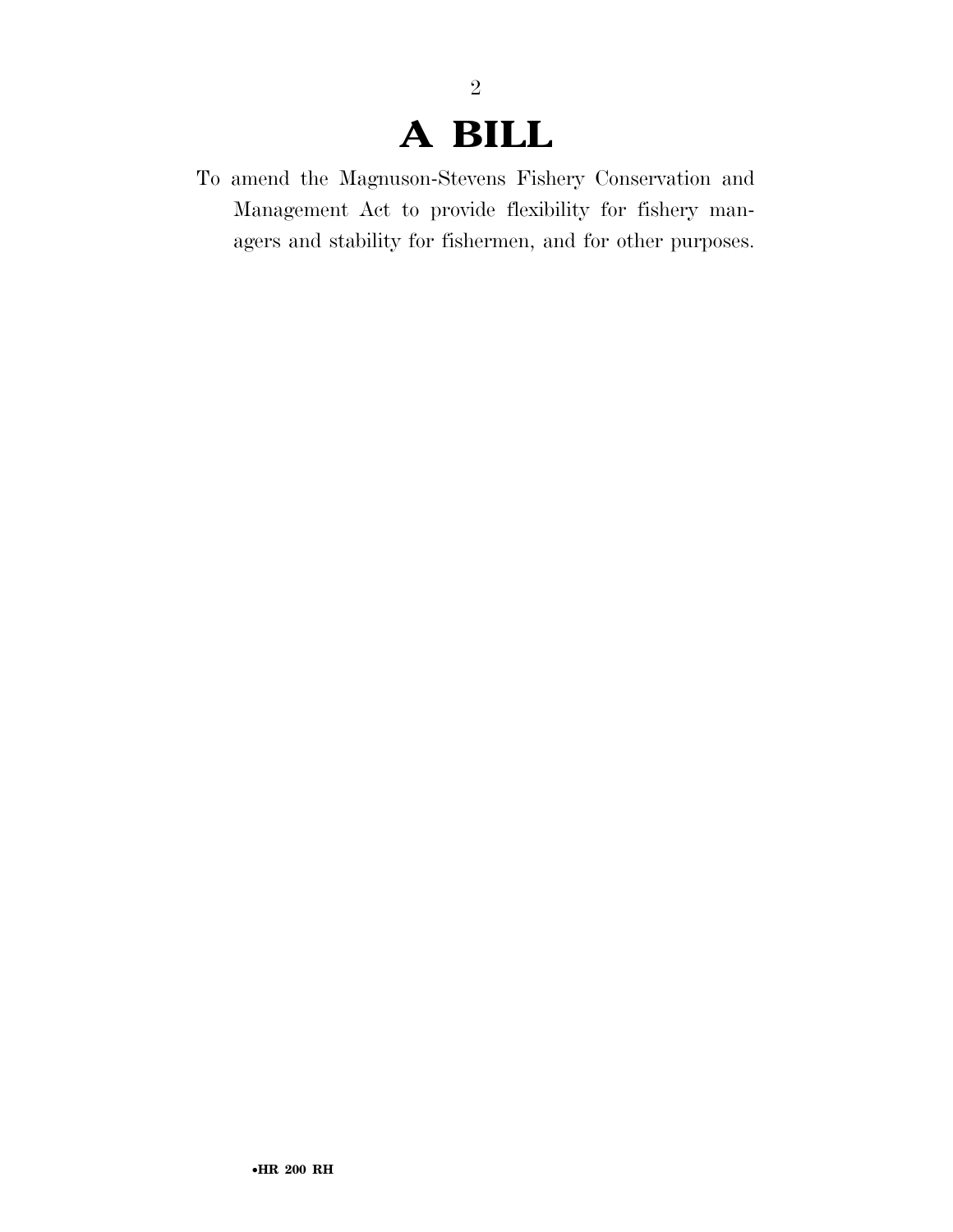1 *Be it enacted by the Senate and House of Representa-*

2 *tives of the United States of America in Congress assembled,* 

### 3 *SECTION 1. SHORT TITLE.*

- 4 *This Act may be cited as the ''Strengthening Fishing*
- 5 *Communities and Increasing Flexibility in Fisheries Man-*
- 6 *agement Act''.*

### 7 *SEC. 2. TABLE OF CONTENTS.*

8 *The table of contents for this Act is as follows:* 

- *Sec. 1. Short title.*
- *Sec. 2. Table of contents.*
- *Sec. 3. Definitions.*
- *Sec. 4. References.*

#### *TITLE I—MAGNUSON-STEVENS ACT FINDINGS AND DEFINITIONS AMENDMENTS AND REAUTHORIZATION*

- *Sec. 101. Amendments to findings.*
- *Sec. 102. Amendments to definitions.*
- *Sec. 103. Authorization of appropriations.*

#### *TITLE II—FISHERIES MANAGEMENT FLEXIBILITY AND MODERNIZATION*

- *Sec. 201. Definitions.*
- *Sec. 202. Process for allocation review for South Atlantic and Gulf of Mexico mixed-use fisheries.*
- *Sec. 203. Alternative fishery management measures.*
- *Sec. 204. Modifications to the annual catch limit requirement.*
- *Sec. 205. Limitation on future catch share programs.*
- *Sec. 206. Study of limited access privilege programs for mixed-use fisheries.*
- *Sec. 207. Cooperative data collection.*
- *Sec. 208. Recreational fishing data.*
- *Sec. 209. Miscellaneous amendments relating to fishery management councils.*

### *TITLE III—HEALTHY FISHERIES THROUGH BETTER SCIENCE*

- *Sec. 301. Healthy fisheries through better science.*
- *Sec. 302. Transparency and public process.*
- *Sec. 303. Flexibility in rebuilding fish stocks.*
- *Sec. 304. Exempted fishing permits.*
- *Sec. 305. Cooperative research and management program.*
- *Sec. 306. Gulf of Mexico fisheries cooperative research and red snapper management.*
- *Sec. 307. Ensuring consistent management for fisheries throughout their range.*

#### *TITLE IV— STRENGTHENING FISHING COMMUNITIES*

*Sec. 401. Estimation of cost of recovery from fishery resource disaster.*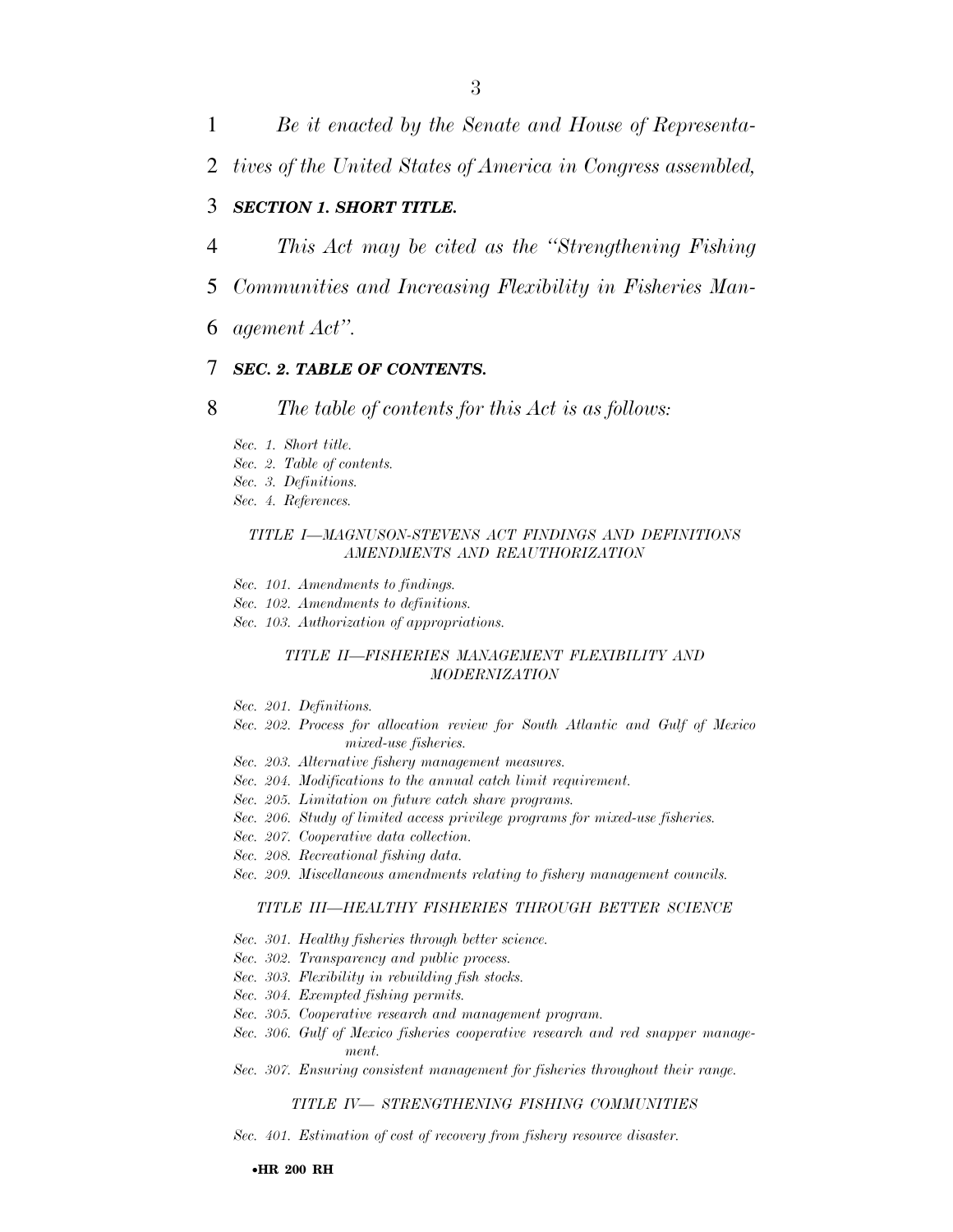- *Sec. 403. North Pacific Fishery management clarification.*
- *Sec. 404. Limitation on harvest in North Pacific directed pollock fishery.*
- *Sec. 405. Arctic community development quota.*
- *Sec. 406. Reallocation of certain unused harvest allocation.*
- *Sec. 407. Prohibition on shark feeding off coast of Florida.*
- *Sec. 408. Restoration of historically freshwater environment.*

### *SEC. 3. DEFINITIONS.*

 *In this Act, any term used that is defined in section 3 of the Magnuson-Stevens Fishery Conservation and Man- agement Act (16 U.S.C. 1802) shall have the same meaning such term has under that section.* 

## *SEC. 4. REFERENCES.*

 *Except as otherwise specifically provided, whenever in this Act an amendment or repeal is expressed in terms of an amendment to, or repeal of, a provision, the reference shall be considered to be made to a provision of the Magnu- son-Stevens Fishery Conservation and Management Act (16 U.S.C. 1801 et seq.).* 

## *TITLE I—MAGNUSON-STEVENS*

## *ACT FINDINGS AND DEFINI-*

## *TIONS AMENDMENTS AND RE-*

## *AUTHORIZATION*

### *SEC. 101. AMENDMENTS TO FINDINGS.*

- *Section 2(a) (16 U.S.C. 1801) is amended—*
- *(1) in paragraph (1), by inserting ''cultural*
- *well-being,'' after ''economy,''; and*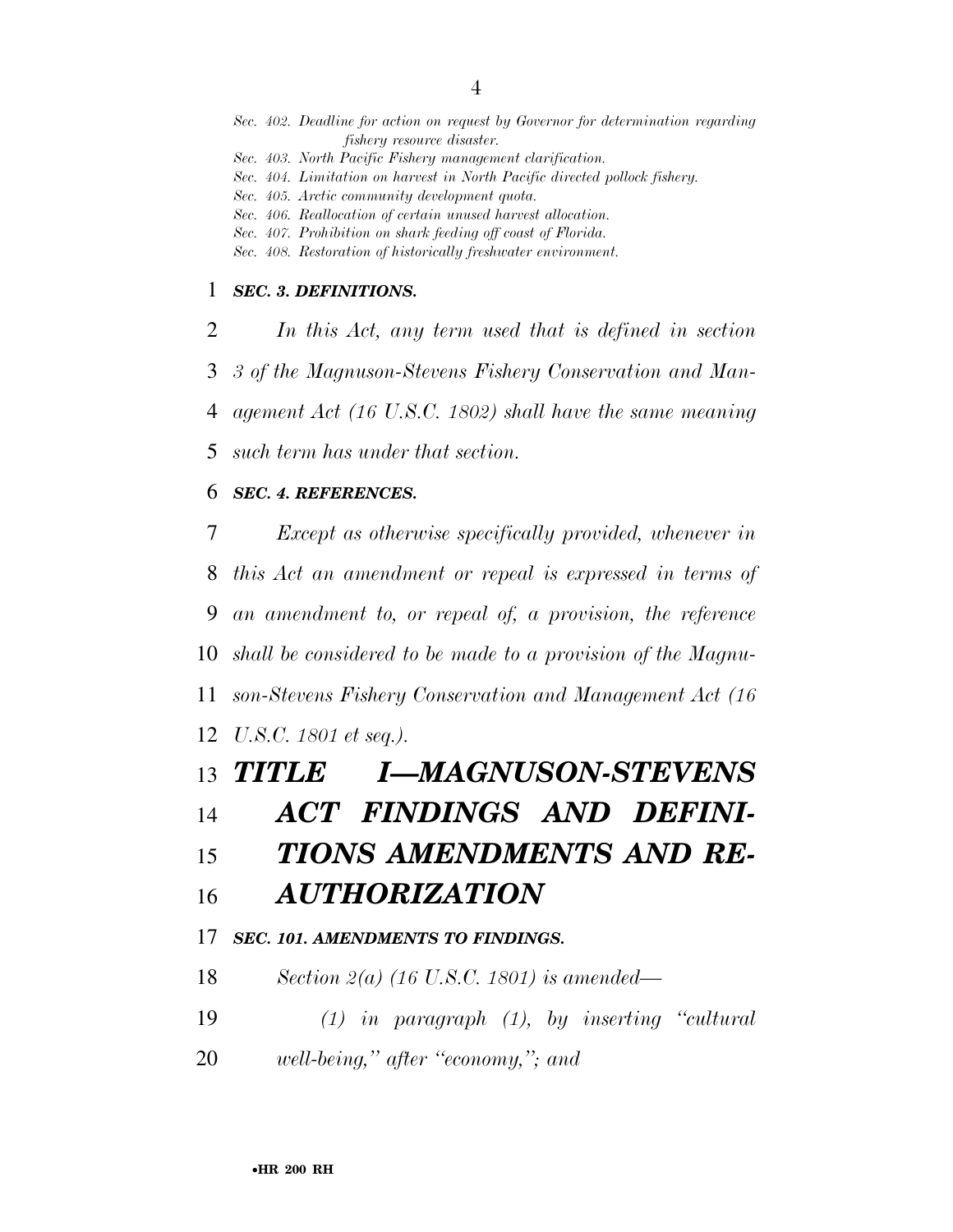| $\mathbf{1}$   | $(2)$ in paragraph $(10)$ , by inserting "and tradi-      |
|----------------|-----------------------------------------------------------|
| $\overline{2}$ | tional ways of life" after "economic growth".             |
| 3              | SEC. 102. AMENDMENTS TO DEFINITIONS.                      |
| $\overline{4}$ | (a) DEFINITIONS.—Section 3 (16 U.S.C. 1802) is            |
| 5              | $amended -$                                               |
| 6              | $(1)$ in paragraph $(2)$ , by striking "management"       |
| 7              | program";                                                 |
| 8              | $(2)$ in paragraph $(34)$ , by striking "The terms"       |
| 9              | 'overfishing' and 'overfished' mean'' and inserting       |
| 10             | "The term 'overfishing' means"; and                       |
| 11             | $(3)$ by inserting after paragraph $(8)$ the fol-         |
| 12             | lowing:                                                   |
| 13             | " $(8a)$ The term 'depleted' means, with respect to       |
| 14             | a stock of fish or stock complex, that the stock or stock |
| 15             | complex has a biomass that has declined below a level     |
| 16             | that jeopardizes the capacity of the stock or stock com-  |
| 17             | plex to produce maximum sustainable yield on a con-       |
| 18             | <i>tinuing basis.</i> "; and                              |
| 19             | $(4)$ by inserting after paragraph $(43)$ the fol-        |
| 20             | <i>lowing:</i>                                            |
| 21             | $\lq(43a)(A)$ The term 'subsistence fishing' means        |
| 22             | fishing in which the fish harvested are intended for      |
| 23             | customary and traditional uses, including for direct      |
| 24             | personal or family consumption as food or clothing;       |
| 25             | for the making or selling of handicraft articles out of   |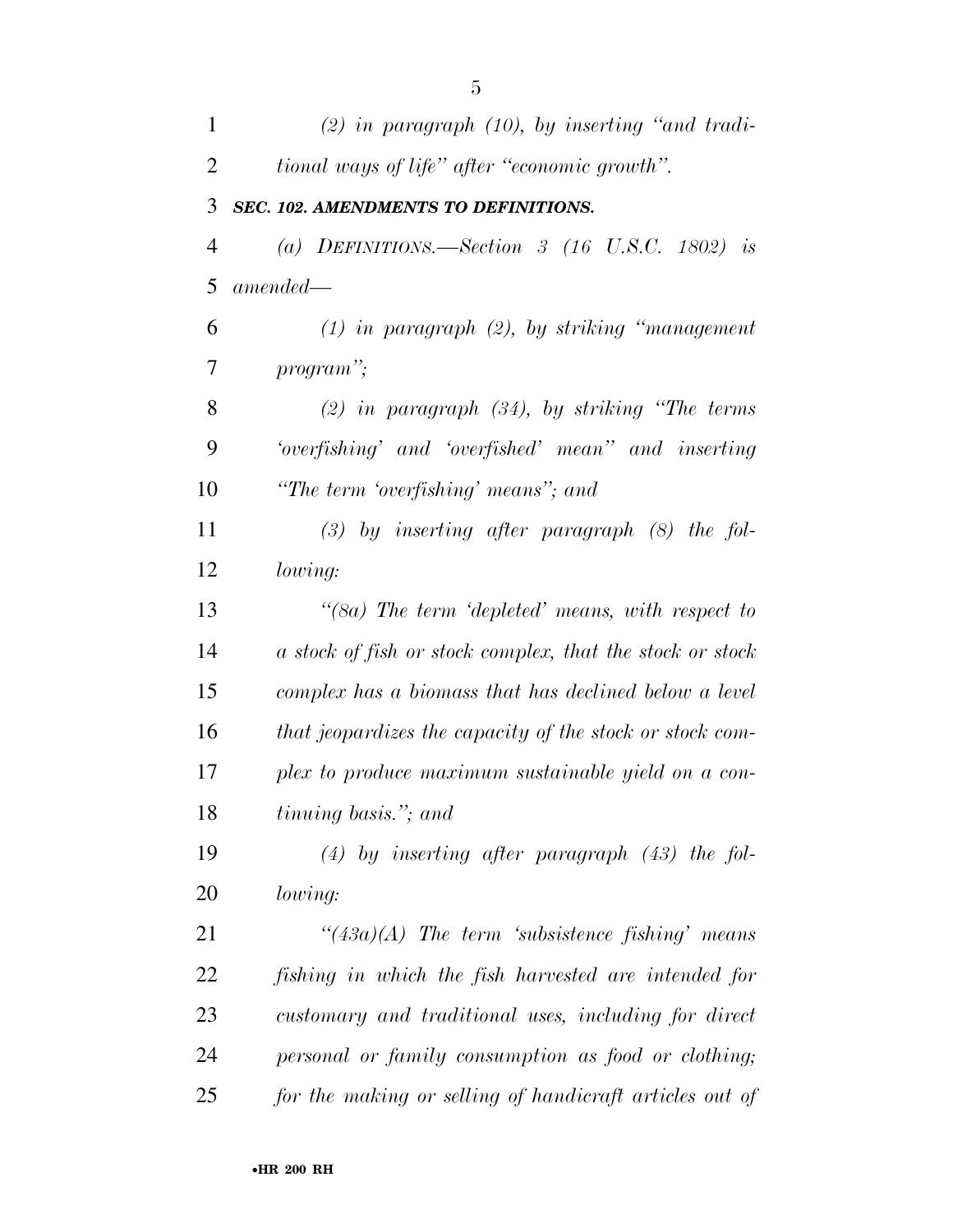| $\mathbf{1}$   | nonedible byproducts taken for personal or family                      |
|----------------|------------------------------------------------------------------------|
| $\overline{2}$ | consumption, for barter, or sharing for personal or                    |
| 3              | family consumption; and for customary exchange or                      |
| $\overline{4}$ | trade.                                                                 |
| 5              | "(B) In this paragraph—                                                |
| 6              | $\lq\lq(i)$ the term 'family' means all persons re-                    |
| 7              | lated by blood, marriage, or adoption, or any                          |
| 8              | person living within the household on a perma-                         |
| 9              | nent basis; and                                                        |
| 10             | $``(ii)$ the term 'barter' means the exchange of                       |
| 11             | a fish or fish part—                                                   |
| 12             | "(I) for another fish or fish part; or                                 |
| 13             | $``(II)$ for other food or for nonedible                               |
| 14             | <i>items other than money if the exchange is of</i>                    |
| 15             | a limited and noncommercial nature.".                                  |
| 16             | (b) SUBSTITUTION OF TERM.—The Magnuson-Stevens                         |
| 17             | Fishery Conservation and Management Act (16 U.S.C.                     |
|                | 18 1801 et seq.) is amended—                                           |
| 19             | $(1)$ in the heading of section 304(e), by striking                    |
| 20             | "OVERFISHED" and inserting "DEPLETED"; and                             |
| 21             | (2) by striking "overfished" each place it ap-                         |
| 22             | pears and inserting "depleted".                                        |
| 23             | (c) CLARITY IN ANNUAL REPORT.—Section $304(e)(1)$                      |
| 24             | $(16 \text{ U.S.C. } (e)(1))$ is amended by adding at the end the fol- |
| 25             | lowing: "The report shall distinguish between fisheries that           |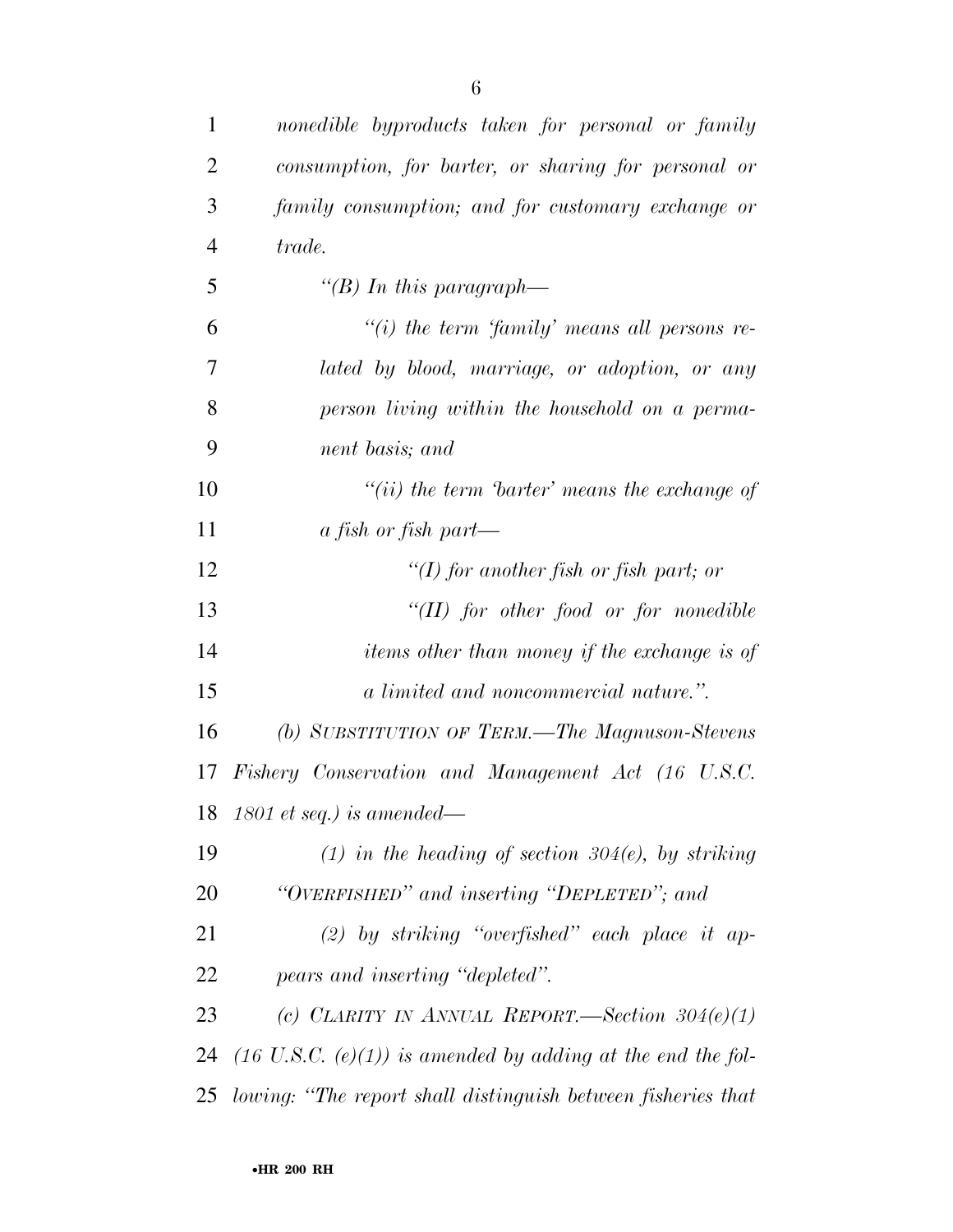*are depleted (or approaching that condition) as a result of fishing and fisheries that are depleted (or approaching that condition) as a result of factors other than fishing. The re- port shall state, for each fishery identified as depleted or approaching that condition, whether the fishery is the target of directed fishing.''. SEC. 103. AUTHORIZATION OF APPROPRIATIONS. Section 4 (16 U.S.C. 1803) is amended— (1) by striking ''this Act'' and all that follows through ''(7)'' and inserting ''this Act''; and (2) by striking ''fiscal year 2013'' and inserting ''each of fiscal years 2018 through 2022''. TITLE II—FISHERIES MANAGE- MENT FLEXIBILITY AND MOD- ERNIZATION SEC. 201. DEFINITIONS. For the purposes of implementing this title: (1) APPROPRIATE COMMITTEES OF CONGRESS.— The term ''appropriate committees of Congress'' means— (A) the Committee on Commerce, Science,* 

- *and Transportation of the Senate; and*
- *(B) the Committee on Natural Resources of*
- *the House of Representatives.*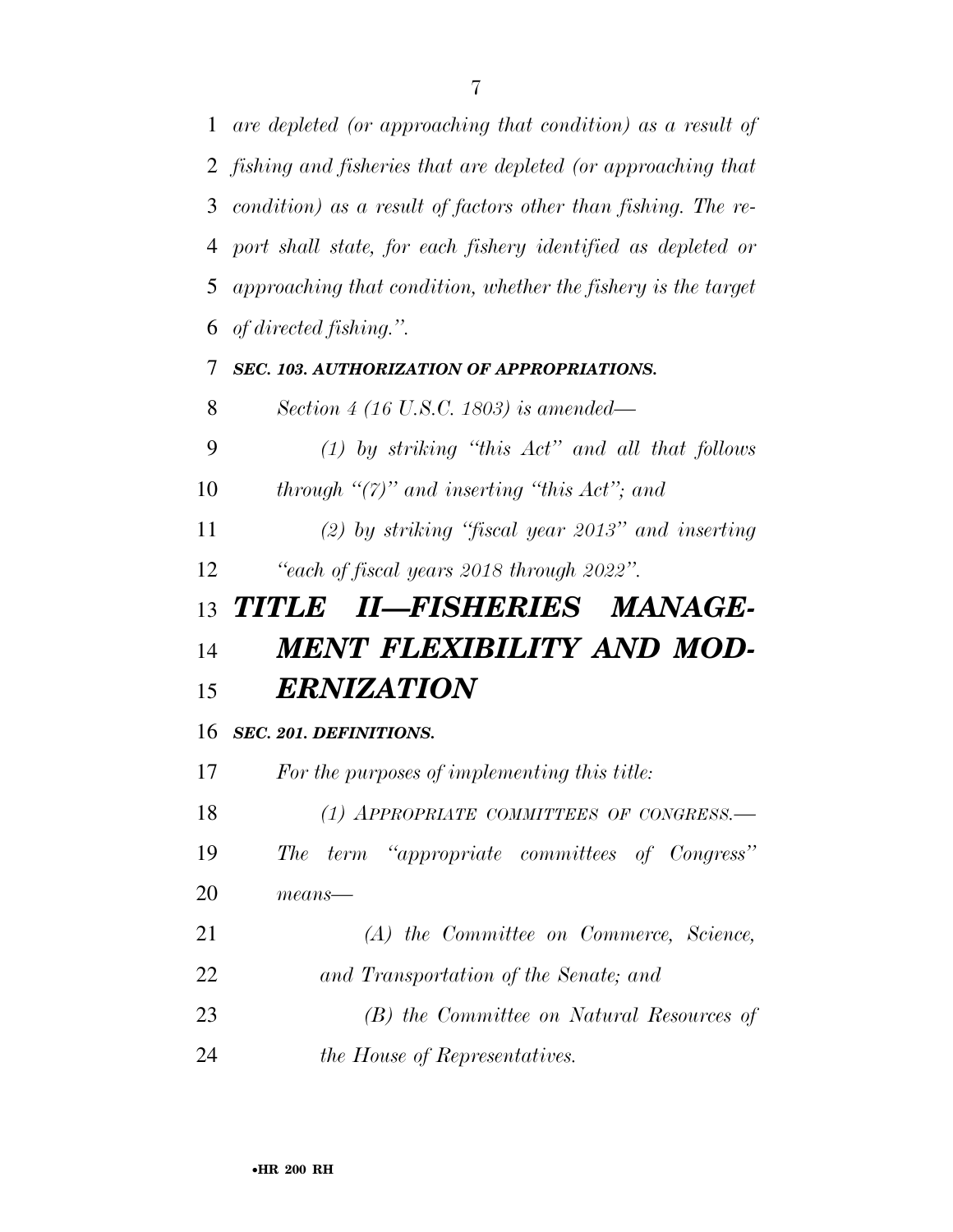| 1              | (2) LIMITED ACCESS PRIVILEGE PROGRAM.—The                    |
|----------------|--------------------------------------------------------------|
| $\overline{2}$ | term "limited access privilege program" means a pro-         |
| 3              | gram that meets the requirements of section 303A of          |
| $\overline{4}$ | Magnuson-Stevens Fishery Conservation<br>the<br>and          |
| 5              | Management Act (16 U.S.C. 1853a).                            |
| 6              | (3) MIXED-USE FISHERY.—The term "mixed-                      |
| 7              | used fishery" means a Federal fishery in which two           |
| 8              | or more of the following occur:                              |
| 9              | (A) Recreational fishing.                                    |
| 10             | $(B)$ Charter fishing.                                       |
| 11             | (C) Commercial fishing.                                      |
| 12             | SEC. 202. PROCESS FOR ALLOCATION REVIEW FOR SOUTH            |
|                |                                                              |
| 13             | ATLANTIC AND GULF OF MEXICO MIXED-USE                        |
| 14             | <b>FISHERIES.</b>                                            |
| 15             | (a) STUDY OF ALLOCATIONS IN MIXED-USE FISH-                  |
| 16             | $ERIES.$ —Not later than 60 days after the date of enactment |
| 17             | of this Act, the Secretary of Commerce shall seek to enter   |
| 18             | into an arrangement with the National Academy of             |
| 19             | Sciences to conduct a study of South Atlantic and Gulf of    |
| 20             | <i>Mexico mixed-use fisheries—</i>                           |
| 21             | $(1)$ to provide guidance to each applicable Coun-           |
| 22             | cil on criteria that could be used for allocating fishing    |
| 23             | privileges, including consideration of the conservation      |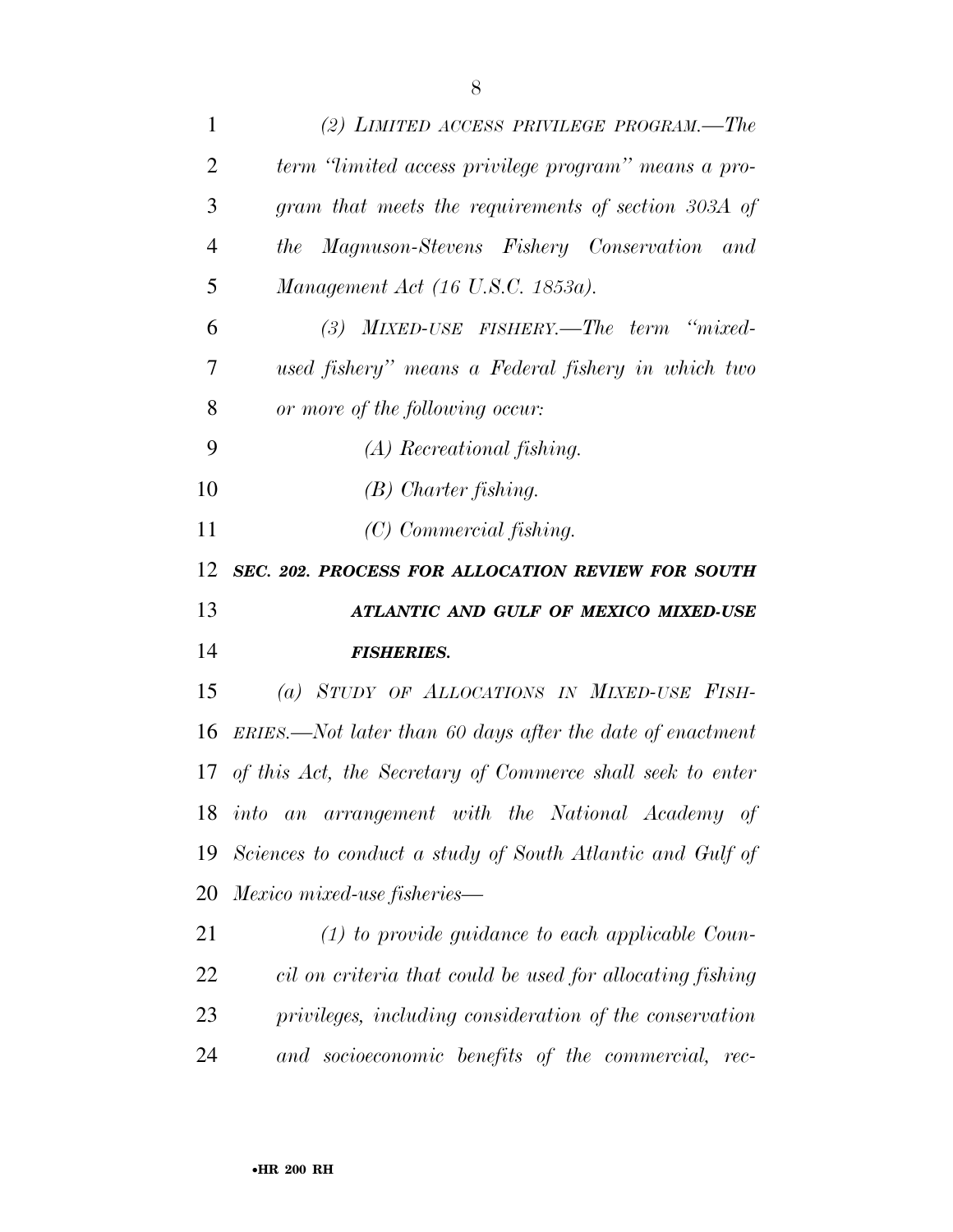| $\mathbf{1}$   | reational, and charter components of a fishery, in the      |
|----------------|-------------------------------------------------------------|
| $\overline{2}$ | preparation of a fishery management plan;                   |
| 3              | $(2)$ to identify sources of information that could         |
| $\overline{4}$ | reasonably support the use of such criteria in alloca-      |
| 5              | tion decisions;                                             |
| 6              | $(3)$ to develop procedures for allocation reviews          |
| 7              | and potential adjustments in allocations; and               |
| 8              | $(4)$ that shall consider the ecological, economic          |
| 9              | and social factors relevant to each component of the        |
| 10             | mixed-use fishery including but not limited to: fair-       |
| 11             | ness and equitability of all current allocations; per-      |
| 12             | cent utilization of available allocations by each com-      |
| 13             | ponent; consumer and public access to the resource;         |
| 14             | and the application of economic models for fully esti-      |
| 15             | mating the direct and indirect value-added contribu-        |
| 16             | tions of the various commercial and recreational fish-      |
| 17             | ing industry market sectors throughout chain of cus-        |
| 18             | tody.                                                       |
| 19             | (b) REPORT.—Not later than 1 year after the date an         |
| 20             | $arrangement$ is entered into under subsection (a), the Na- |
| 21             | tional Academy of Sciences shall submit to the appropriate  |
|                | 22 committees of Congress a report on the study conducted   |
| 23             | under that subsection.                                      |
| 24             | (c) PROCESS FOR ALLOCATION REVIEW AND ESTAB-                |

*LISHMENT.—*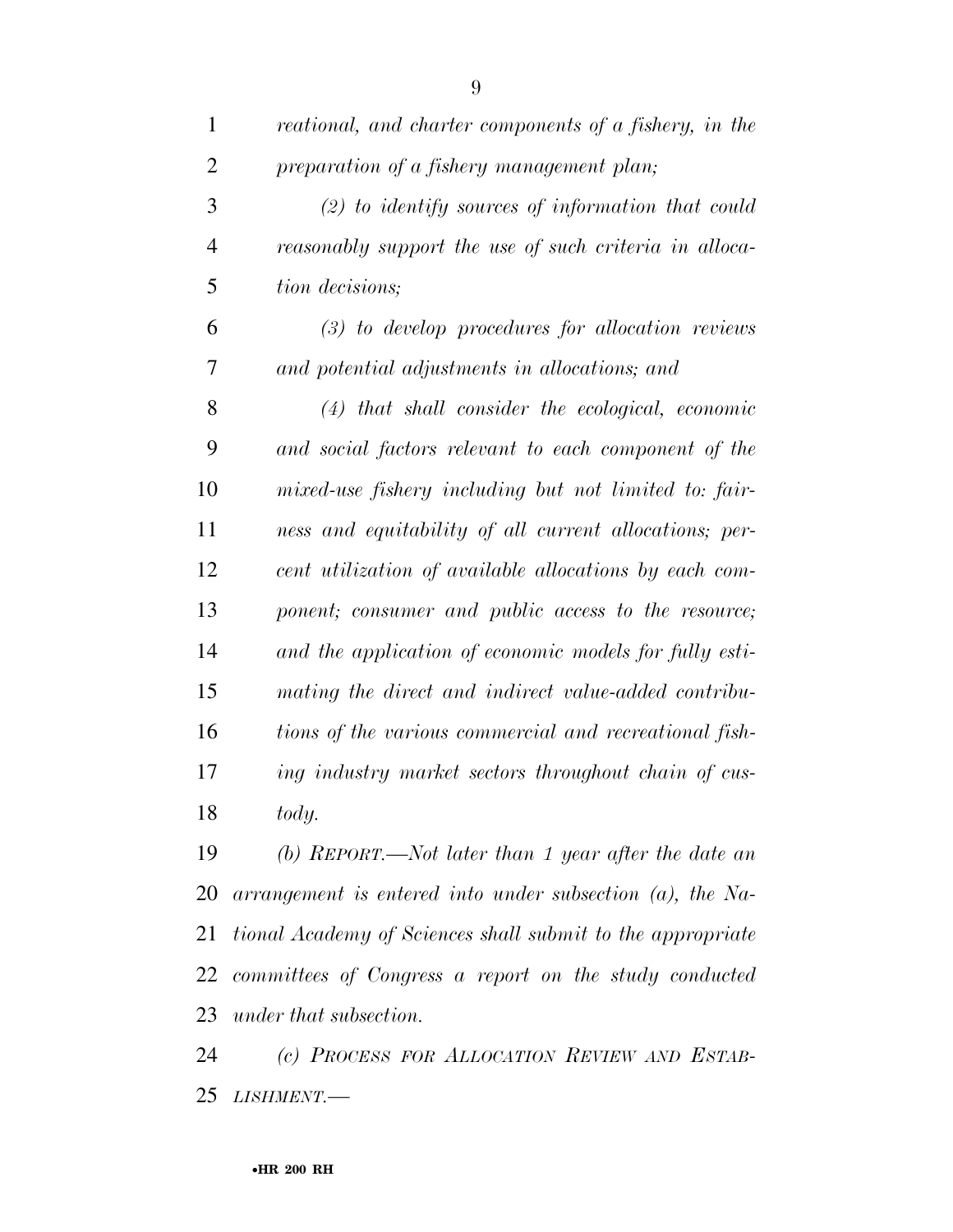| $\mathbf{1}$   | (1) IN GENERAL.—Not later than 2 years after              |
|----------------|-----------------------------------------------------------|
| $\overline{2}$ | the date of enactment of this Act, and every 5 years      |
| 3              | thereafter, an applicable Council shall perform a re-     |
| 4              | view of the allocations to the commercial fishing sec-    |
| 5              | tor and the recreational fishing sector of all applica-   |
| 6              | ble fisheries in its jurisdiction.                        |
| 7              | (2) CONSIDERATIONS. $\text{---}In$ conducting a review    |
| 8              | under paragraph (1), an applicable Council shall          |
| 9              | consider, in each allocation decision, the conservation   |
| 10             | and socioeconomic benefits of-                            |
| 11             | $(A)$ the commercial fishing sector; and                  |
| 12             | $(B)$ the recreational fishing sector.                    |
| 13             | (d) DEFINITION OF APPLICABLE COUNCIL.—In this             |
| 14             | section, the term "applicable Council" means—             |
| 15             | (1) the South Atlantic Fishery Management                 |
| 16             | Council; or                                               |
| 17             | (2) the Gulf of Mexico Fishery Management                 |
| 18             | Council.                                                  |
| 19             | <b>SEC. 203. ALTERNATIVE FISHERY MANAGEMENT MEASURES.</b> |
| 20             | Section 302(h) (16 U.S.C. 1852(h)) is amended—            |
| 21             | (1) in paragraph $(7)(C)$ , by striking "; and" and       |
| 22             | <i>inserting a semicolon;</i>                             |
| 23             | $(2)$ by redesignating paragraph $(8)$ as para-           |
| 24             | graph $(9)$ ; and                                         |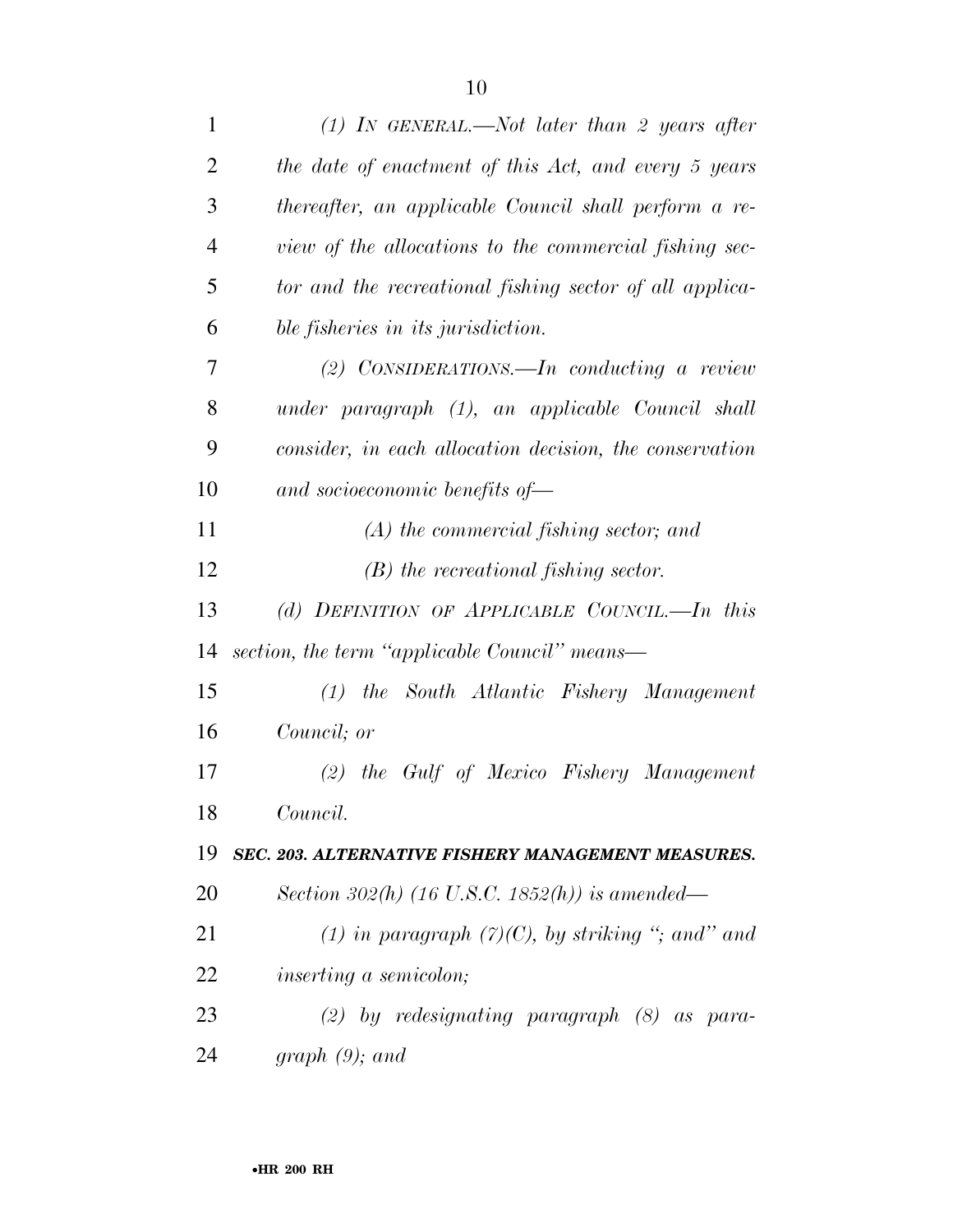*(3) by inserting after paragraph (7), the fol-lowing:* 

 *''(8) have the authority to use alternative fishery management measures in a recreational fishery (or the recreational component of a mixed-use fishery), including extraction rates, fishing mortality targets, and harvest control rules, in developing a fishery management plan, plan amendment, or proposed reg-ulations; and''.* 

 *SEC. 204. MODIFICATIONS TO THE ANNUAL CATCH LIMIT REQUIREMENT.* 

 *(a) REGIONAL FISHERY MANAGEMENT COUNCILS.— Section 302 (16 U.S.C. 1852) is amended by adding at the end the following:* 

 *''(m) CONSIDERATIONS FOR MODIFICATIONS TO AN-NUAL CATCH LIMIT REQUIREMENTS.—* 

 *''(1) ANNUAL CATCH LIMIT REQUIREMENT FOR CERTAIN DATA-POOR FISHERIES.—Notwithstanding subsection (h)(6), in the case of a stock of fish for which the total annual catch limit is 25 percent or more below the overfishing limit, a peer-reviewed stock survey and stock assessment have not been per- formed during the preceding 5 fishing years, and the stock is not subject to overfishing, a Council may, after notifying the Secretary, maintain the current*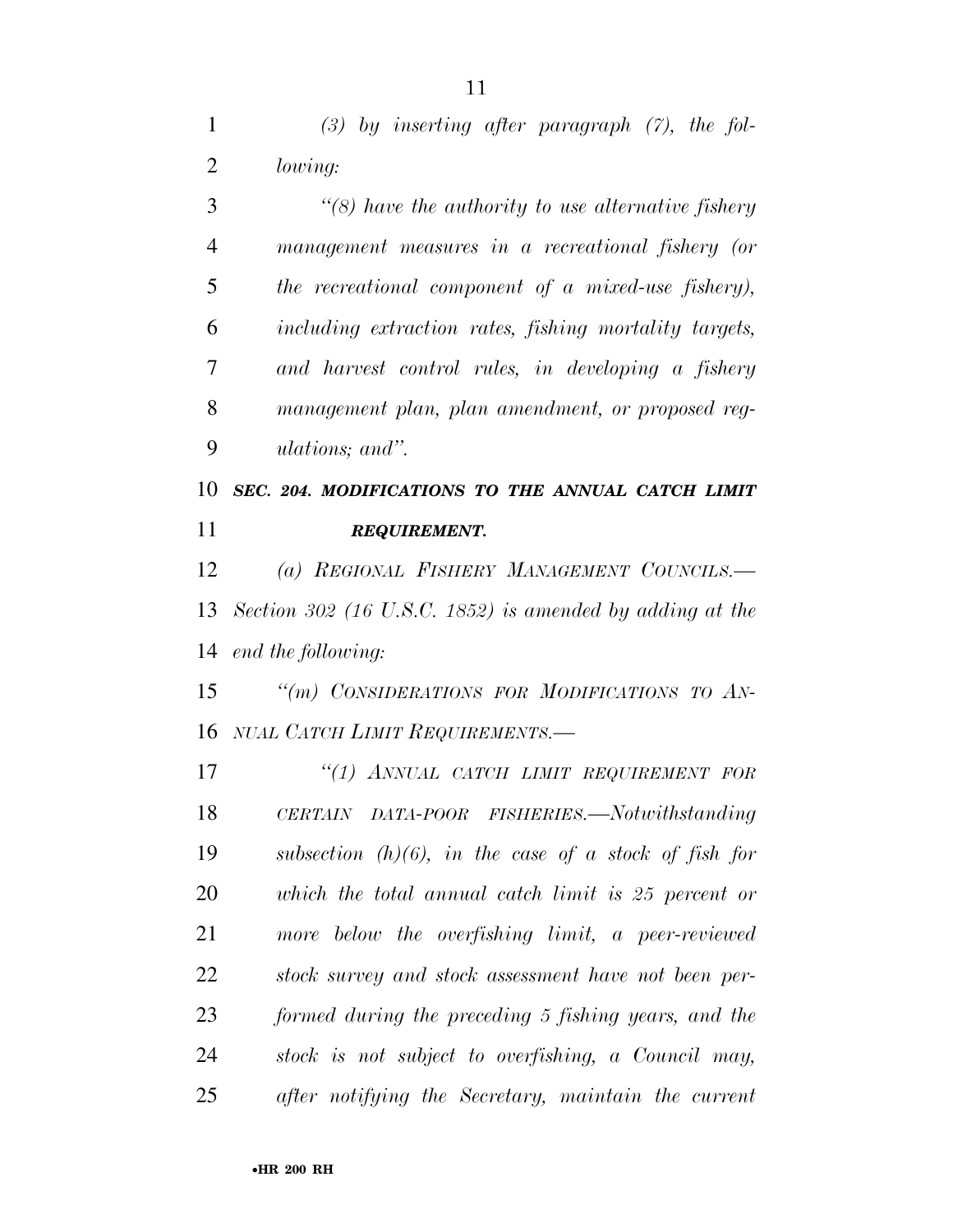| $\mathbf{1}$   | annual catch limit for the stock until a peer-reviewed      |
|----------------|-------------------------------------------------------------|
| $\overline{2}$ | stock survey and stock assessment are conducted and         |
| 3              | the results are considered by the Council and its sci-      |
| $\overline{4}$ | entific and statistical committee.                          |
| 5              | "(2) CONSIDERATION OF ECOSYSTEM AND ECO-                    |
| 6              | NOMIC IMPACTS.—In establishing annual catch limits          |
| 7              | $a$ Council may, consistent with subsection $(h)(6)$ , con- |
| 8              | sider changes in an ecosystem and the economic needs        |
| 9              | of the fishing communities.                                 |
| 10             | "(3) LIMITATIONS TO ANNUAL CATCH LIMIT RE-                  |
| 11             | SPECIAL FISHERIES.-Notwith-<br><i>QUIREMENT</i><br>FOR      |
| 12             | standing subsection $(h)(6)$ , a Council is not required    |
| 13             | to develop an annual catch limit for—                       |
| 14             | $\lq\lq (A)$ an ecosystem-component species;                |
| 15             | "(B) a fishery for a species that has a life                |
| 16             | cycle of approximately 1 year, unless the Sec-              |
| 17             | retary has determined the fishery is subject to             |
| 18             | overfishing; or                                             |
| 19             | $``(C)$ a stock for which—                                  |
| 20             | "(i) more than half of a single-year                        |
| 21             | class will complete their life cycle in less                |
| 22             | than 18 months; and                                         |
| 23             | $``(ii)$ fishing mortality will have little                 |
| 24             | impact on the stock.                                        |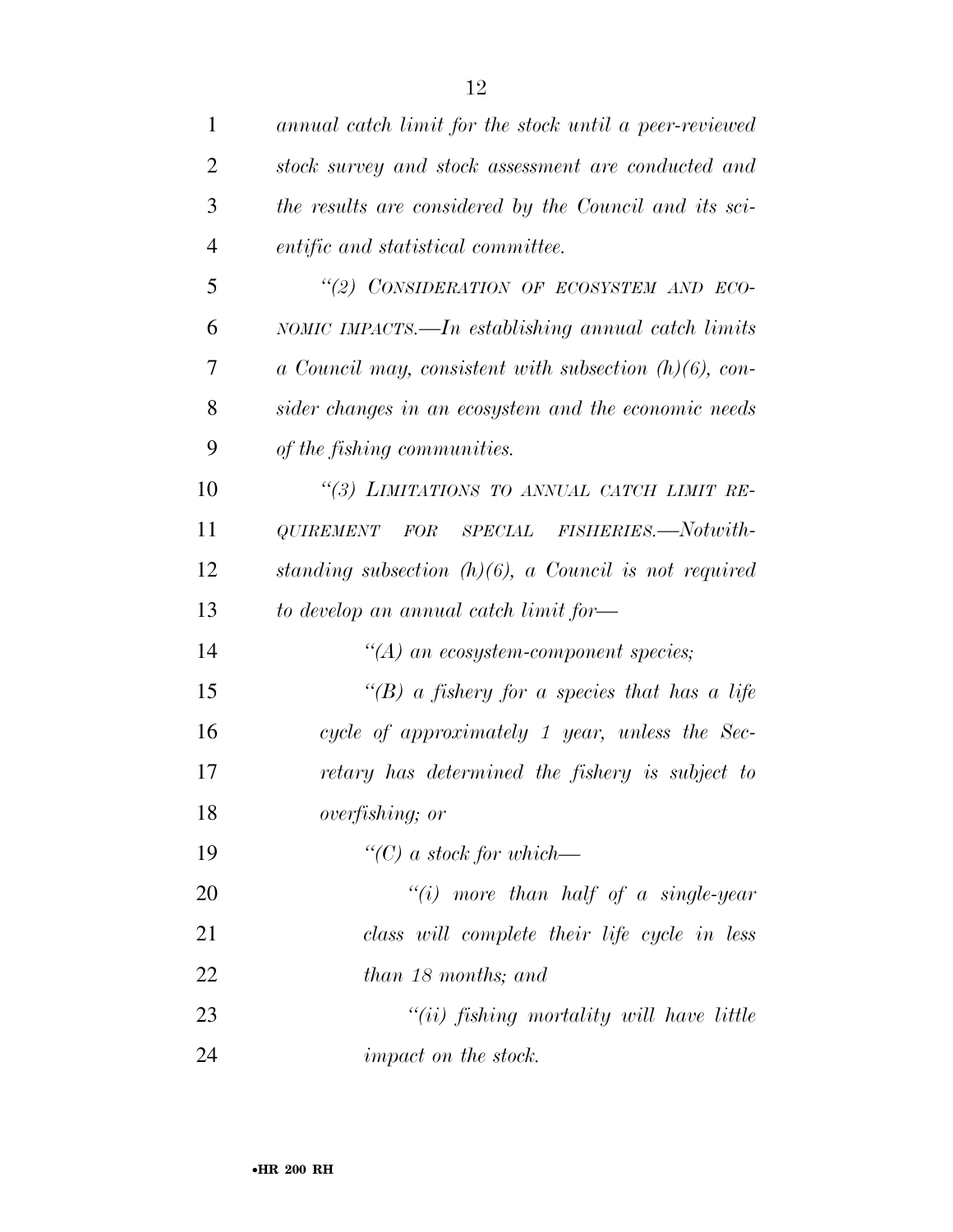| $\mathbf{1}$   | "(4) RELATIONSHIP TO INTERNATIONAL FISHERY           |
|----------------|------------------------------------------------------|
| $\overline{2}$ | EFFORTS.-                                            |
| 3              | "(A) IN GENERAL.—Each annual catch                   |
| $\overline{4}$ | $limit, consistent with subsection (h)(6)$ —         |
| 5              | $"(i)$ may take into account manage-                 |
| 6              | ment measures under international agree-             |
| 7              | ments in which the United States partici-            |
| 8              | pates; and                                           |
| 9              | $``(ii)$ in the case of an annual catch              |
| 10             | limit developed by a Council for a species,          |
| 11             | shall take into account fishing for the spe-         |
| 12             | cies outside the exclusive economic zone and         |
| 13             | the life-history characteristics of the species      |
| 14             | that are not subject to the jurisdiction of the      |
| 15             | Council.                                             |
| 16             | "(B) EXCEPTION TO ANNUAL CATCH LIMIT                 |
| 17             | REQUIREMENT.—If fishery management activi-           |
| 18             | ties by another country with respect to fishing      |
| 19             | outside the exclusive economic zone may hinder       |
| 20             | conservation efforts by United States fishermen      |
| 21             | for a fish species for which any of the recruit-     |
| 22             | ment, distribution, life history, or fishing activi- |
| 23             | ties are transboundary, and for which there is no    |
| 24             | informal transboundary agreement with that           |
| 25             | country in effect, then—                             |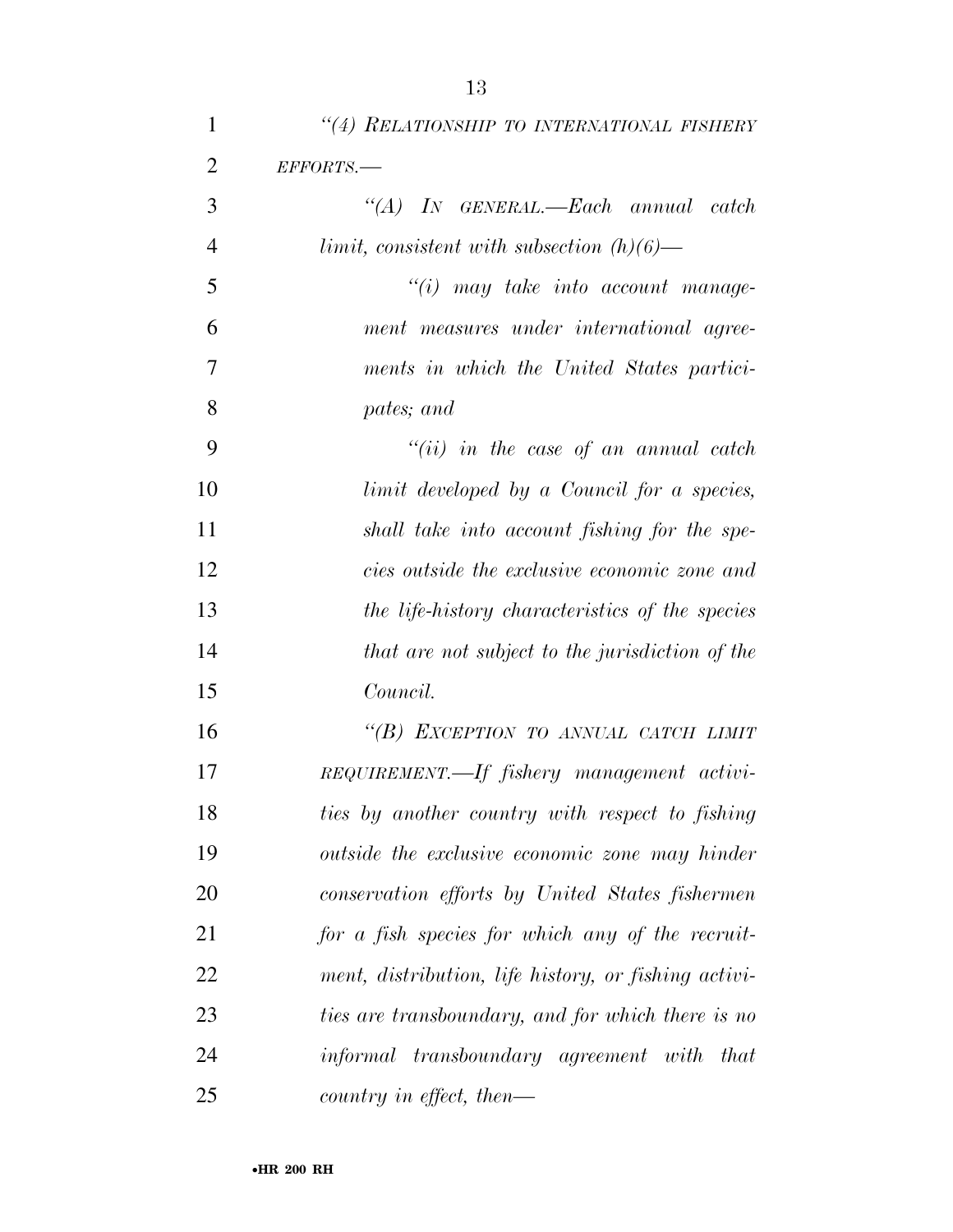| $\mathbf{1}$   | "(i) notwithstanding subsection $(h)(6)$ ,                     |
|----------------|----------------------------------------------------------------|
| $\overline{2}$ | no annual catch limit is required to be de-                    |
| 3              | veloped for the species by a Council; and                      |
| $\overline{4}$ | $``(ii)$ if an annual catch limit is devel-                    |
| 5              | oped by a Council for the species, the catch                   |
| 6              | limit shall take into account fishing for the                  |
| 7              | species outside the exclusive economic zone                    |
| 8              | that is not subject to the jurisdiction of the                 |
| 9              | Council.                                                       |
| 10             | "(5) AUTHORIZATION FOR MULTISPECIES COM-                       |
| 11             | PLEXES AND MULTIYEAR ANNUAL CATCH LIMITS.-                     |
| 12             | For purposes of subsection $(h)(6)$ , a Council may es-        |
| 13             | $tablish-$                                                     |
| 14             | "(A) an annual catch limit for a stock com-                    |
| 15             | plex; or 'including'                                           |
| 16             | "(B) annual catch limits for each year in                      |
| 17             | any continuous period that is not more than                    |
| 18             | <i>three years in duration.</i>                                |
| 19             | $\degree(6)$<br>ECOSYSTEM-COMPONENT<br><b>SPECIES</b><br>$DE-$ |
| 20             | $FINED$ . In this subsection the term 'ecosystem-com-          |
| 21             | ponent species' means a stock of fish that is a nontar-        |
| 22             | get, incidentally harvested stock of fish in a fishery,        |
| 23             | or a nontarget, incidentally harvested stock of fish           |
| 24             | that a Council or the Secretary has determined—                |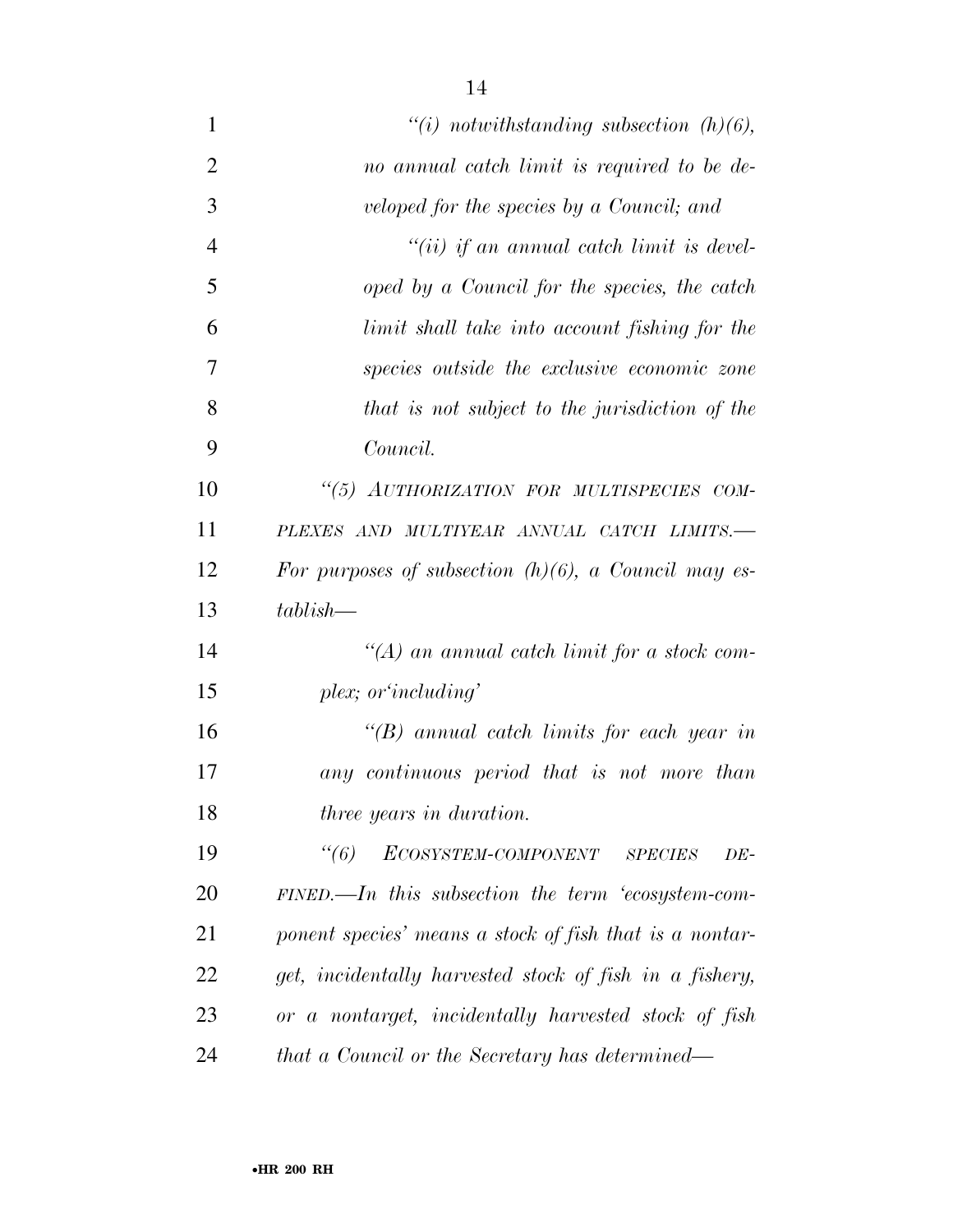| $\mathbf{1}$   | $\lq (A)$ is not subject to overfishing, approach-               |
|----------------|------------------------------------------------------------------|
| $\overline{2}$ | ing a depleted condition or depleted; and                        |
| 3              | $\lq\lq(B)$ is not likely to become subject to over-             |
| $\overline{4}$ | fishing or depleted in the absence of conservation               |
| 5              | and management measures.                                         |
| 6              | "(7) RULE OF CONSTRUCTION.—Nothing in this                       |
| 7              | subsection shall be construed as providing an exemp-             |
| 8              | tion from the requirements of section $301(a)$ of this           |
| 9              | $Act.$ ".                                                        |
| 10             | (b) ACTION BY THE SECRETARY.-Section 304 $(16$                   |
| 11             | U.S.C. $1854$ ) is amended—                                      |
| 12             | (1) by striking "(i) INTERNATIONAL OVER-                         |
| 13             | $FISHING. \rightarrow "$ and inserting "(j) INTERNATIONAL        |
| 14             | $OVERFISHING.$ ";                                                |
| 15             | (2) in subsection (j)(1), as redesignated, by in-                |
| 16             | serting "shall" before "immediately"; and                        |
| 17             | $(3)$ by adding at the end the following:                        |
| 18             | "(k) STOCK SURVEYS AND ASSESSMENTS.—Not later                    |
| 19             | than 2 years after the date that the Secretary receives notice   |
|                | $20$ from a Council under section $302(m)$ , the Secretary shall |
| 21             | complete a peer-reviewed stock survey and stock assessment       |
|                | 22 of the applicable stock of fish and transmit the results of   |
| 23             | the survey and assessment to the Council.".                      |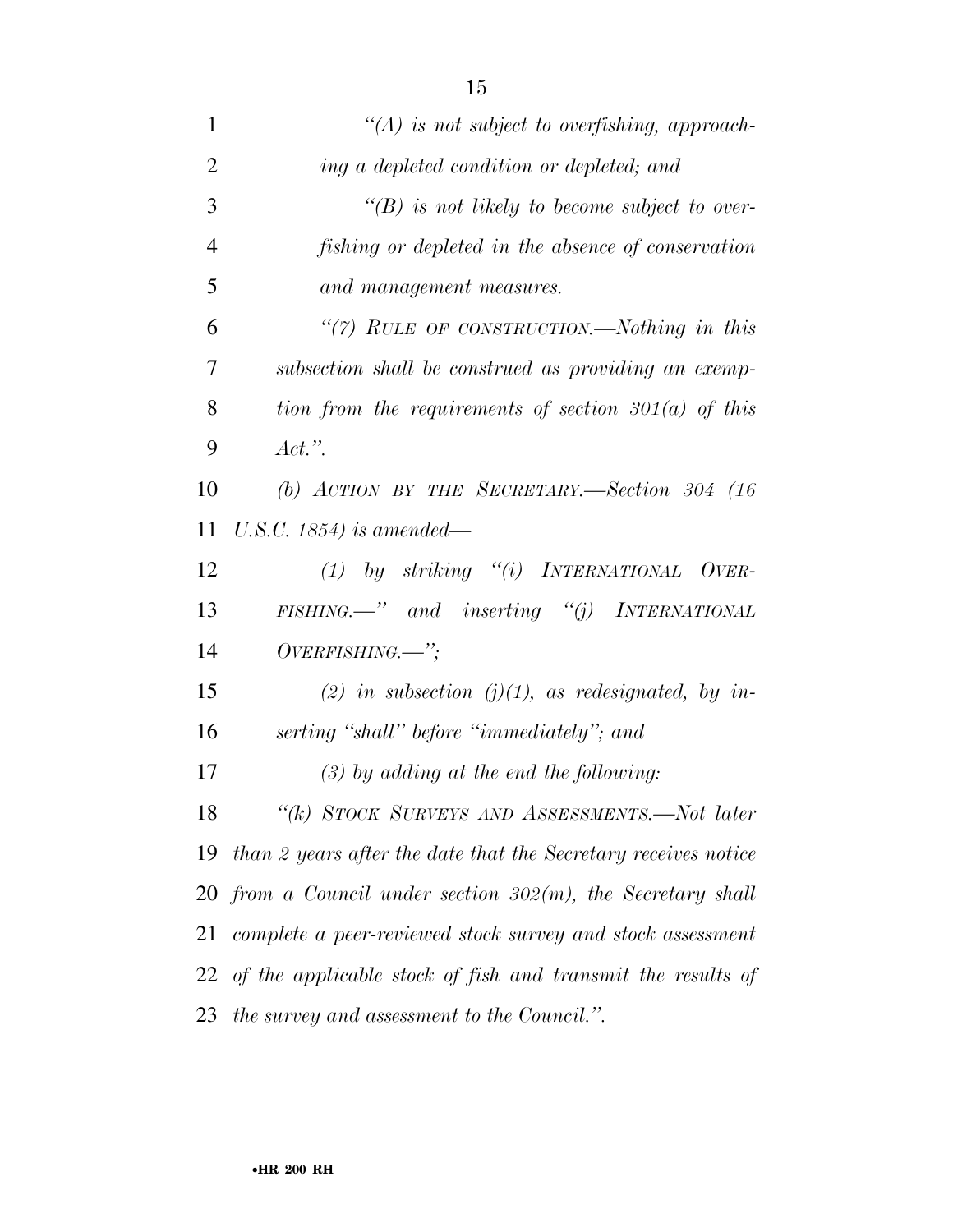*SEC. 205. LIMITATION ON FUTURE CATCH SHARE PRO-GRAMS.* 

 *(a) CATCH SHARE DEFINED.—Section 3 (16 U.S.C. 1802) is amended by inserting after paragraph (2) the fol-lowing:* 

 *''(2a) The term 'catch share' means any fishery management program that allocates a specific per- centage of the total allowable catch for a fishery, or a specific fishing area, to an individual, cooperative, community, processor, representative of a commercial sector, or regional fishery association established in accordance with section 303A(c)(4), or other entity.''. (b) CATCH SHARE REFERENDUM PILOT PROGRAM.— (1) IN GENERAL.—Section 303A(c)(6)(D) (16 U.S.C. 1853a(c)(6)(D)) is amended to read as follows: ''(D) CATCH SHARE REFERENDUM PILOT PROGRAM.— ''(i) The New England, Mid-Atlantic, South Atlantic, and Gulf of Mexico Councils may not submit a fishery management plan or amendment that creates a catch share program for a fishery, and the Secretary may not approve or implement such a plan or amendment submitted by such a Council or a Secretarial plan or amendment under section 304(c) that creates such a program,*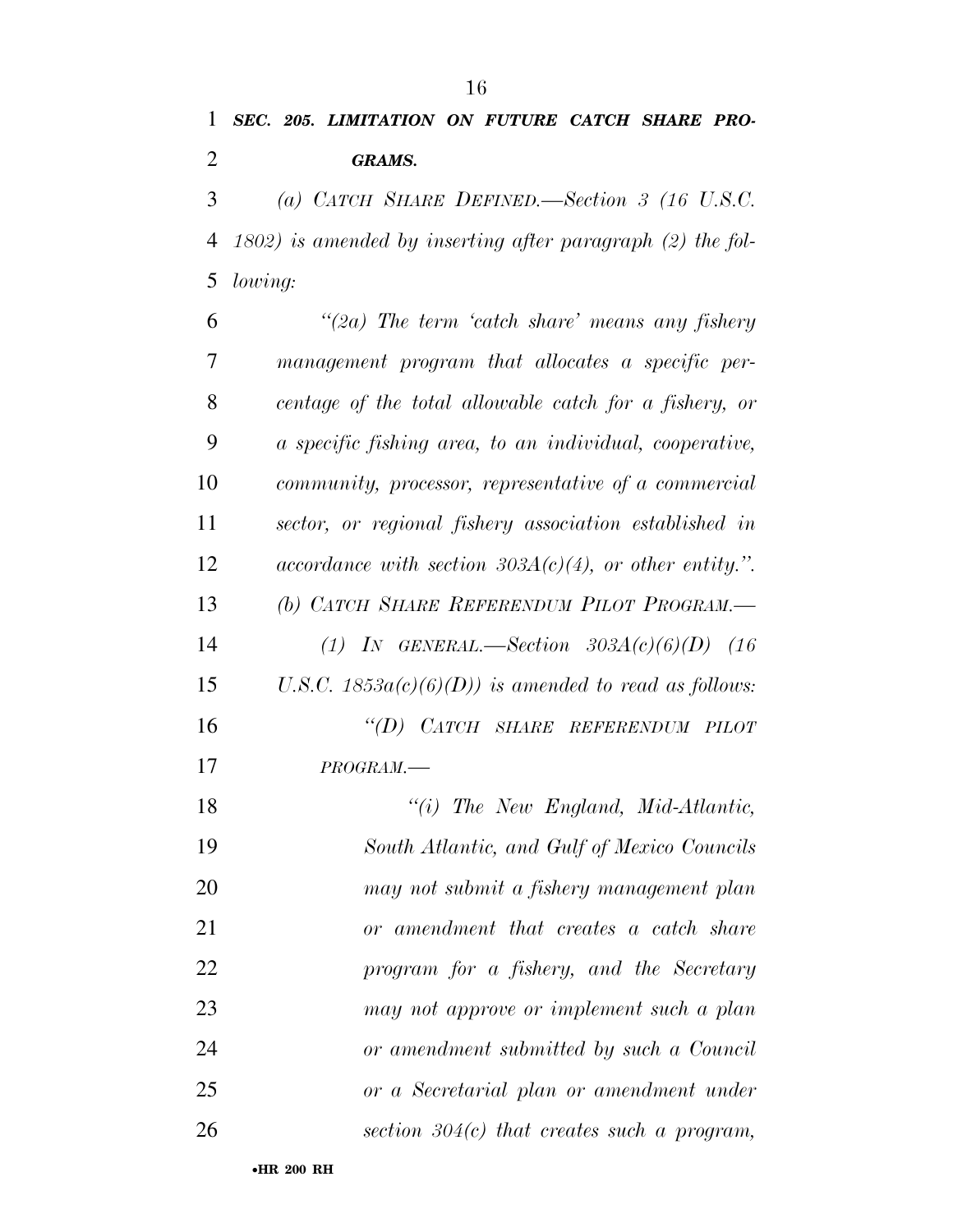| $\mathbf{1}$   | unless the final program has been approved,      |
|----------------|--------------------------------------------------|
| $\overline{2}$ | in a referendum in accordance with this          |
| 3              | subparagraph, by a majority of the permit        |
| $\overline{4}$ | holders eligible to participate in the fishery.  |
| 5              | For multispecies permits in the Gulf of          |
| 6              | Mexico, any permit holder with landings          |
| 7              | from within the sector of the fishery being      |
| 8              | considered for the catch share program           |
| 9              | within the 5-year period preceding the date      |
| 10             | of the referendum and still active in fishing    |
| 11             | in the fishery shall be eligible to participate  |
| 12             | in such a referendum. If a catch share pro-      |
| 13             | gram is not approved by the requisite num-       |
| 14             | ber of permit holders, it may be revised and     |
| 15             | submitted for approval in a subsequent ref-      |
| 16             | erendum.                                         |
| 17             | "(ii) The Secretary may, at the request          |
| 18             | of the New England Fishery Management            |
| 19             | Council, allow participation in such a ref-      |
| 20             | erendum for a fishery under the Council's        |
| 21             | <i>authority</i> , by fishing vessel crewmembers |
| 22             | who derive a significant portion of their        |
| 23             | <i>livelihood from such fishing.</i>             |
| 24             | "(iii) The Secretary shall conduct $a$           |
| 25             | referendum under this subparagraph, in-          |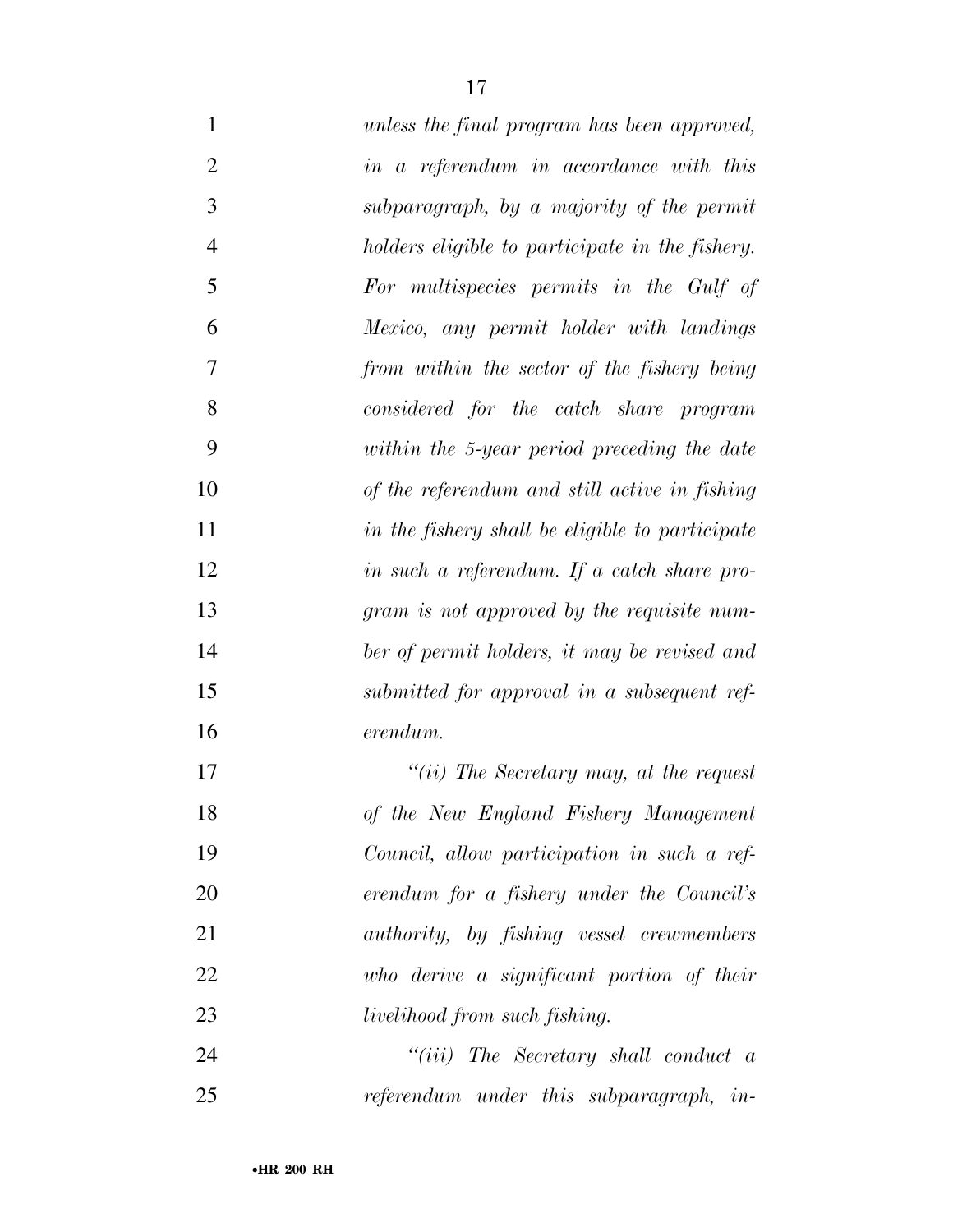| $\mathbf{1}$   | cluding notifying all permit holders eligible  |
|----------------|------------------------------------------------|
| $\overline{2}$ | to participate in the referendum and mak-      |
| 3              | ing available to them—                         |
| $\overline{4}$ | "(I) a copy of the proposed pro-               |
| 5              | gram;                                          |
| 6              | "(II) an estimate of the costs of              |
| 7              | the program, including costs to partici-       |
| 8              | pants;                                         |
| 9              | "(III) an estimate of the amount               |
| 10             | of fish or percentage of quota each per-       |
| 11             | mit holder would be allocated; and             |
| 12             | $``(IV)$ information concerning the            |
| 13             | schedule, procedures, and eligibility re-      |
| 14             | quirements for the referendum process.         |
| 15             | "(iv) For the purposes of this subpara-        |
| 16             | graph, the term 'permit holder eligible to     |
| 17             | participate' only includes the holder of a     |
| 18             | permit for a fishery under which fishing       |
| 19             | has occurred in 3 of the 5 years preceding     |
| 20             | a referendum for the fishery, unless sickness, |
| 21             | injury, or other unavoidable hardship pre-     |
| 22             | vented the permit holder from engaging in      |
| 23             | such fishing.                                  |
| 24             | $\lq\lq(v)$ The Secretary may not implement    |
| 25             | any catch share program for any fishery        |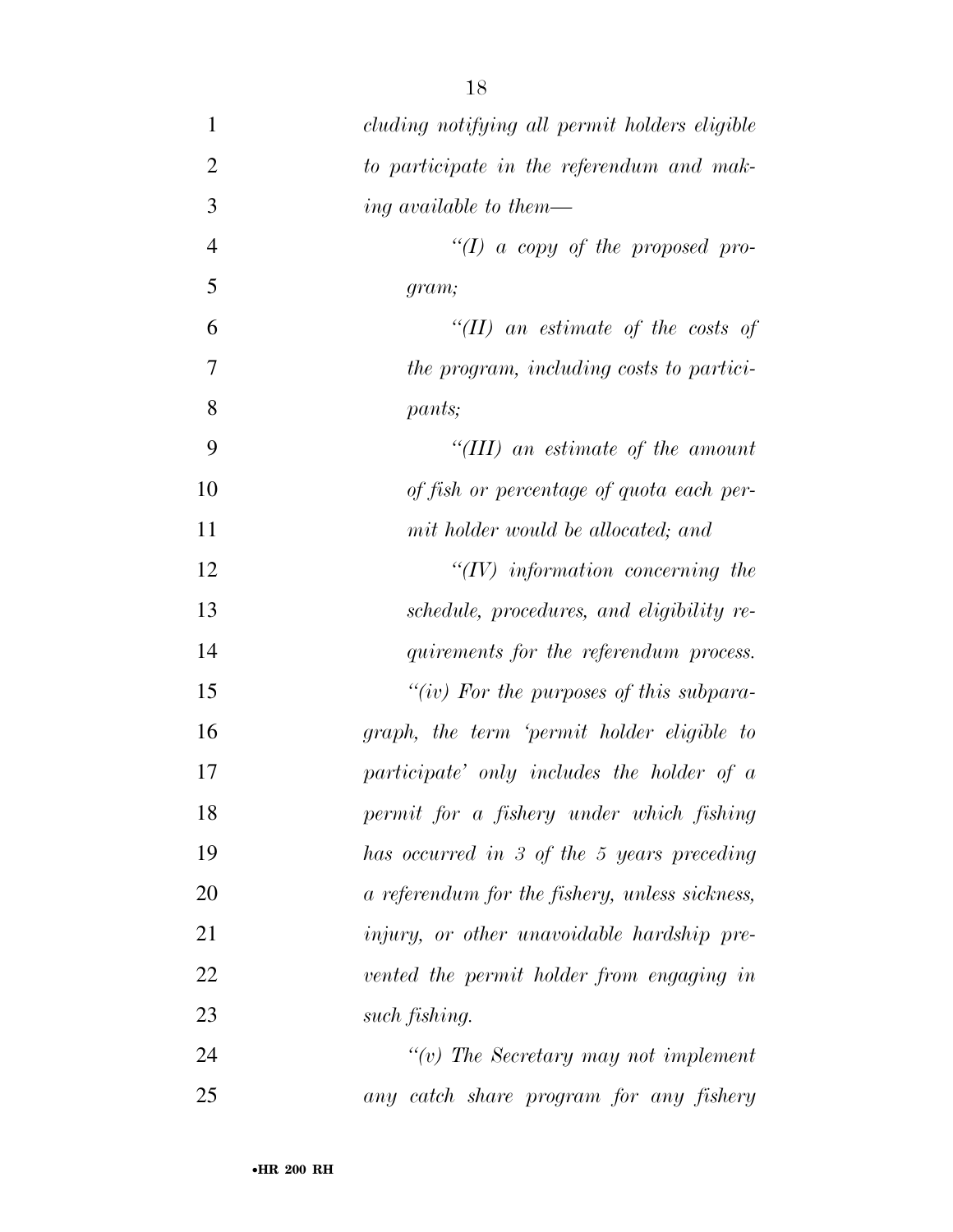- *managed exclusively by the Secretary unless first petitioned by a majority of those per- mit holders eligible to participate in the fishery.''. (2) LIMITATION ON APPLICATION.—The amend- ment made by paragraph (1) shall not apply to a catch share program that is submitted to, or proposed by, the Secretary of Commerce before the date of en- actment of this Act. (3) REGULATIONS.—Before conducting a ref- erendum under the amendment made by paragraph (1), the Secretary of Commerce shall issue regulations implementing such amendment after providing an op- portunity for submission by the public of comments on the regulations. SEC. 206. STUDY OF LIMITED ACCESS PRIVILEGE PRO- GRAMS FOR MIXED-USE FISHERIES. (a) STUDY ON LIMITED ACCESS PRIVILEGE PRO- GRAMS.—Not later than 1 year after the date of enactment of this Act, the Secretary of Commerce shall seek to enter into an arrangement under which the Ocean Studies Board*
- *of the National Academies of Sciences, Engineering, and Medicine shall—*
- *(1) study the use of limited access privilege pro-grams in mixed-use fisheries, including—*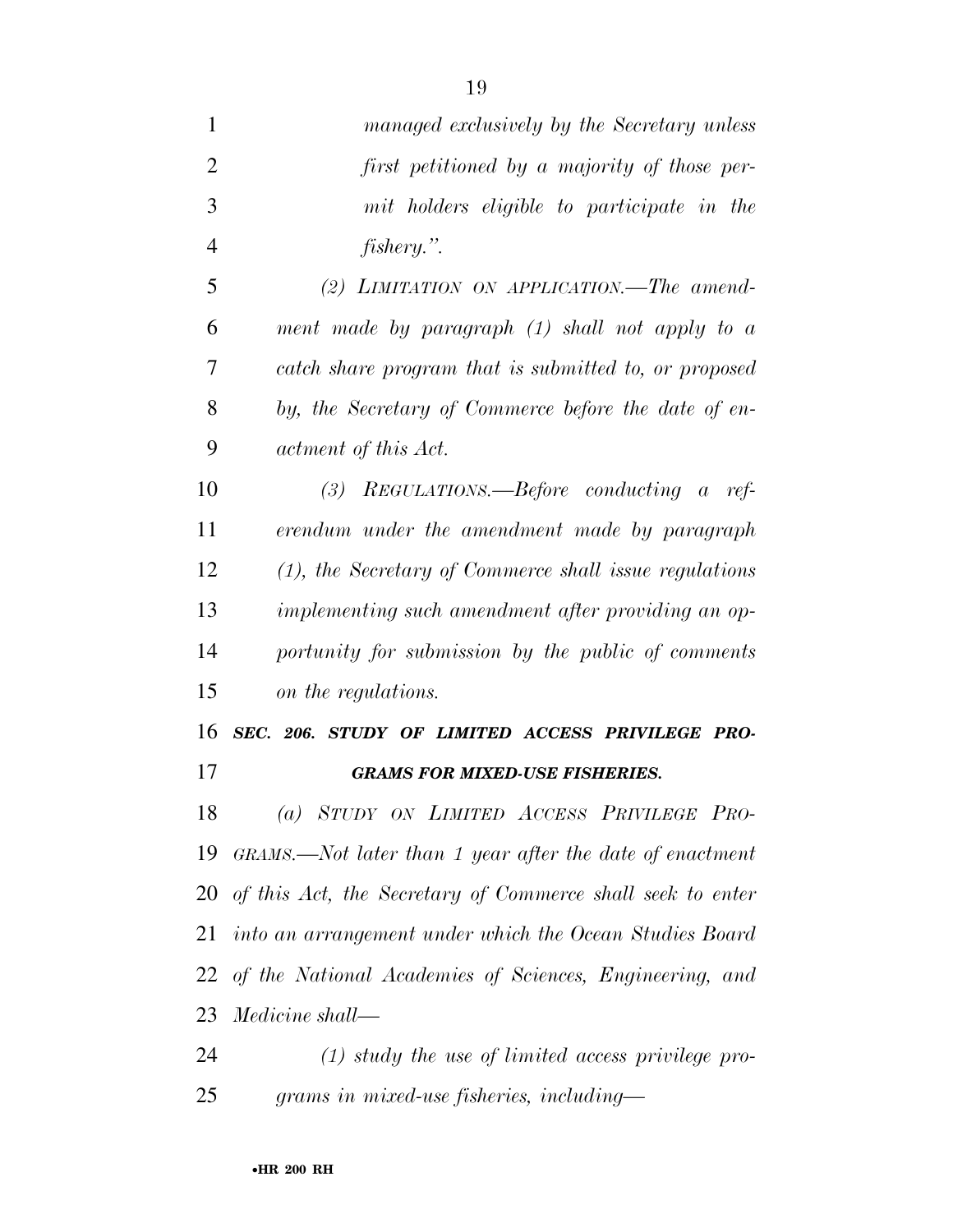| 1              | $(A)$ identifying any inequities caused by a             |
|----------------|----------------------------------------------------------|
| $\overline{2}$ | limited access privilege program;                        |
| 3              | $(B)$ recommending policies to address the               |
| 4              | inequities identified in subparagraph $(A)$ ; and        |
| 5              | $(C)$ identifying and recommending the dif-              |
| 6              | ferent factors and information a mixed-use fish-         |
| 7              | ery should consider when designing, establishing,        |
| 8              | or maintaining a limited access privilege pro-           |
| 9              | gram to mitigate any inequities identified in            |
| 10             | subparagraph $(A)$ ; and                                 |
| 11             | $(2)$ submit to the appropriate committees of Con-       |
| 12             | gress a report on the study under paragraph $(1)$ , in-  |
| 13             | cluding the recommendations under subparagraphs          |
| 14             | $(B)$ and $(C)$ of paragraph $(1)$ .                     |
| 15             | (b) TEMPORARY MORATORIUM.—                               |
| 16             | $(1)$ IN GENERAL.—Except as provided in para-            |
| 17             | $graph (2)$ , there shall be a moratorium on the submis- |
| 18             | sion and approval of a limited access privilege pro-     |
| 19             | gram for a mixed-used fishery until the date that the    |
| 20             | report is submitted under subsection $(a)(1)(B)$ .       |
| 21             | (2) EXCEPTION.—Subject to paragraph $(3)$ , a            |
| 22             | Council may submit, and the Secretary of Commerce        |
| 23             | may approve, for a mixed- use fishery that is man-       |
| 24             | aged under a limited access system, a limited access     |
| 25             | privilege program if such program was part of a          |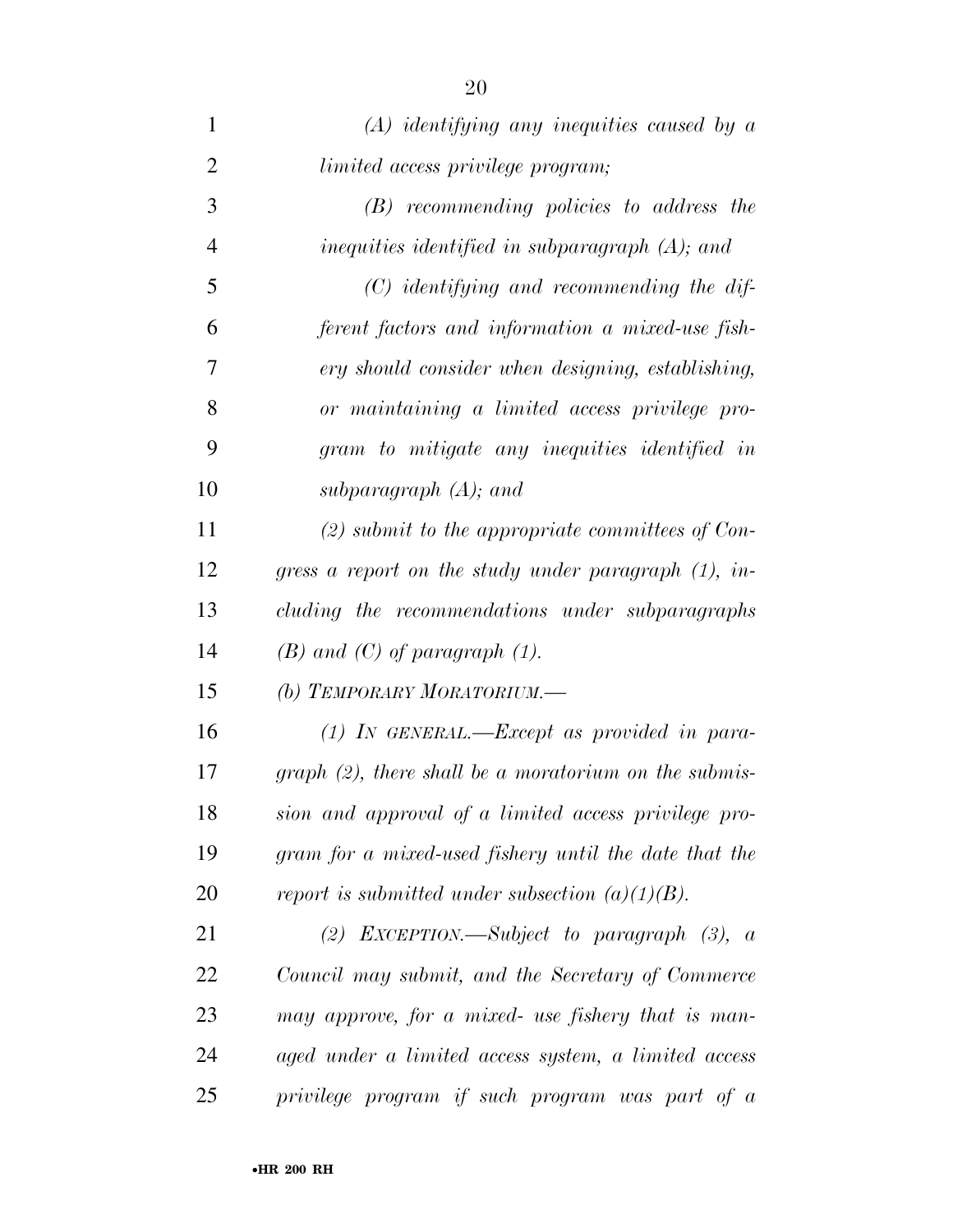| $\mathbf{1}$   | pending fishery management plan or plan amend-           |
|----------------|----------------------------------------------------------|
| $\overline{2}$ | ment before the date of enactment of this Act.           |
| 3              | (3) MANDATORY REVIEW.—A Council that ap-                 |
| 4              | proves a limited access privilege program under para-    |
| 5              | $graph (2) shall, upon is suance of the report required$ |
| 6              | under subparagraph $(a)$ , review and, to the extent     |
| 7              | practicable, revise the limited access privilege pro-    |
| 8              | gram to be consistent with the recommendations of the    |
| 9              | report or any subsequent statutory or regulatory re-     |
| 10             | quirements designed to implement the recommenda-         |
| 11             | tions of the report.                                     |
| 12             | (4) RULE OF CONSTRUCTION.—Nothing in this                |
| 13             | section may be construed to affect a limited access      |
| 14             | privilege program approved by the Secretary of Com-      |
| 15             | merce before the date of enactment of this Act.          |
| 16             | SEC. 207. COOPERATIVE DATA COLLECTION.                   |
| 17             | (a) IMPROVING DATA COLLECTION AND ANALYSIS.-             |
|                | 18 Section 404 (16 U.S.C. 1881c) is amended by adding at |
| 19             | the end the following:                                   |
| 20             | "(e) IMPROVING DATA COLLECTION AND ANALYSIS.-            |
| 21             | "(1) In GENERAL.—Not later than 1 year after             |
| 22             | the date of enactment of this Act, the Secretary shall   |
| 23             | develop, in consultation with the science and statis-    |
| 24             | tical committees of the Councils established under sec-  |

*tion 302(g) and the Marine Fisheries Commissions,*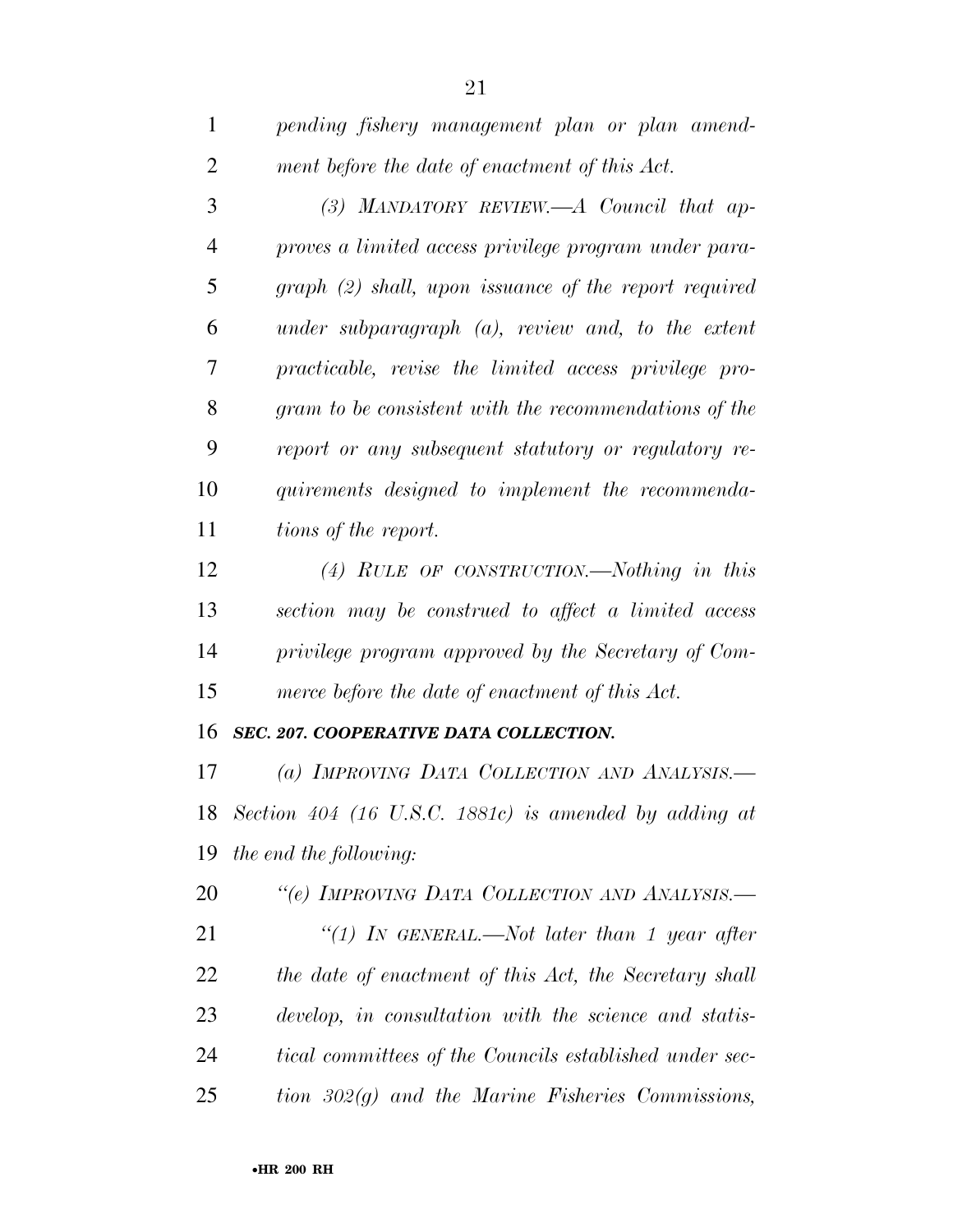| 1              | and submit to the Committee on Commerce, Science,       |
|----------------|---------------------------------------------------------|
| $\overline{2}$ | and Transportation of the Senate and the Committee      |
| 3              | on Natural Resources of the House of Representatives    |
| 4              | a report on facilitating greater incorporation of data, |
| 5              | analysis, stock assessments, and surveys from State     |
| 6              | agencies and nongovernmental sources described in       |
| 7              | $paragnph (2) into fisheries management decisions.$     |
| 8              | "(2) NONGOVERNMENTAL SOURCES.-Nongovern-                |
| 9              | mental sources referred to in paragraph (1) include     |
| 10             | the following:                                          |
| 11             | $\lq (A)$ Fishermen.                                    |
| 12             | " $(B)$ Fishing communities.                            |
| 13             | $\lq\lq C$ Universities.                                |
| 14             | $\lq (D)$ Research and philanthropic institu-           |
| 15             | tions.                                                  |
| 16             | "(3) CONTENT.—In developing the report under            |
| 17             | paragraph $(1)$ , the Secretary shall—                  |
| 18             | "(A) identify types of data and analysis, es-           |
| 19             | pecially concerning recreational fishing, that can      |
| <b>20</b>      | be reliably used for purposes of this Act as the        |
| 21             | basis for establishing conservation and manage-         |
| 22             | ment measures as required by section $303(a)(1)$ ,      |
| 23             | including setting standards for the collection and      |
| 24             | use of that data and analysis in stock assess-          |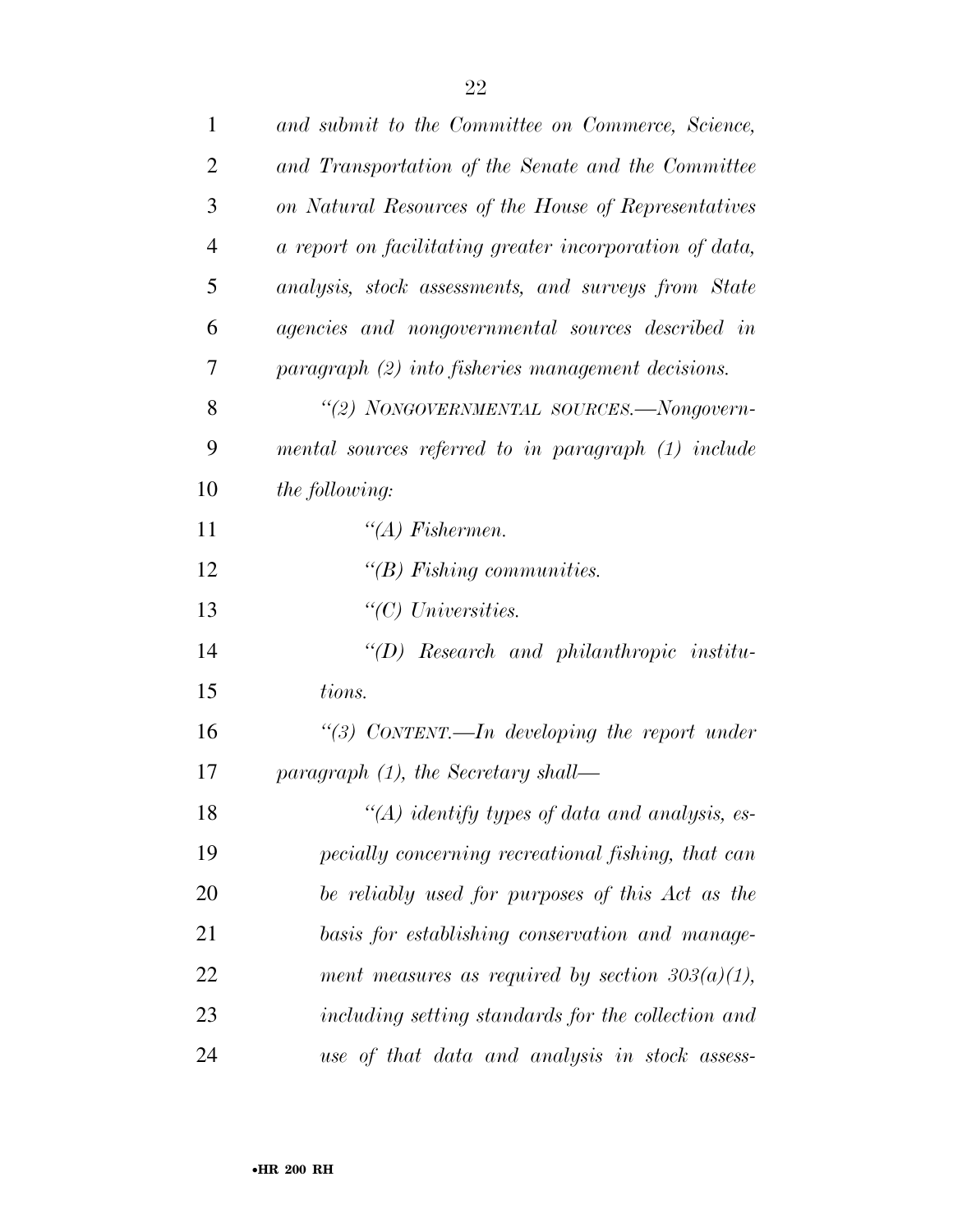| $\mathbf{1}$   | ments and surveys and for other purposes as de-              |
|----------------|--------------------------------------------------------------|
| $\overline{2}$ | <i>termined by the Secretary;</i>                            |
| 3              | $\lq\lq B$ ) provide specific recommendations for            |
| $\overline{4}$ | collecting data and performing analyses identi-              |
| 5              | fied as necessary to reduce uncertainty in and               |
| 6              | improve the accuracy of future stock assessments,            |
| 7              | including whether such data and analysis could               |
| 8              | be provided by nongovernmental sources, includ-              |
| 9              | ing fishermen, fishing communities, universities,            |
| 10             | and research institutions;                                   |
| 11             | $\lq\lq$ consider the extent to which it is pos-             |
| 12             | sible to establish a registry of persons collecting          |
| 13             | or submitting the data and performing the anal-              |
| 14             | yses identified under subparagraphs (A) and                  |
| 15             | $(B)$ ; and                                                  |
| 16             | $\lq (D)$ consider the extent to which the ac-               |
| 17             | ceptance and use of data and analyses identified             |
| 18             | in the report in fishery management decisions is             |
| 19             | $practicable.$ ".                                            |
| 20             | (b) DEADLINE.—The Secretary of Commerce shall de-            |
| 21             | velop and publish guidelines under the amendment made        |
| 22             | by paragraph $(a)$ by not later than 1 year after the date   |
| 23             | of enactment of this Act.                                    |
| 24             | (c) NAS REPORT RECOMMENDATIONS.—The Secretary                |
| 25             | of Commerce shall take into consideration and, to the extent |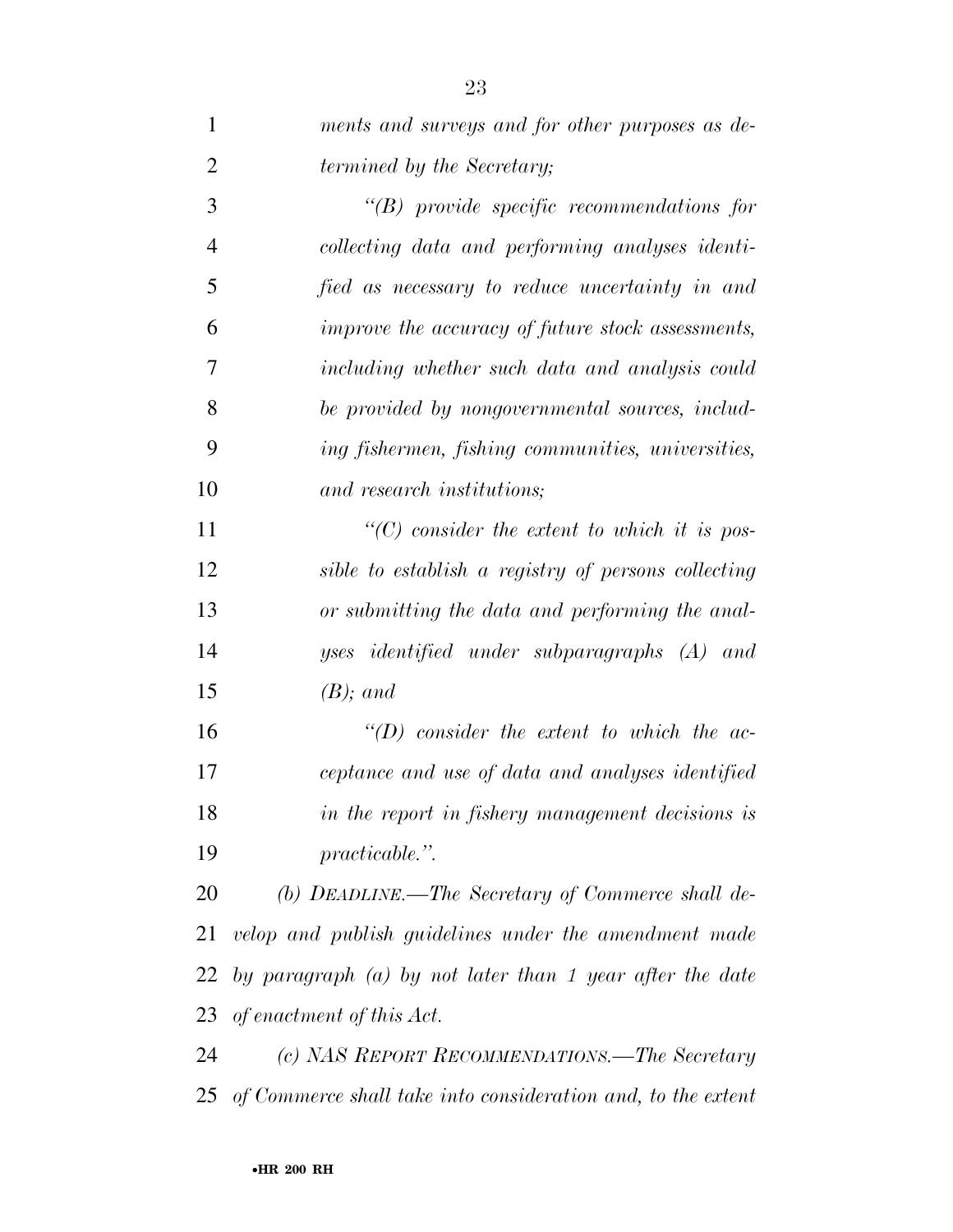*ing—* 

 *(1) prioritizing the evaluation of electronic data collection, including smartphone applications, elec- tronic diaries for prospective data collection, and an Internet website option for panel members or for the public;* 

 *(2) evaluating whether the design of the Marine Recreational Information Program for the purposes of stock assessment and the determination of stock man- agement reference points is compatible with the needs of in-season management of annual catch limits; and (3) if the Marine Recreational Information Pro-gram is incompatible with the needs of in-season* 

 *management of annual catch limits, determining an alternative method for in-season management.* 

### *SEC. 208. RECREATIONAL FISHING DATA.*

 *Section 401(g) (16 U.S.C. 1881(g)) is amended by re- designating paragraph (4) as paragraph (5), and by insert-ing after paragraph (3) the following:* 

*''(4) FEDERAL-STATE PARTNERSHIPS.—* 

 *''(A) ESTABLISHMENT.—The Secretary shall establish partnerships with States to develop best*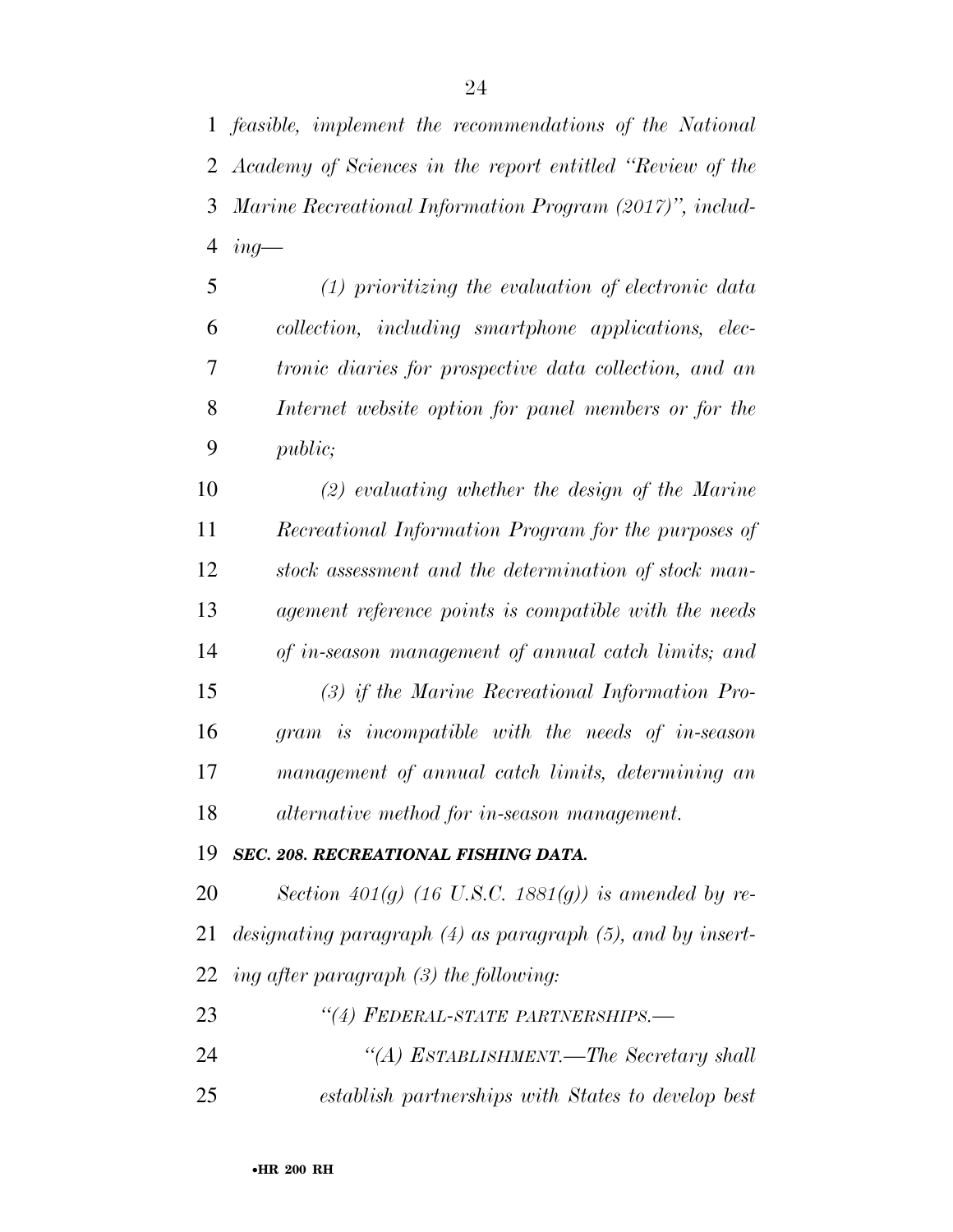| $\mathbf{1}$   | practices for implementation of State programs           |
|----------------|----------------------------------------------------------|
| $\overline{2}$ | established pursuant to paragraph (2).                   |
| 3              | "(B) GUIDANCE.—The Secretary shall de-                   |
| 4              | velop guidance, in cooperation with the States,          |
| 5              | that details best practices for administering            |
| 6              | State programs pursuant to paragraph (2), and            |
| 7              | provide such guidance to the State.".                    |
| 8              | SEC. 209. MISCELLANEOUS AMENDMENTS RELATING TO           |
| 9              | <b>FISHERY MANAGEMENT COUNCILS.</b>                      |
| 10             | (a) COUNCIL JURISDICTION FOR OVERLAPPING FISH-           |
| 11             | ERIES.—Section $302(a)(1)$ (16 U.S.C. 1852(a)) is amend- |
|                | 12 $ed-$                                                 |
| 13             | $(1)$ in subparagraph $(A)$ , in the second sen-         |
| 14             | $tence$ —                                                |
| 15             | (A) by striking "18" and inserting "19";                 |
| 16             | and                                                      |
| 17             | $(B)$ by inserting before the period at the end          |
| 18             | "and a liaison who is a member of the Mid-At-            |
| 19             | lantic Fishery Management Council to represent           |
| 20             | the interests of fisheries under the jurisdiction of     |
| 21             | such Council"; and                                       |
| 22             | $(2)$ in subparagraph $(B)$ , in the second sen-         |
| 23             | $tence$ —                                                |
| 24             | (A) by striking "21" and inserting "22";                 |
| 25             | and                                                      |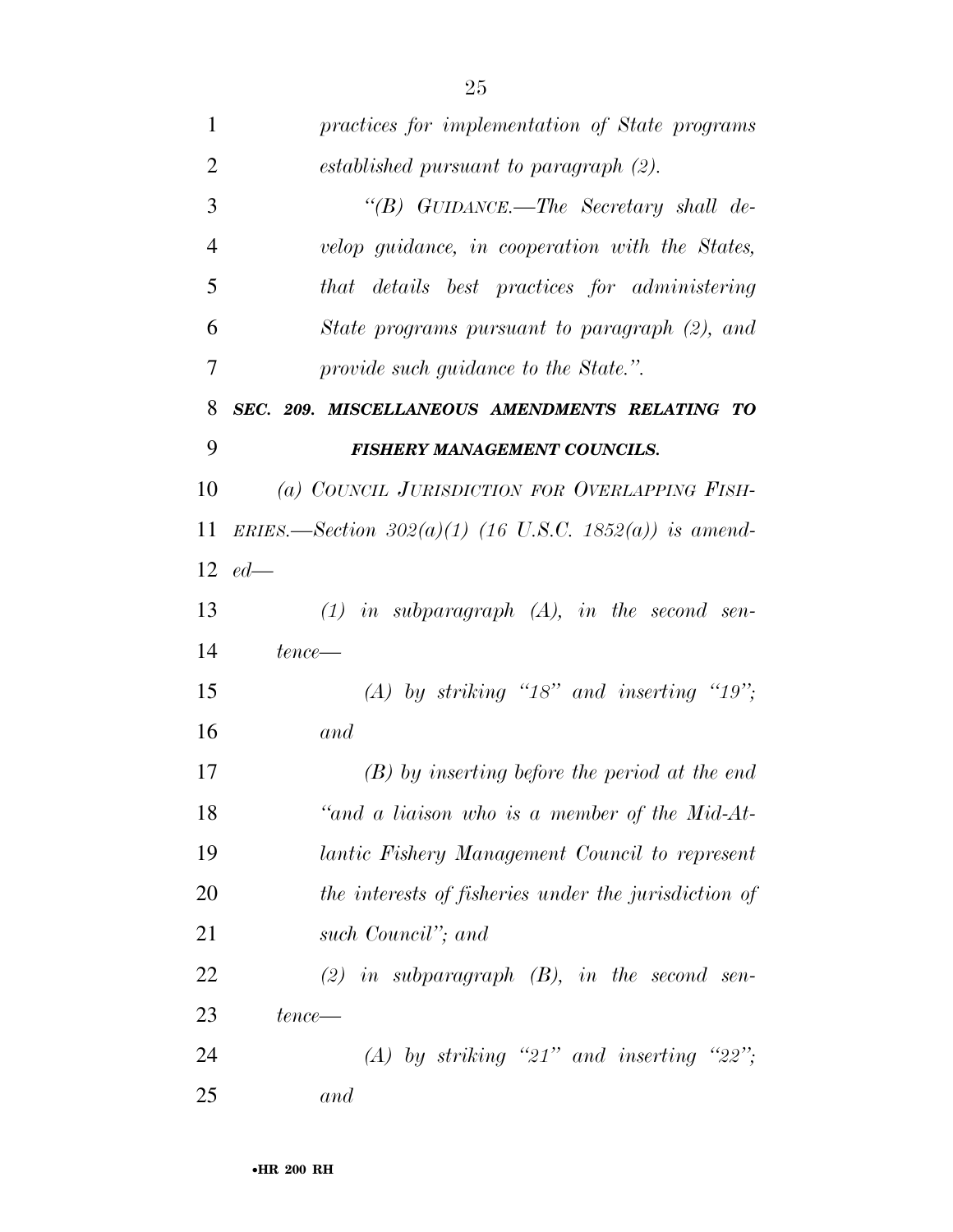| $\mathbf{1}$   | $(B)$ by inserting before the period at the end             |
|----------------|-------------------------------------------------------------|
| $\overline{2}$ | "and a liaison who is a member of the New Eng-              |
| 3              | land Fishery Management Council to represent                |
| $\overline{4}$ | the interests of fisheries under the jurisdiction of        |
| 5              | such Council".                                              |
| 6              | (b) COUNCIL SEAT.—Section $302(b)(2)$ (16 U.S.C.            |
| 7              | $1852(b)(2)$ ) is amended—                                  |
| 8              | $(1)$ in subparagraph $(A)$ , by striking "or rec-          |
| 9              | reational" and inserting ", recreational, or subsist-       |
| 10             | ence fishing"; and                                          |
| 11             | $(2)$ in subparagraph $(C)$ , in the second sentence,       |
| 12             | by inserting ", and in the case of the Governor of          |
| 13             | Alaska with the subsistence fishing interests of the        |
| 14             | State," after "interests of the State".                     |
| 15             | (c) PURPOSE.—Section $2(b)(3)$ (16 U.S.C. 1801(b)(3))       |
| 16             | is amended by striking "and recreational" and inserting     |
| 17             | ", recreational, and subsistence".                          |
| 18             | (d) PROHIBITION ON CONSIDERING RED SNAPPER                  |
| 19             | KILLED DURING REMOVAL OF OIL RIGS.—Any red snap-            |
| 20             | per that are killed during the removal of any offshore oil  |
| 21             | rig in the Gulf of Mexico shall not be considered in deter- |
|                | 22 mining under the Magnuson-Stevens Fishery Conservation   |
| 23             | and Management Act (16 U.S.C. 1801 et seq.) whether the     |
|                | 24 total allowable catch for red snapper has been reached.  |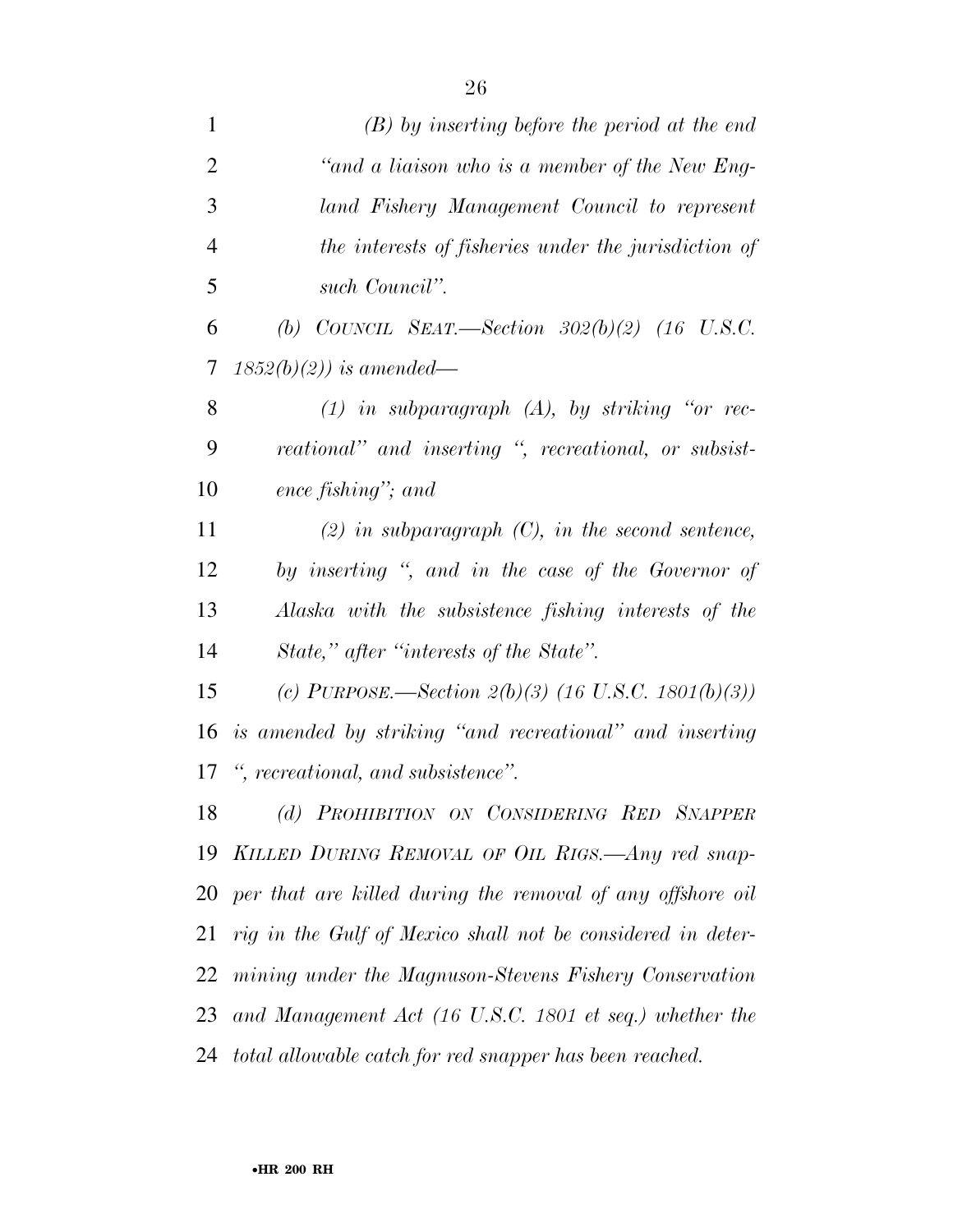*(e) PROHIBITION ON CONSIDERING FISH SEIZED FROM FOREIGN FISHING.—Any fish that are seized from a foreign vessel engaged in illegal fishing activities in the exclusive economic zone shall not be considered in deter- mining under the Magnuson-Stevens Fishery Conservation and Management Act (16 U.S.C. 1801 et seq.) the total al-lowable catch for that fishery.* 

## *TITLE III—HEALTHY FISHERIES THROUGH BETTER SCIENCE*

### *SEC. 301. HEALTHY FISHERIES THROUGH BETTER SCIENCE.*

 *(a) DEFINITION OF STOCK ASSESSMENT.—Section 3 (16 U.S.C. 1802), as amended by section 102(a) of this Act, is further amended by redesignating the paragraphs after paragraph (42) in order as paragraphs (44) through (53), and by inserting after paragraph (42) the following:* 

 *''(43) The term 'stock assessment' means an eval- uation of the past, present, and future status of a stock of fish, that includes—* 

 *''(A) a range of life history characteristics for such stock, including—* 

 *''(i) the geographical boundaries of such stock; and* 

 *''(ii) information on age, growth, nat-ural mortality, sexual maturity and repro-*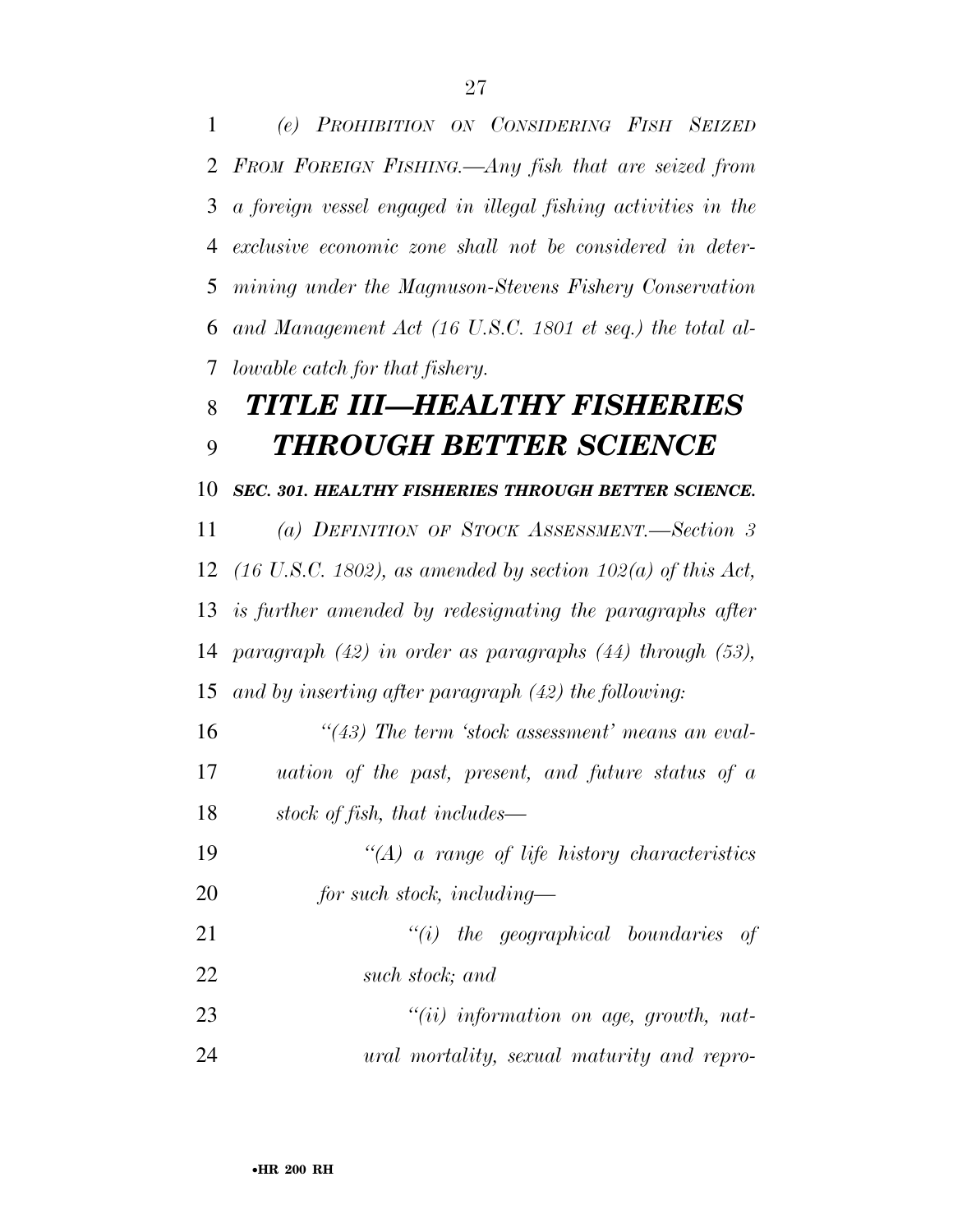| $\mathbf{1}$   | duction, feeding habits, and habitat pref-                |
|----------------|-----------------------------------------------------------|
| $\overline{2}$ | erences of such stock; and                                |
| 3              | "(B) fishing for the stock.".                             |
| $\overline{4}$ | (b) STOCK ASSESSMENT PLAN.—                               |
| 5              | $(1)$ In GENERAL.—Section 404 (16 U.S.C.                  |
| 6              | 1881c), as amended by section $207(a)$ of this Act, is    |
| 7              | further amended by adding at the end the following:       |
| 8              | "(f) STOCK ASSESSMENT PLAN.—                              |
| 9              | "(1) IN GENERAL.—The Secretary shall develop              |
| 10             | and publish in the Federal Register, on the same          |
| 11             | schedule as required for the strategic plan required      |
| 12             | under subsection $(b)$ of this section, a plan to conduct |
| 13             | stock assessments for all stocks of fish for which a      |
| 14             | fishery management plan is in effect under this Act.      |
| 15             | "(2) CONTENTS.—The plan shall—                            |
| 16             | "(A) for each stock of fish for which a stock             |
| 17             | assessment has previously been conducted—                 |
| 18             | $``(i)$ establish a schedule for updating                 |
| 19             | the stock assessment that is reasonable given             |
| 20             | the biology and characteristics of the stock;             |
| 21             | and                                                       |
| 22             | $``(ii)$ subject to the availability of ap-               |
| 23             | propriations, require completion of a new                 |
| 24             | stock assessment, or an update of the most                |
| 25             | recent stock assessment-                                  |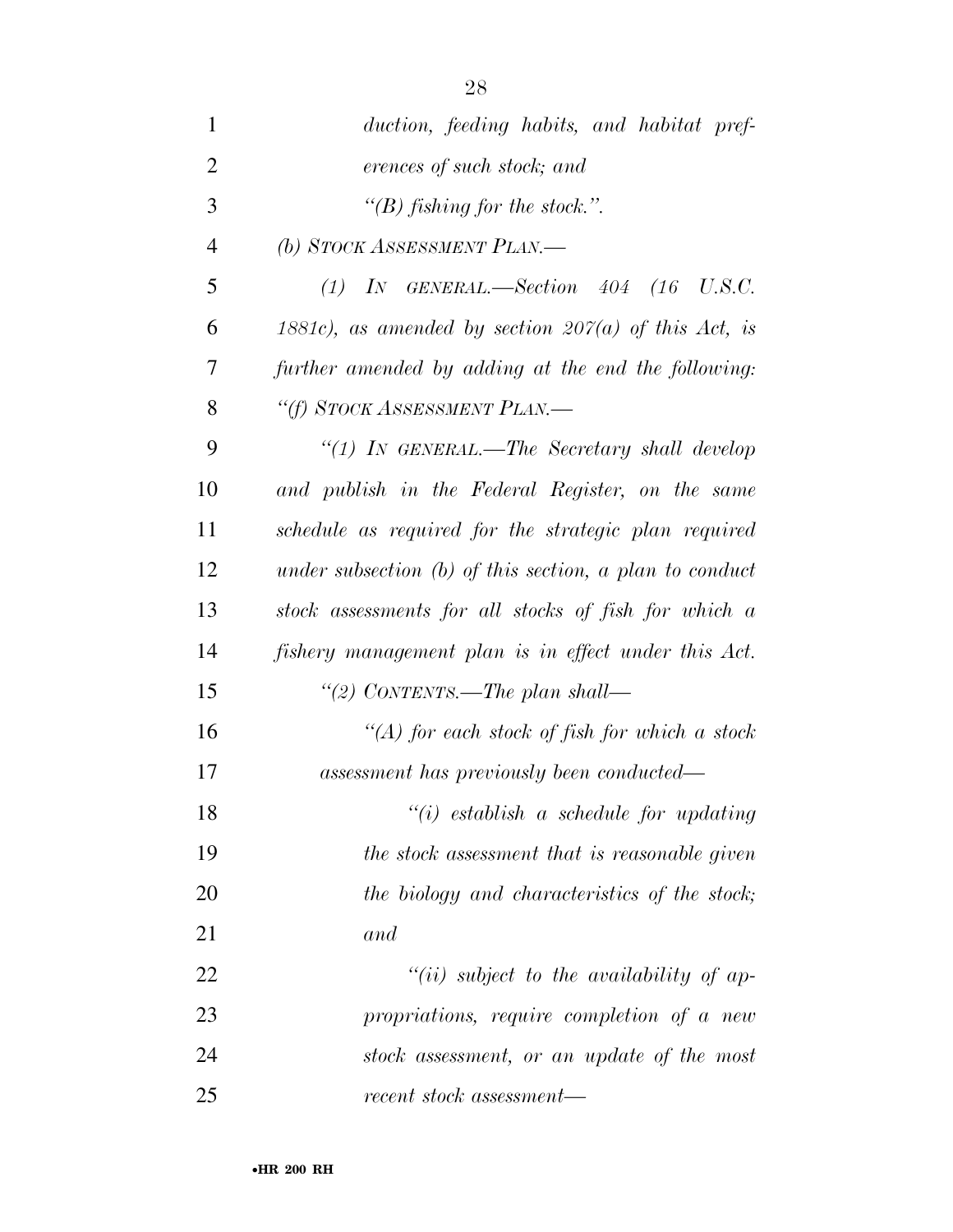| $\mathbf{1}$   | "(I) every 5 years; or                                        |
|----------------|---------------------------------------------------------------|
| $\overline{2}$ | $H(H)$ within such other time pe-                             |
| 3              | riod specified and justified by the Sec-                      |
| $\overline{4}$ | retary in the plan;                                           |
| 5              | "(B) for each stock of fish for which a stock                 |
| 6              | assessment has not previously been conducted—                 |
| 7              | $\lq\lq(i)$ establish a schedule for conducting               |
| 8              | an initial stock assessment that is reason-                   |
| 9              | able given the biology and characteristics of                 |
| 10             | the stock; and                                                |
| 11             | $``(ii)$ subject to the availability of ap-                   |
| 12             | propriations, require completion of the ini-                  |
| 13             | tial stock assessment within 3 years after                    |
| 14             | the plan is published in the Federal Reg-                     |
| 15             | <i>ister unless another time period is specified</i>          |
| 16             | and justified by the Secretary in the plan;                   |
| 17             | and                                                           |
| 18             | $\lq$ <sup>"</sup> (C) identify data and analysis, especially |
| 19             | concerning recreational fishing, that, if avail-              |
| 20             | able, would reduce uncertainty in and improve                 |
| 21             | the accuracy of future stock assessments, includ-             |
| 22             | ing whether such data and analysis could be pro-              |
| 23             | vided by fishermen, fishing communities, univer-              |
| 24             | sities, and research institutions, to the extent              |
| 25             | that use of such data would be consistent with                |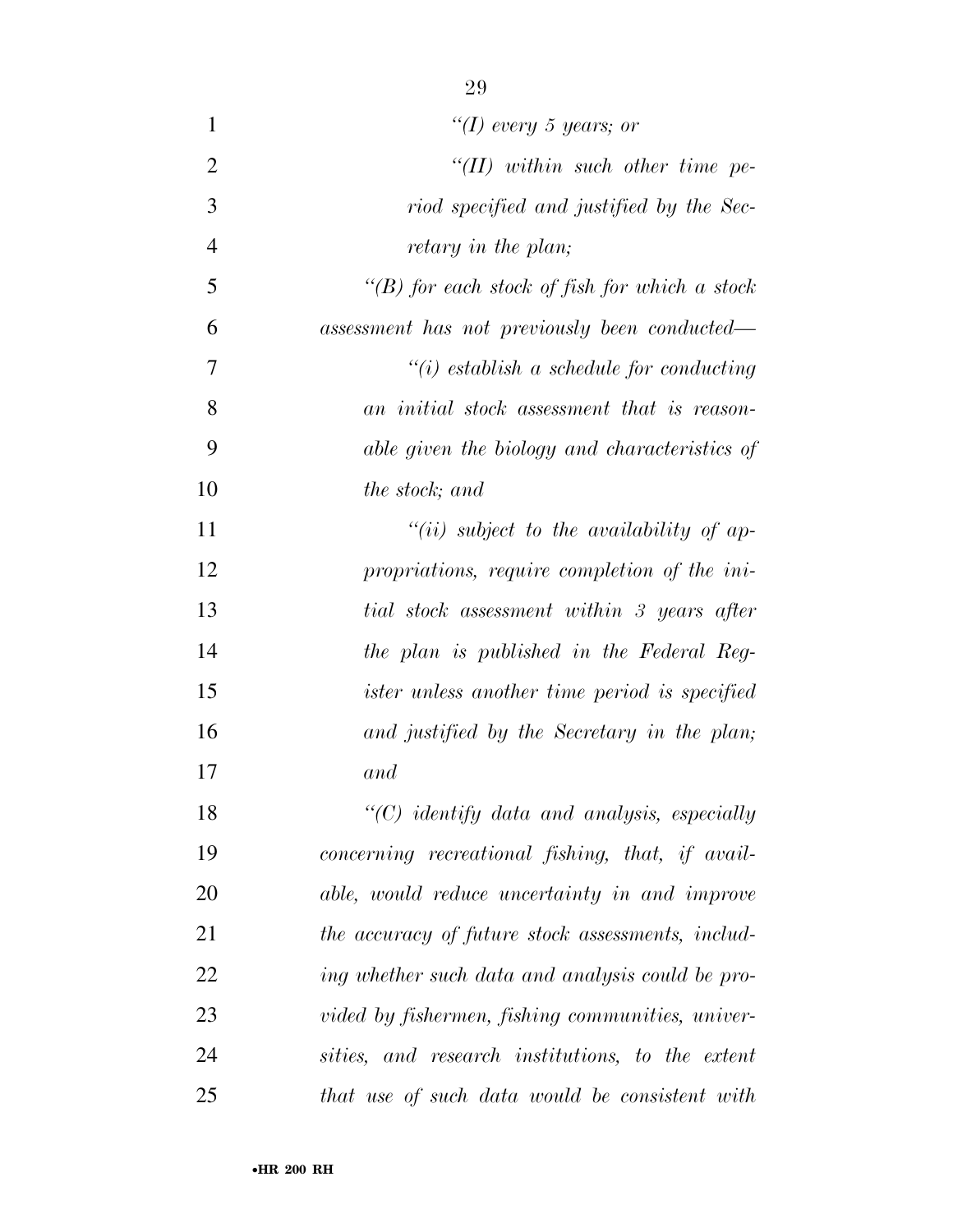| $\mathbf{1}$   | the requirements in section $301(a)(2)$ to base            |
|----------------|------------------------------------------------------------|
| $\overline{2}$ | conservation and management measures on the                |
| 3              | best scientific information available.                     |
| $\overline{4}$ | "(3) WAIVER OF STOCK ASSESSMENT REQUIRE-                   |
| 5              |                                                            |
| 6              | $(B)(ii)$ , a stock assessment is not required for a stock |
| 7              | of fish in the plan if the Secretary determines that       |
| 8              | such a stock assessment is not necessary and justifies     |
| 9              | such determination in the Federal Register notice re-      |
| 10             | quired by this subsection.".                               |
|                |                                                            |
| 11             | $DEADLINE. \text{\textendash}$<br>section<br>(2)           |
| 12             | $404(f)(1)$ of the Magnuson-Stevens Fishery Conserva-      |
| 13             | tion and Management Act, as amended by this sec-           |
| 14             | tion, the Secretary of Commerce shall issue the first      |
| 15             | stock assessment plan under such section by not later      |
| 16             | than 2 years after the date of enactment of this Act.      |
| 17             | SEC. 302. TRANSPARENCY AND PUBLIC PROCESS.                 |
| 18             | (a) $ADVICE. - Section 302(g)(1)(B) (16)$<br>U.S.C.        |
| 19             | $1852(g)(1)(B)$ ) is amended by adding at the end the fol- |

 *velop such advice in a transparent manner and allow for public involvement in the process.''.* 

 *(b) MEETINGS.—Section 302(i)(2) (16 U.S.C. 1852(i)(2)) is amended by adding at the end the following:*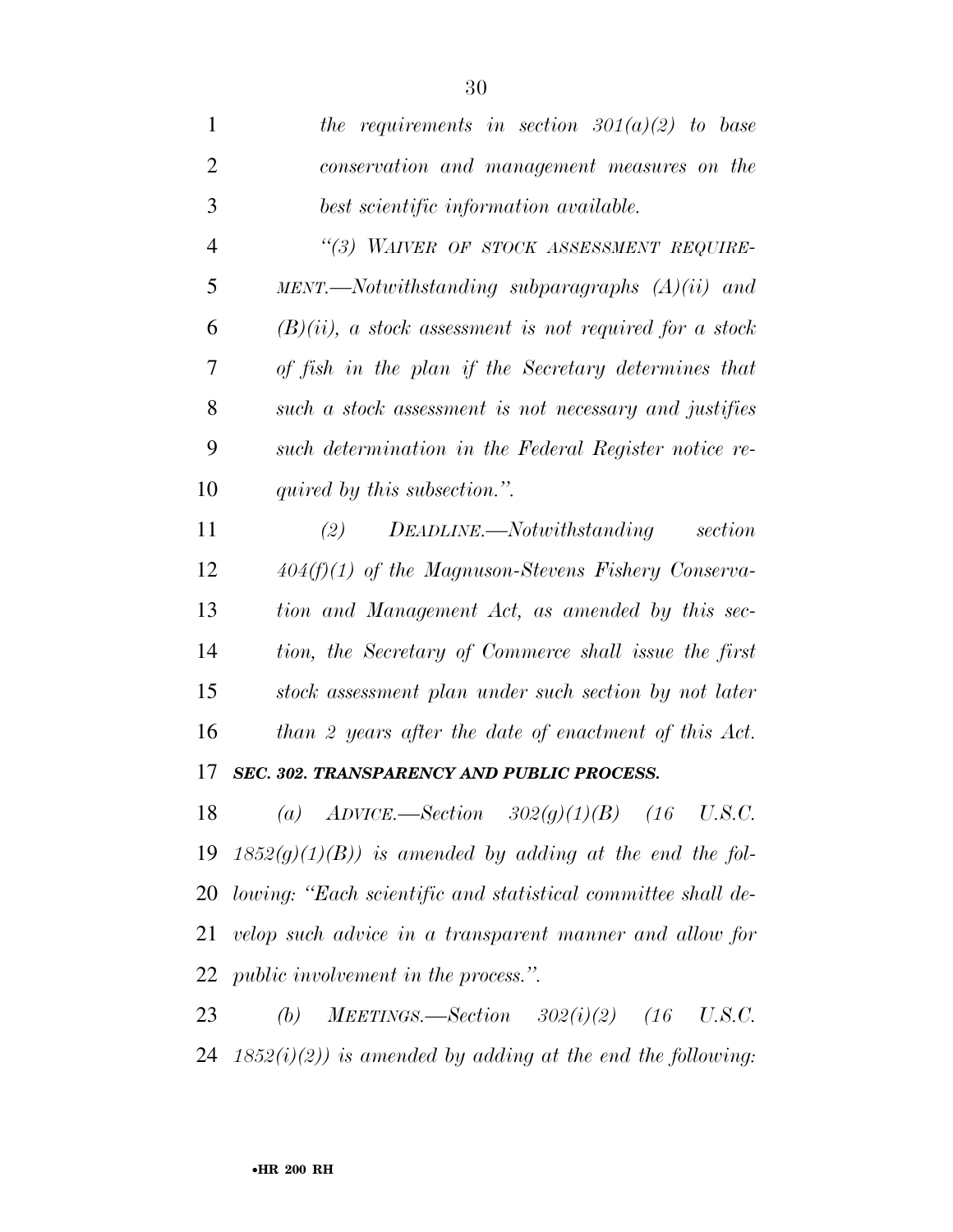| $\mathbf{1}$   | $\lq\lq (G)$ Each Council shall make available on  |
|----------------|----------------------------------------------------|
| $\overline{2}$ | the Internet Web site of the Council—              |
| 3              | $``(i)$ to the extent practicable, a               |
| $\overline{4}$ | Webcast, an audio recording, or a live             |
| 5              | broadcast of each meeting of the Council,          |
| 6              | and of the Council Coordination Committee          |
| 7              | established under subsection $(l)$ , that is not   |
| 8              | closed in accordance with paragraph $(3)$ ;        |
| 9              | and                                                |
| 10             | $``(ii)$ audio, video (if the meeting was          |
| 11             | in person or by video conference), or a            |
| 12             | searchable audio or written transcript of          |
| 13             | each meeting of the Council and of the meet-       |
| 14             | ings of committees referred to in section          |
| 15             | $(g)(1)(B)$ of the Council by not later than       |
| 16             | 30 days after the conclusion of the meeting.       |
| 17             | $H$ ) The Secretary shall maintain and             |
| 18             | make available to the public an archive of Coun-   |
| 19             | cil and scientific and statistical committee meet- |
| 20             | ing audios, videos, and transcripts made avail-    |
| 21             | able under clauses (i) and (ii) of subparagraph    |
| 22             | $(G).$ ".                                          |
| 23             | (c) FISHERY IMPACT STATEMENTS.-                    |
| 24             | REQUIREMENT.—Section 303 (16 U.S.C.<br>(1)         |
| 25             | $(1853)$ is amended—                               |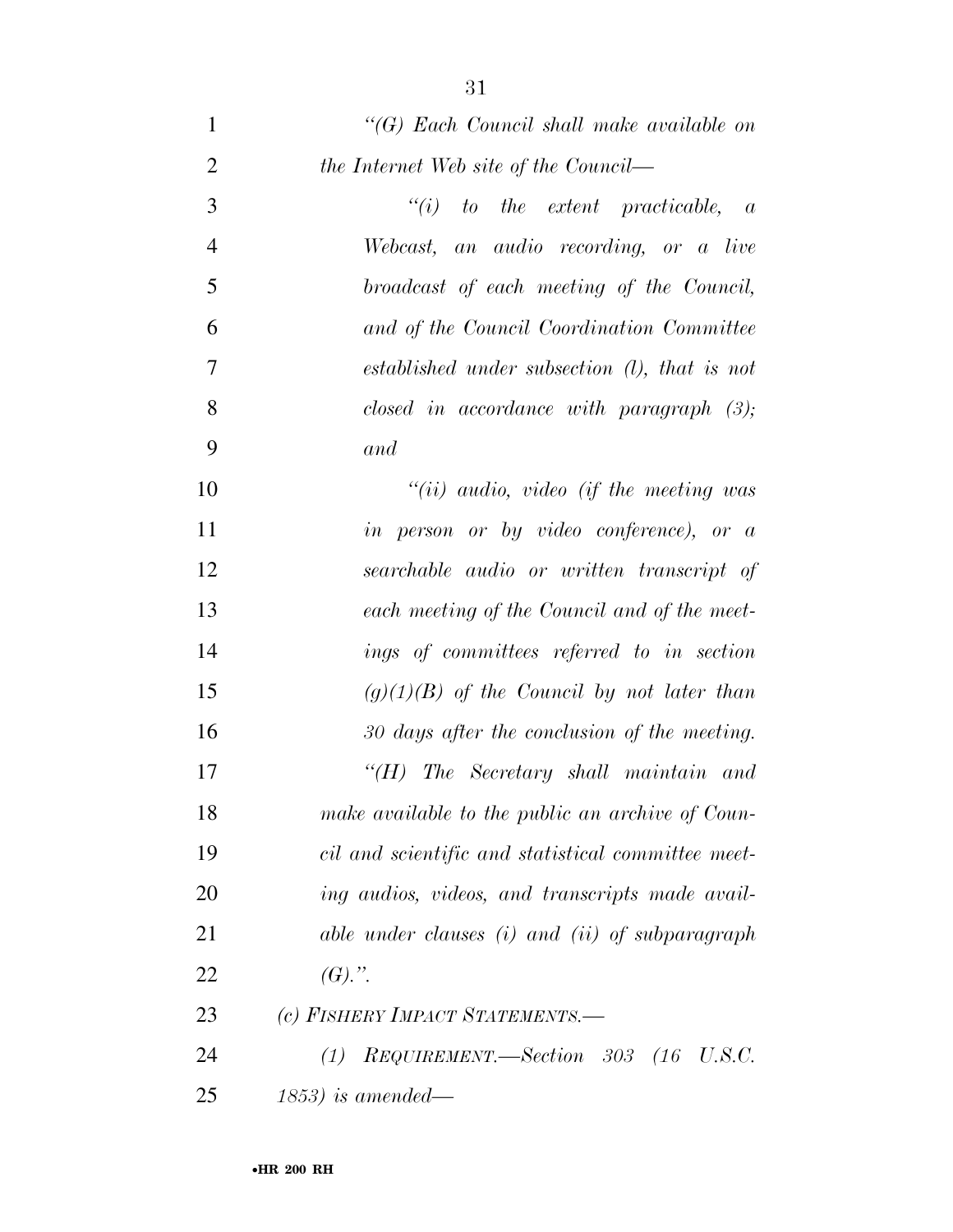| $\mathbf{1}$   | $(A)$ in subsection $(a)$ , by striking paragraph          |
|----------------|------------------------------------------------------------|
| $\overline{2}$ | $(9)$ and redesignating paragraphs $(10)$ through          |
| 3              | $(15)$ as paragraphs $(9)$ through $(14)$ , respec-        |
| $\overline{4}$ | tively; and                                                |
| 5              | $(B)$ by adding at the end the following:                  |
| 6              | "(d) FISHERY IMPACT STATEMENT.-                            |
| 7              | $\lq(1)$ Any fishery management plan (or fishery           |
| 8              | management plan amendment) prepared by any                 |
| 9              | Council or by the Secretary pursuant to subsection         |
| 10             | $(a)$ or $(b)$ , or proposed regulations deemed necessary  |
| 11             | pursuant to subsection $(c)$ , shall include a fishery im- |
| 12             | pact statement which shall assess, specify and analyze     |
| 13             | the likely effects and impact of the proposed action on    |
| 14             | the quality of the human environment.                      |
| 15             | $\lq(2)$ The fishery impact statement shall de-            |
| 16             | $script-$                                                  |
| 17             | "(A) a purpose of the proposed action;                     |
| 18             | $\lq\lq(B)$ the environmental impact of the pro-           |
| 19             | posed action;                                              |
| 20             | $\lq (C)$<br>any adverse environmental effects             |
| 21             | which cannot be avoided should the proposed ac-            |
| 22             | tion be implemented;                                       |
| 23             | "(D) a reasonable range of alternatives to                 |
| 24             | <i>the proposed action;</i>                                |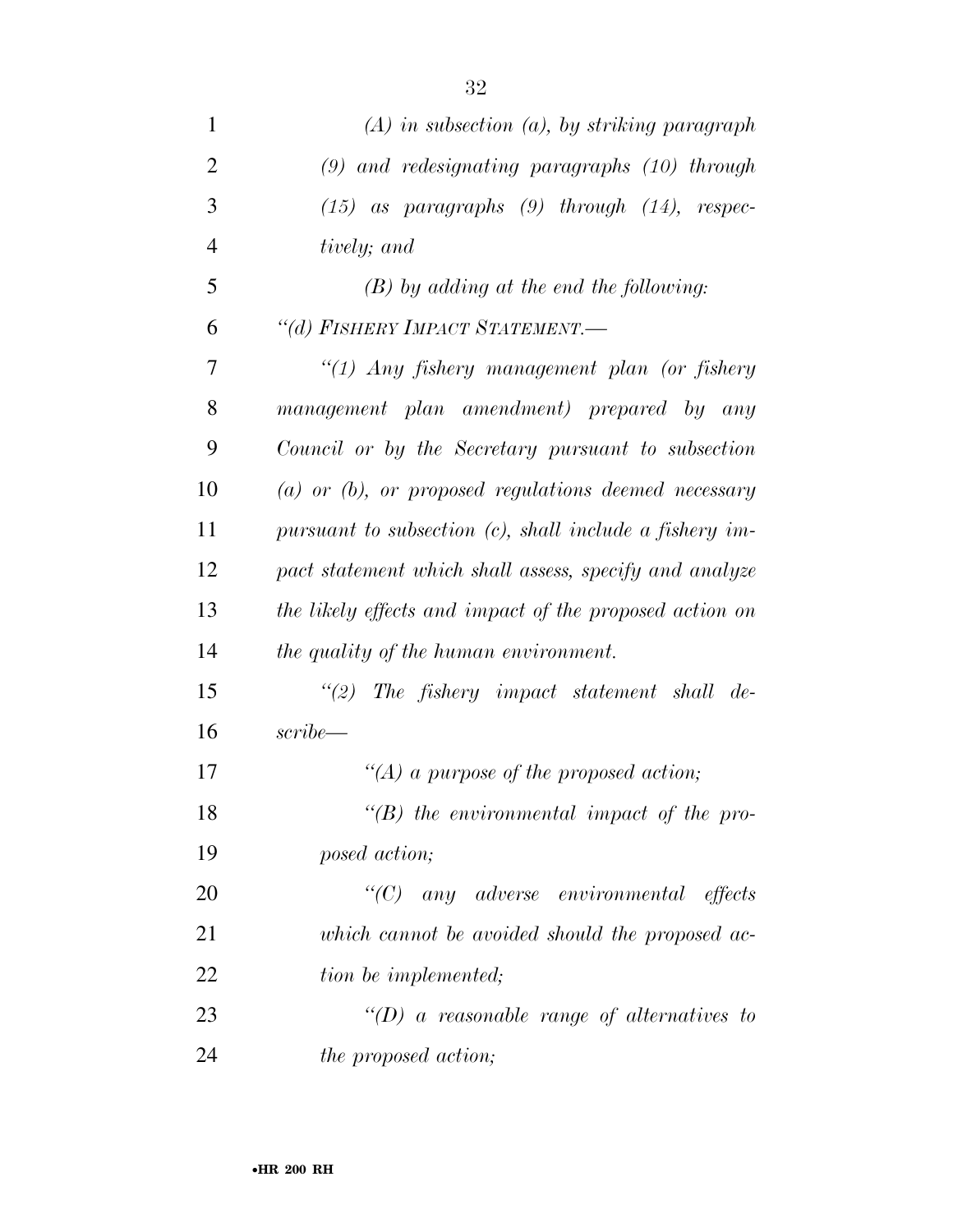| $\mathbf{1}$   | $\lq\lq(E)$ the relationship between short-term use    |
|----------------|--------------------------------------------------------|
| $\overline{2}$ | of fishery resources and the enhancement of long-      |
| 3              | term productivity;                                     |
| $\overline{4}$ | $\lq\lq(F)$ the cumulative conservation and man-       |
| 5              | agement effects; and                                   |
| 6              | $\lq\lq (G)$ economic, and social impacts of the       |
| 7              | proposed action on—                                    |
| 8              | $``(i)$ participants in the fisheries and              |
| 9              | fishing communities affected by the pro-               |
| 10             | posed action;                                          |
| 11             | $``(ii)$ participants in the fisheries con-            |
| 12             | ducted in adjacent areas under the author-             |
| 13             | ity of another Council, after consultation             |
| 14             | with such Council and representatives of               |
| 15             | those participants; and                                |
| 16             | "(iii) the safety of human life at sea,                |
| 17             | including whether and to what extent such              |
| 18             | measures may affect the safety of partici-             |
| 19             | pants in the fishery.                                  |
| 20             | $\lq(3)$ A substantially complete fishery impact       |
| 21             | statement, which may be in draft form, shall be avail- |
| 22             | able not less than 14 days before the beginning of the |
| 23             | meeting at which a Council makes its final decision    |
| 24             | on the proposal (for plans, plan amendments, or pro-   |
| 25             | posed regulations prepared by a Council pursuant to    |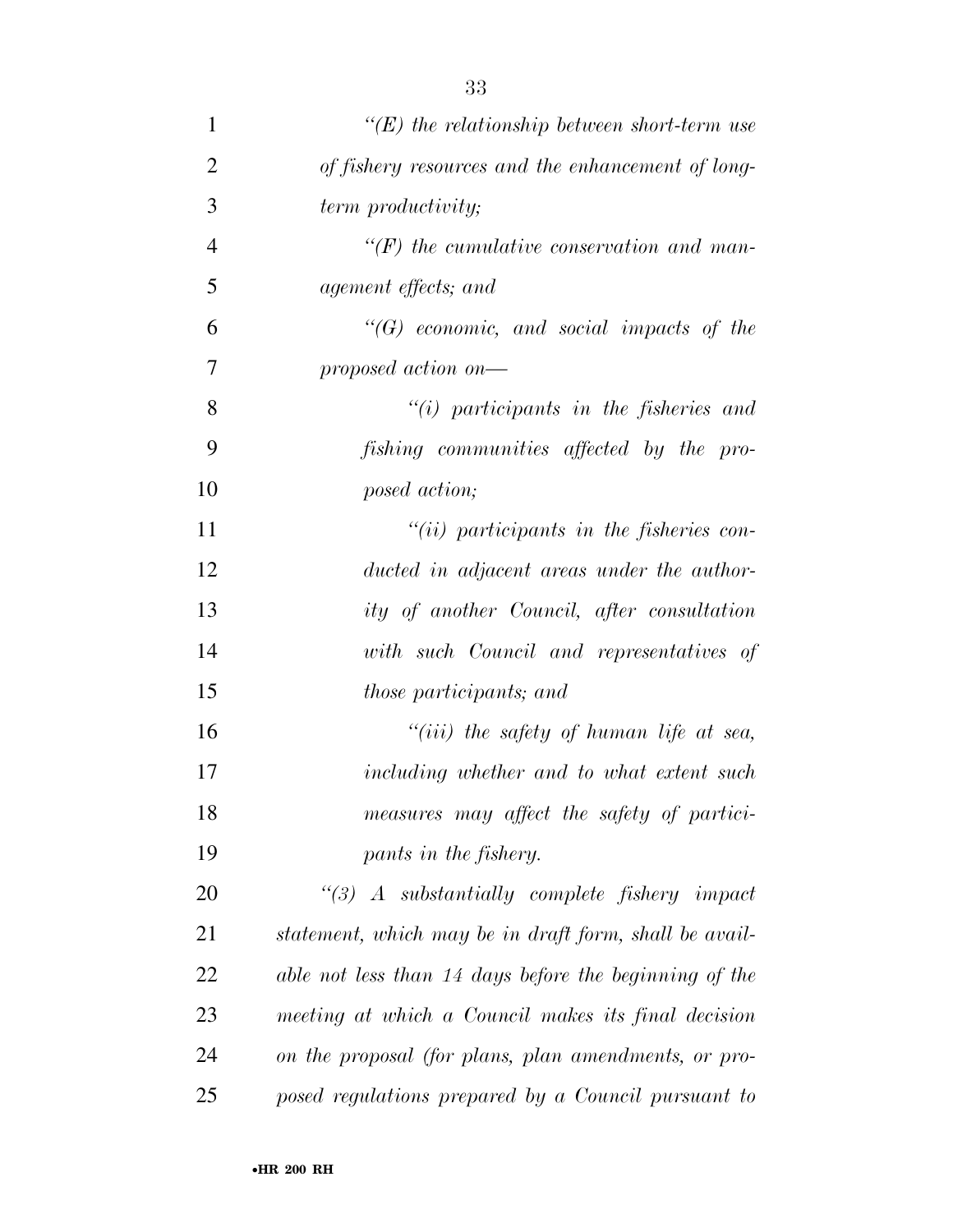| $\mathbf{1}$   | subsection (a) or (c)). Availability of this fishery im-         |
|----------------|------------------------------------------------------------------|
| $\overline{2}$ | pact statement will be announced by the methods used             |
| 3              | by the Council to disseminate public information and             |
| $\overline{4}$ | the public and relevant government agencies will be              |
| 5              | invited to comment on the fishery impact statement.              |
| 6              | $"(4)$ The completed fishery impact statement                    |
| 7              | shall accompany the transmittal of a fishery manage-             |
| 8              | ment plan or plan amendment as specified in section              |
| 9              | $304(a)$ , as well as the transmittal of proposed regula-        |
| 10             | tions as specified in section (b).                               |
| 11             | " $(5)$ The Councils shall, subject to approval by               |
| 12             | the Secretary, establish criteria to determine actions           |
| 13             | or classes of action of minor significance regarding             |
| 14             | subparagraphs $(A)$ , $(B)$ , $(D)$ , $(E)$ , and $(F)$ of para- |
| 15             | graph (2), for which preparation of a fishery impact             |
| 16             | statement is unnecessary and categorically excluded              |
| 17             | from the requirements of this section, and the docu-             |
| 18             | mentation required to establish the exclusion.                   |
| 19             | $\lq(6)$ The Councils shall, subject to approval by              |
| 20             | the Secretary, prepare procedures for compliance with            |
| 21             | this section that provide for timely, clear, and concise         |
| 22             | analysis that is useful to decision makers and the pub-          |
| 23             | lic, reduce extraneous paperwork and effectively in-             |
| 24             | volve the public, including—                                     |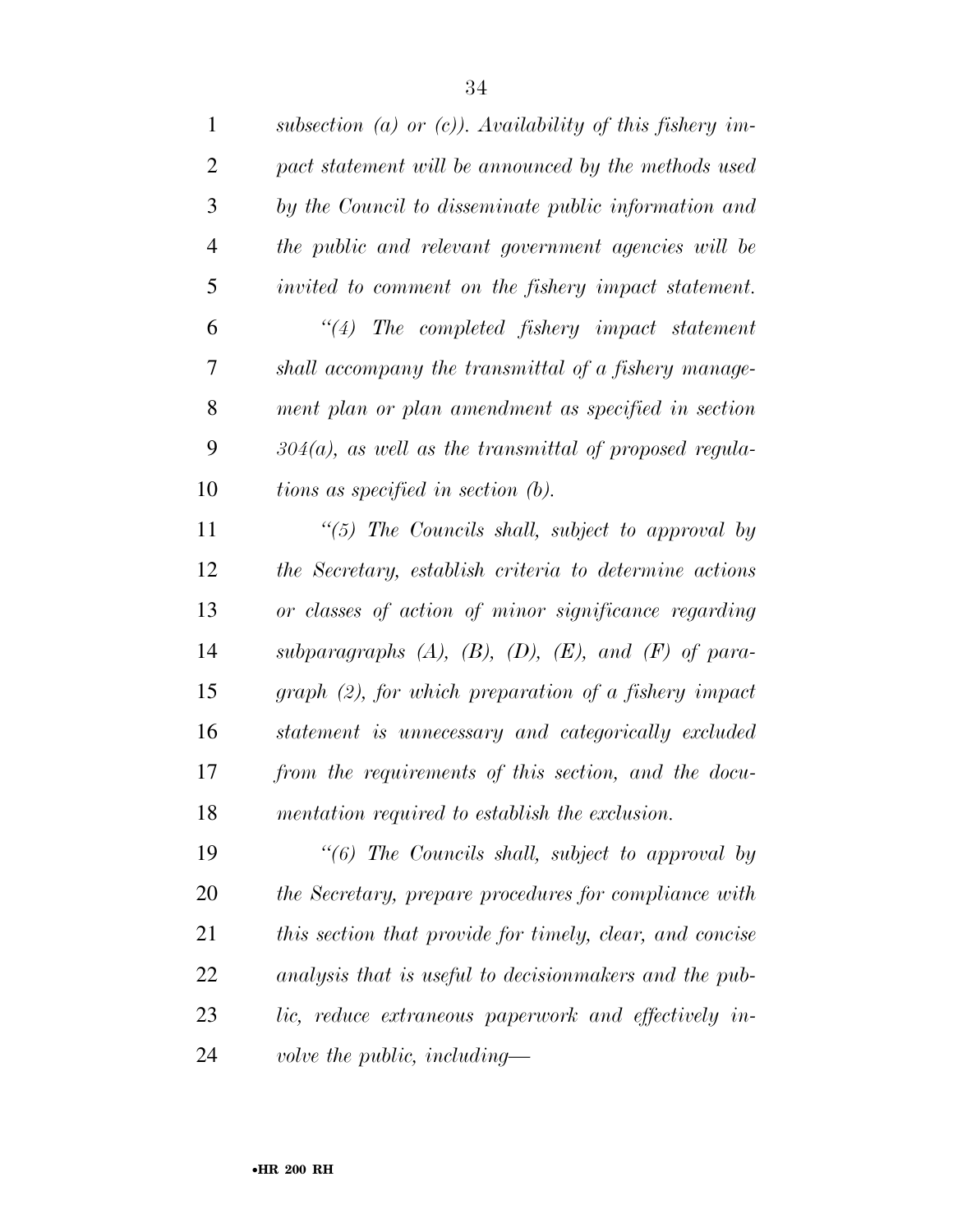| $\mathbf{1}$   | $\lq (A)$ using Council meetings to determine           |
|----------------|---------------------------------------------------------|
| $\overline{2}$ | the scope of issues to be addressed and identi-         |
| 3              | fying significant issues related to the proposed        |
| $\overline{4}$ | action;                                                 |
| 5              | $\lq (B)$ integration of the fishery impact state-      |
| 6              | ment development process with preliminary and           |
| 7              | final Council decision making in a manner that          |
| 8              | provides opportunity for comment from the pub-          |
| 9              | lic and relevant government agencies prior to           |
| 10             | these decision points; and                              |
| 11             | $\lq\lq C$ providing scientific, technical, and         |
| 12             | legal advice at an early stage of the development       |
| 13             | of the fishery impact statement to ensure timely        |
| 14             | transmittal and Secretarial review of the pro-          |
| 15             | posed fishery management plan, plan amend-              |
| 16             | ment, or regulations to the Secretary.".                |
| 17             | (2)<br>EVALUATION OF ADEQUACY.—Section                  |
| 18             | $304(a)(2)$ (16 U.S.C. 1854(a)(2)) is amended by strik- |
| 19             | ing "and" after the semicolon at the end of subpara-    |
| 20             | graph (B), striking the period at the end of subpara-   |
| 21             | graph $(C)$ and inserting "; and", and by adding at     |
| 22             | the end the following:                                  |
| 23             | $\lq (D)$ evaluate the adequacy of the accom-           |
| 24             | panying fishery impact statement as basis for           |
| 25             | fully considering the environmental impacts of          |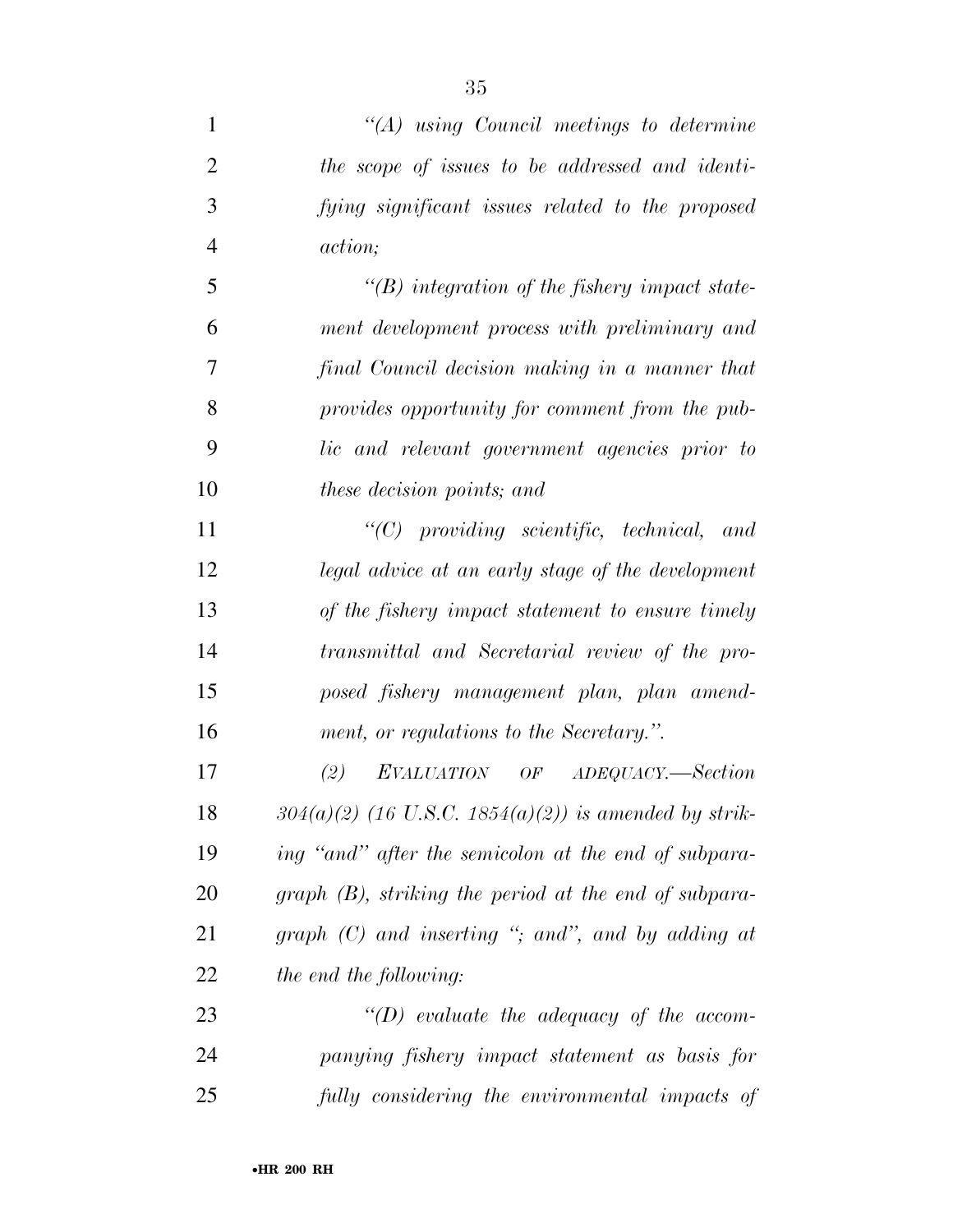| $\mathbf{1}$   | implementing the fishery management plan or                   |
|----------------|---------------------------------------------------------------|
| $\mathbf{2}$   | plan amendment.".                                             |
| 3              | (3) REVIEW OF REGULATIONS.—Section $304(b)$                   |
| $\overline{4}$ | $(16 \text{ U.S.C. } 1854(b))$ is amended by striking so much |
| 5              | as precedes subparagraph $(A)$ of paragraph $(1)$ and         |
| 6              | <i>inserting the following:</i>                               |
| 7              | "(b) REVIEW OF REGULATIONS.—                                  |
| 8              | "(1) Upon transmittal by the Council to the Sec-              |
| 9              | retary of proposed regulations prepared under section         |
| 10             | $303(c)$ , the Secretary shall immediately initiate an        |
| 11             | evaluation of the proposed regulations to determine           |
| 12             | whether they are consistent with the fishery manage-          |
| 13             | ment plan, plan amendment, this Act and other ap-             |
| 14             | plicable law. The Secretary shall also immediately            |
| 15             | initiate an evaluation of the accompanying fishery            |
| 16             | impact statement as a basis for fully considering the         |
| 17             | environmental impacts of implementing the proposed            |
| 18             | regulations. Within 15 days of initiating such evalua-        |
| 19             | tion the Secretary shall make a determination and—            |
| 20             | $\ddot{\cdot}$                                                |
| 21             | (4) EFFECT ON TIME REQUIREMENTS.—Section                      |
| 22             | $305(e)$ (16 U.S.C. 1855(e)) is amended by inserting          |
| 23             | "the National Environmental Policy Act of 1969 (42)           |
| 24             | U.S.C. $4321$ et seq.)," after "the Regulatory Flexi-         |
| 25             | bility Act (5 U.S.C. 601 et seq.),".                          |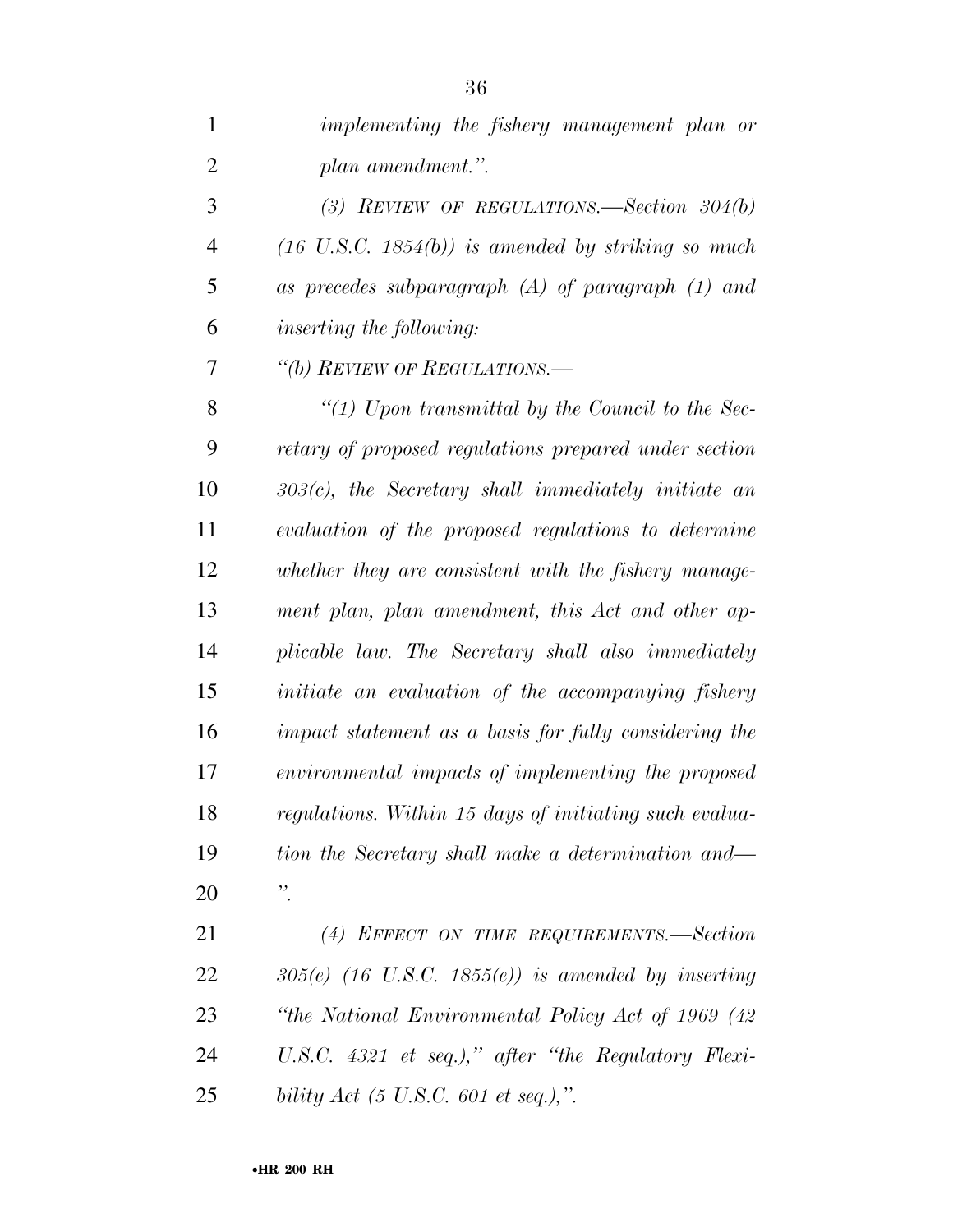| 1              | <b>SEC. 303. FLEXIBILITY IN REBUILDING FISH STOCKS.</b> |
|----------------|---------------------------------------------------------|
| $\overline{2}$ | (a) GENERAL REQUIREMENTS.—Section $304(e)$ (16)         |
| 3              | U.S.C. 1854 $(e)$ ) is amended—                         |
| $\overline{4}$ | $(1)$ in paragraph $(4)$ —                              |
| 5              | $(A)$ in subparagraph $(A)(i)$ , by striking            |
| 6              | "possible" and inserting "practicable";                 |
| 7              | $(B)$ by amending subparagraph $(A)(ii)$ to             |
| 8              | read as follows:                                        |
| 9              | $``(ii)$ may not exceed the time the stock              |
| 10             | would be rebuilt without fishing occurring              |
| 11             | plus one mean generation, except in a case              |
| 12             | $in$ which-                                             |
| 13             | $\lq (I)$ the biology of the stock of                   |
| 14             | fish, other environmental conditions, or                |
| 15             | management measures under an inter-                     |
| 16             | national agreement in which the                         |
| 17             | United States participates dictate oth-                 |
| 18             | erwise;                                                 |
| 19             | $``(II)$ the Secretary determines                       |
| 20             | that the cause of the stock being de-                   |
| 21             | pleted is outside the jurisdiction of the               |
| 22             | Council or the rebuilding program can-                  |
| 23             | not be effective only by limiting fishing               |
| 24             | <i>activities</i> ;                                     |
| 25             | $``(III)$ the Secretary determines                      |
| 26             | that one or more components of a                        |
|                |                                                         |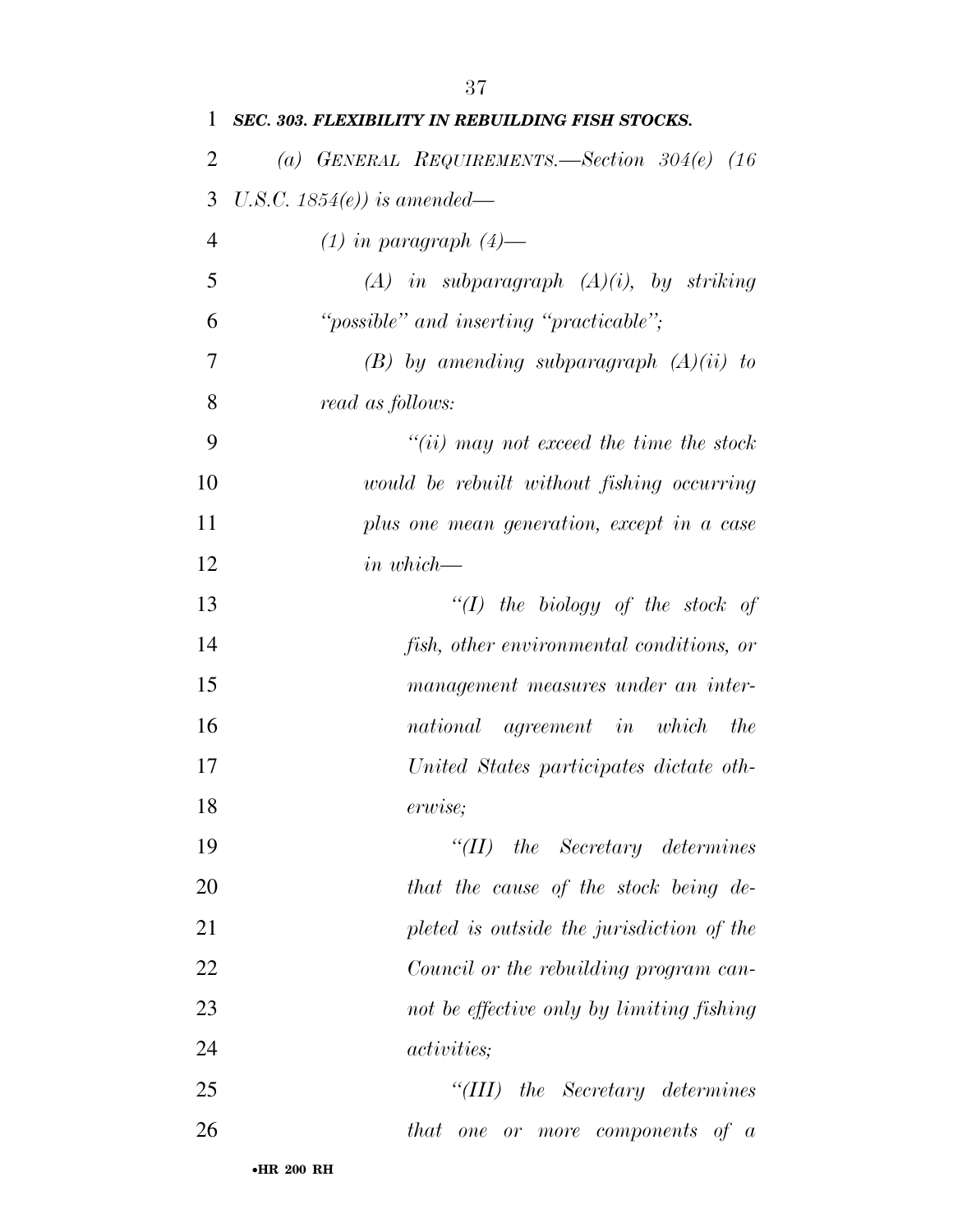| $\mathbf{1}$   | mixed- stock fishery is depleted but             |
|----------------|--------------------------------------------------|
| $\overline{2}$ | cannot be rebuilt within that time-              |
| 3              | frame without significant economic               |
| $\overline{4}$ | harm to the fishery, or cannot be re-            |
| 5              | built without causing another compo-             |
| 6              | nent of the mixed-stock fishery to ap-           |
| 7              | proach a depleted status;                        |
| 8              | $``(IV)$ the Secretary determines                |
| 9              | that recruitment, distribution, or life          |
| 10             | history of, or fishing activities for, the       |
| 11             | stock are affected by informal trans-            |
| 12             | boundary agreements under which                  |
| 13             | management activities outside the ex-            |
| 14             | clusive economic zone by another coun-           |
| 15             | try may hinder conservation and man-             |
| 16             | agement efforts by United States fish-           |
| 17             | ermen; and                                       |
| 18             | $\lq\lq(V)$ the Secretary determines that        |
| 19             | the stock has been affected by unusual           |
| 20             | events that make rebuilding within the           |
| 21             | specified time period improbable with-           |
| 22             | out significant economic harm to fish-           |
| 23             | <i>ing communities;"</i> ;                       |
| 24             | $(C)$ by striking "and" after the semicolon at   |
| 25             | the end of subparagraph $(B)$ , by redesignating |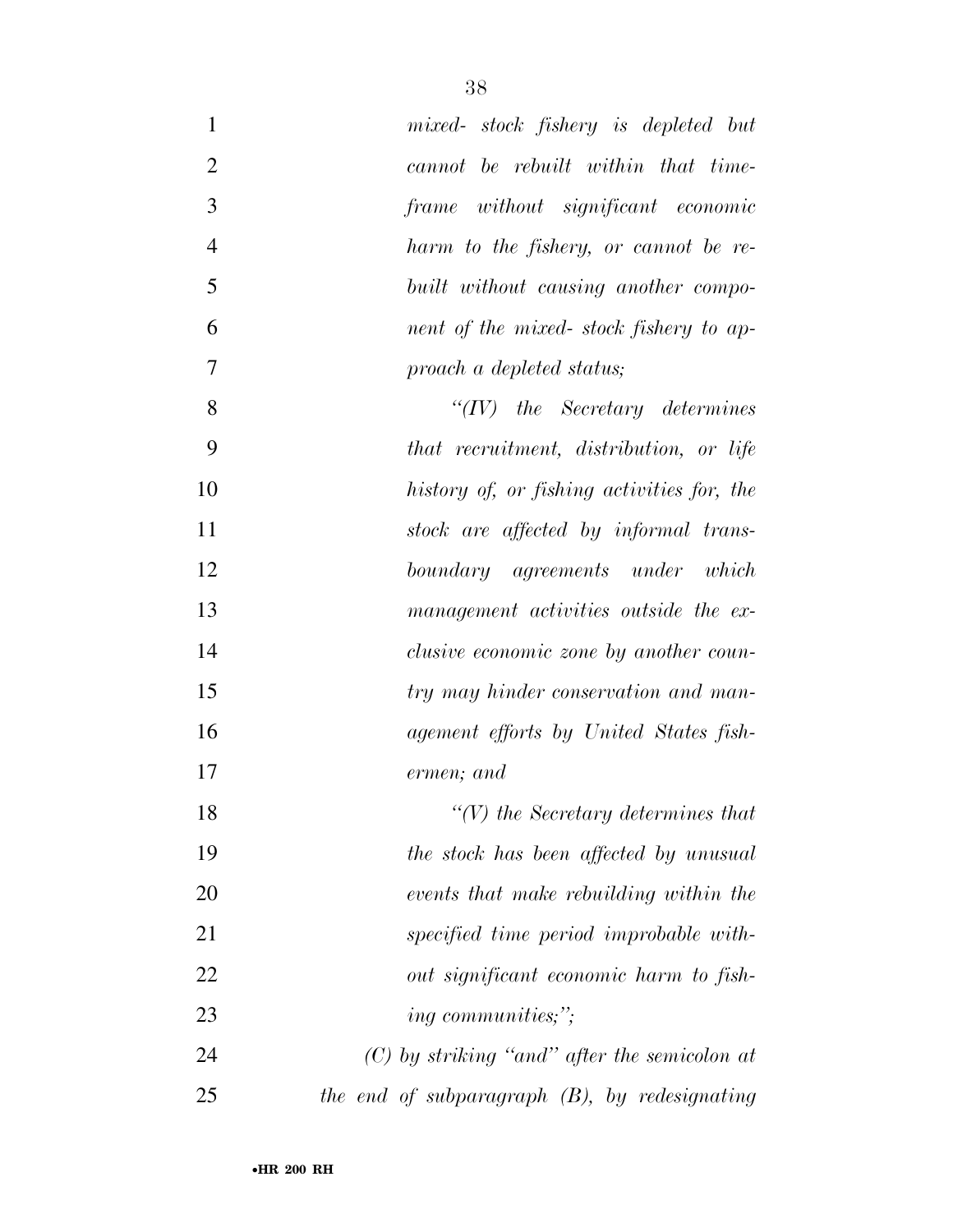| $\mathbf{1}$   | subparagraphs $(B)$ and $(C)$ as subparagraphs           |
|----------------|----------------------------------------------------------|
| $\overline{2}$ | $(C)$ and $(D)$ , and by inserting after subpara-        |
| 3              | $graph(A)$ the following:                                |
| $\overline{4}$ | $\lq\lq B$ take into account environmental con-          |
| 5              | dition including predator/prey relationships;";          |
| 6              | and                                                      |
| 7              | $(D)$ by striking the period at the end of sub-          |
| 8              | paragraph $(D)$ (as so redesignated) and insert-         |
| 9              | ing "; and", and by adding at the end the fol-           |
| 10             | lowing:                                                  |
| 11             | $\lq\lq(E)$ specify a schedule for reviewing the re-     |
| 12             | building targets, evaluating environmental im-           |
| 13             | pacts on rebuilding progress, and evaluating             |
| 14             | progress being made toward reaching rebuilding           |
| 15             | targets."; and                                           |
| 16             | $(2)$ by adding at the end the following:                |
| 17             | "(8) A fishery management plan, plan amend-              |
| 18             | ment, or proposed regulations may use alternative re-    |
| 19             | building strategies, including harvest control rules     |
| <b>20</b>      | and fishing mortality-rate targets to the extent they    |
| 21             | are in compliance with the requirements of this Act.     |
| 22             | "(9) A Council may terminate the application of          |
| 23             | paragraph $(3)$ to a fishery if the Council's scientific |
| 24             | and statistical committee determines and the Sec-        |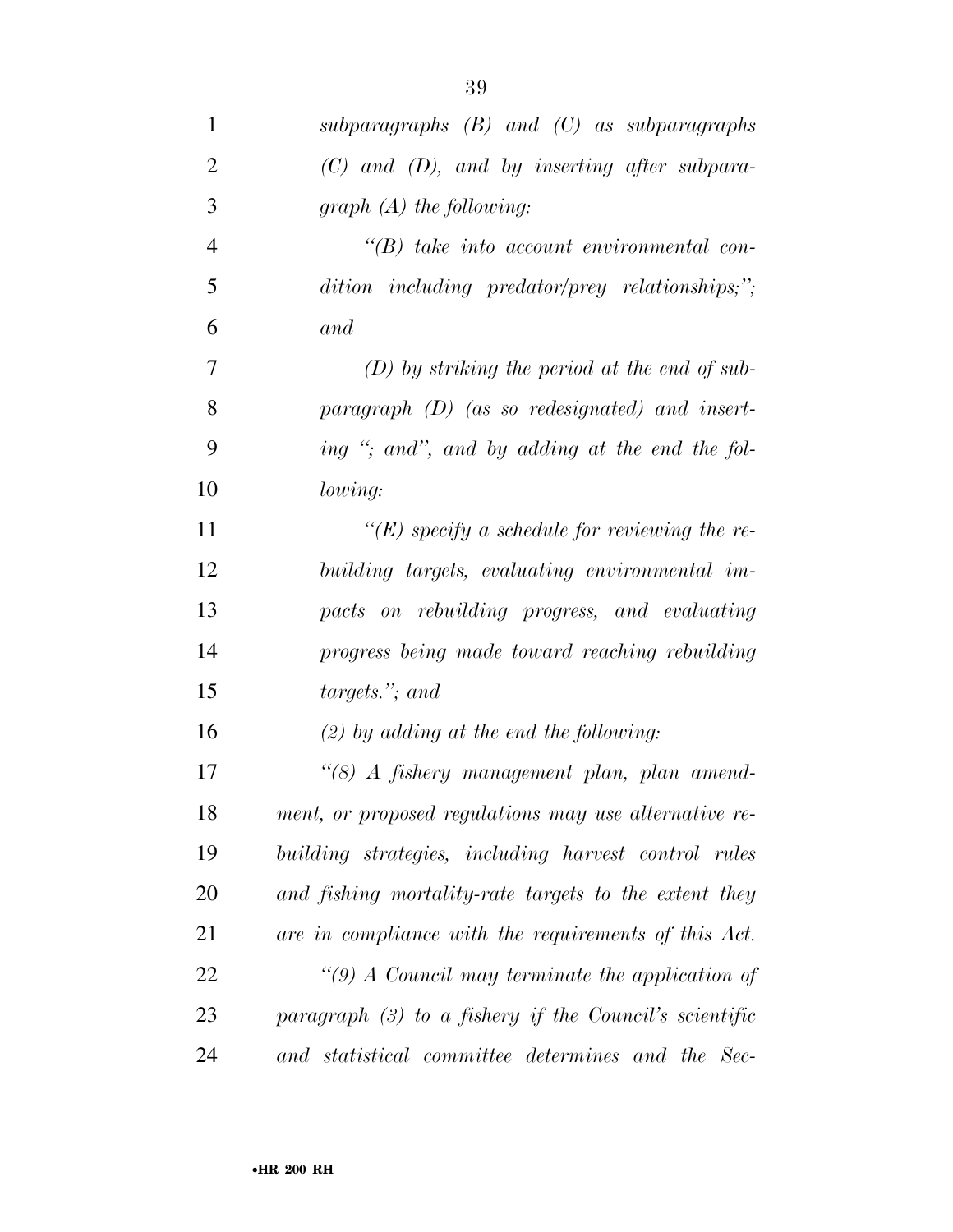| 1              | retary concurs that the original determination that         |
|----------------|-------------------------------------------------------------|
| $\overline{2}$ | the fishery was depleted was erroneous, either—             |
| 3              | $\lq (A)$ within the 2-year period beginning on             |
| $\overline{4}$ | the effective date a fishery management plan,               |
| 5              | plan amendment, or proposed regulation for a                |
| 6              | fishery under this subsection takes effect; or              |
| $\overline{7}$ | "(B) within 90 days after the completion of                 |
| 8              | the next stock assessment after such determina-             |
| 9              | $tion.$ ".                                                  |
| 10             | (b) EMERGENCY REGULATIONS AND INTERIM MEAS-                 |
| 11             | URES.—Section 305(c)(3)(B) (16 U.S.C. 1855(c)(3)(B)) is     |
| 12             | amended by striking "180 days after" and all that follows   |
| 13             | through "provided" and inserting "1 year after the date of  |
|                | 14 publication, and may be extended by publication in the   |
| 15             | Federal Register for one additional period of not more than |
|                | 16 1 year, if".                                             |
|                | 17 SEC. 304. EXEMPTED FISHING PERMITS.                      |

 *(a) IN GENERAL.—Before the approval and issuance of an exempted fishing permit under section 600.745 of title 50, Code of Federal Regulations, or any successor regula-tion, the Secretary of Commerce shall—* 

 *(1) direct a joint peer review of the application for the exempted fishing permit by the appropriate re- gional fisheries science center and State marine fish-eries commission; and*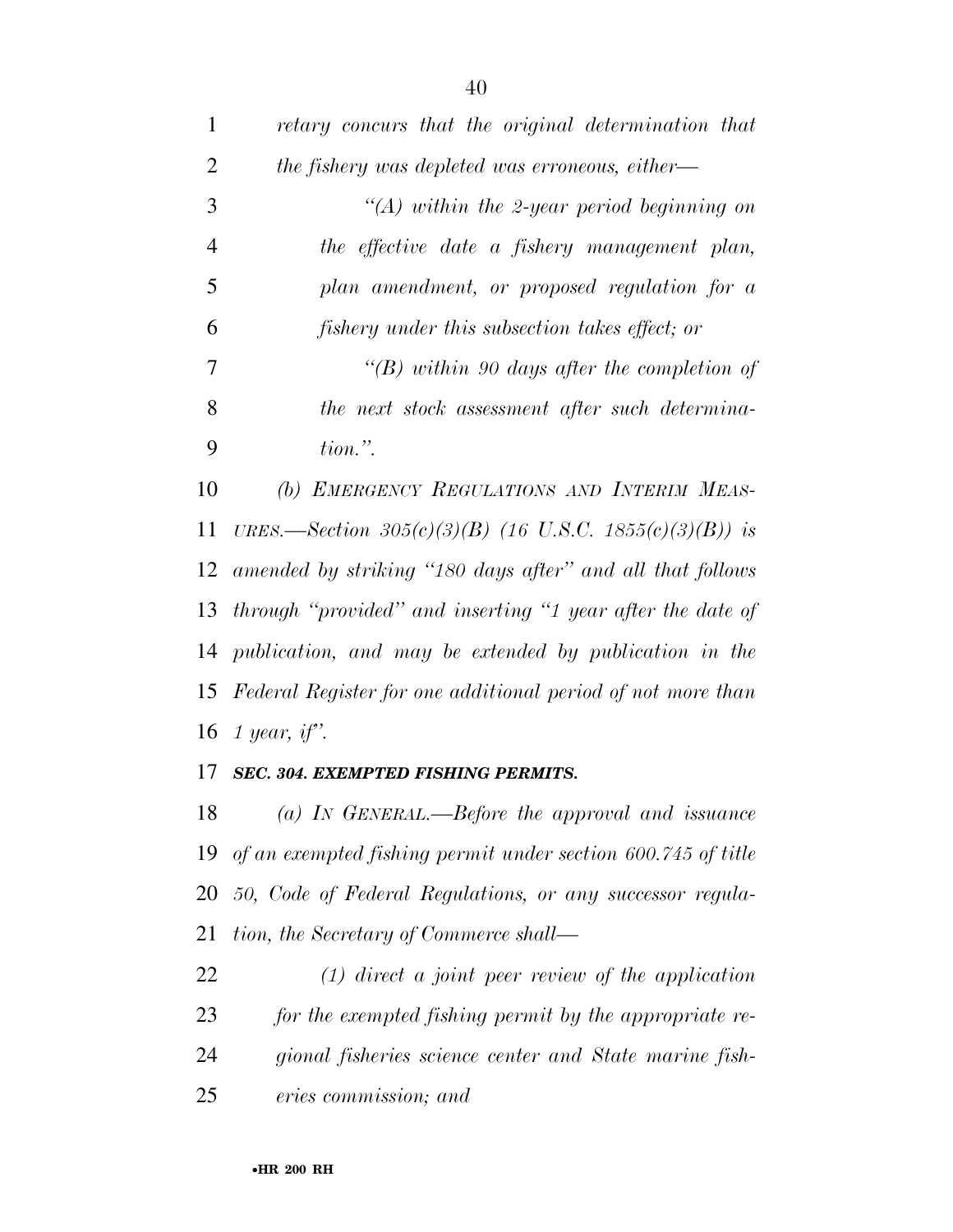| $\mathbf{1}$   | $(2)$ certify that the Council or Federal agency       |
|----------------|--------------------------------------------------------|
| $\overline{2}$ | with jurisdiction over the affected fishery has deter- |
| 3              | $mined$ that—                                          |
| $\overline{4}$ | $(A)$ the fishing activity to be conducted             |
| 5              | under the proposed exempted fishing permit             |
| 6              | would not negatively impact any management             |
| 7              | measures or conservation objectives included           |
| 8              | within existing fishery management plans or            |
| 9              | plan amendments;                                       |
| 10             | $(B)$ the social and economic impacts in both          |
| 11             | dollar amounts and loss of fishing opportunities       |
| 12             | on all participants in each sector of the fishery      |
| 13             | expected to occur as a result of the proposed ex-      |
| 14             | empted fishing permit would be minimal;                |
| 15             | $(C)$ the information that would be collected          |
| 16             | through the fishing activity to be conducted           |
| 17             | under the proposed exempted fishing permit will        |
| 18             | have a positive and direct impact on the con-          |
| 19             | servation, assessment, or management of the fish-      |
| 20             | ery; and                                               |
| 21             | $(D)$ the Governor of each coastal State po-           |
| 22             | tentially impacted by the proposed exempted            |
| 23             | fishing permit, as determined by the Secretary,        |
| 24             | has been consulted on the fishing activity to be       |
| 25             | conducted.                                             |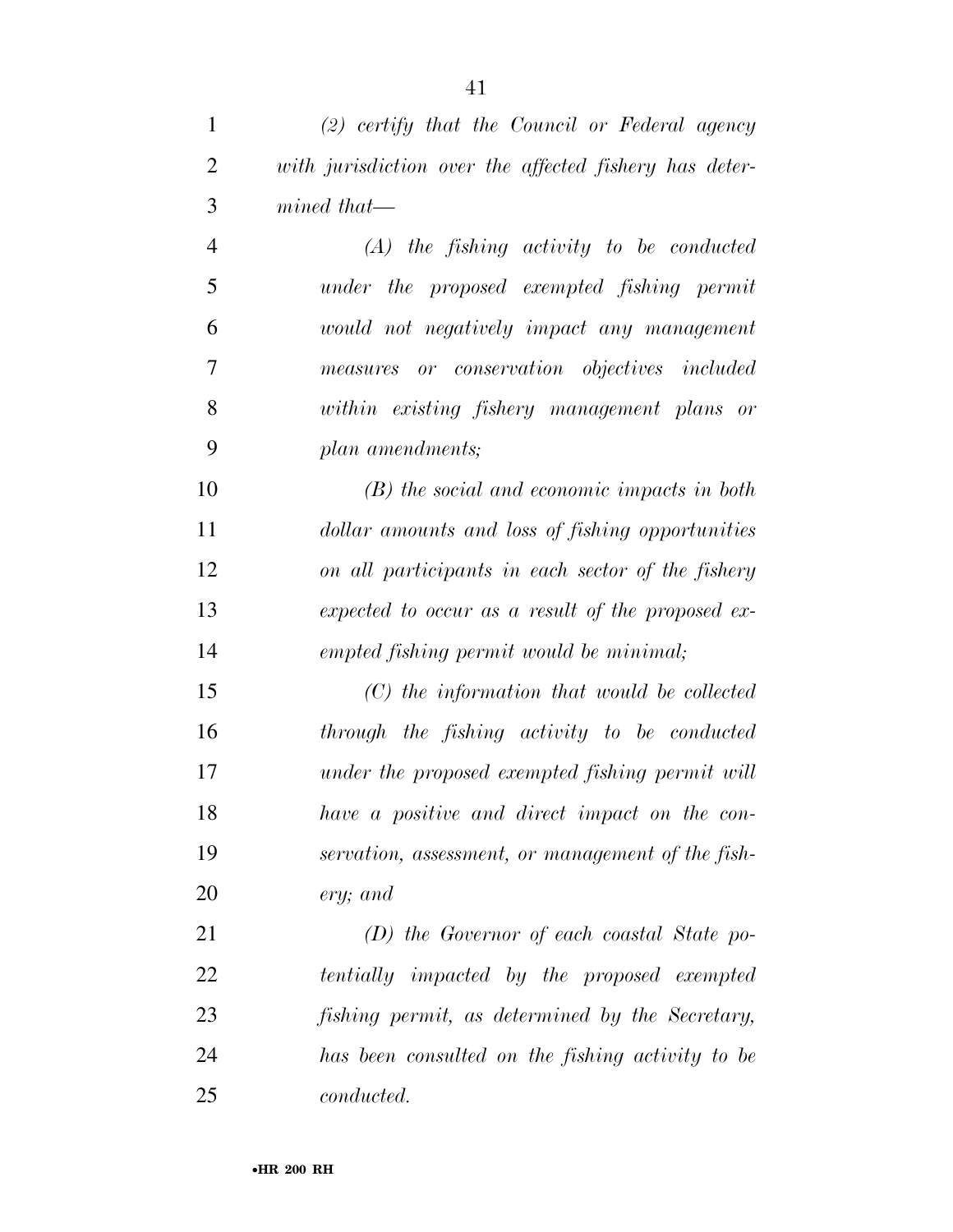| 1              | (b) CLARIFICATION.—The Secretary may not issue an             |
|----------------|---------------------------------------------------------------|
| $\overline{2}$ | exempted fishing permit under section 600.745 of title 50,    |
| 3              | Code of Federal Regulations, or any successor regulation      |
| $\overline{4}$ | $that$ —                                                      |
| 5              | $(1)$ establishes a limited access system as defined          |
| 6              | in section 3 of the Magnuson-Stevens Fishery Con-             |
| 7              | servation and Management Act (16 U.S.C. 1802);                |
| 8              | $(2)$ is consistent with section 303A of such Act             |
| 9              | $(16 \text{ U.S. C. } 1853a)$ ; or                            |
| 10             | $(3)$ establishes a catch share program as defined            |
| 11             | in section 206(a) of this Act.                                |
| 12             | (c) SAVINGS PROVISION.—Except for subsection $(b)(2)$ ,       |
| 13             | nothing in this section may be construed to affect an ex-     |
| 14             | empted fishing permit approved under section 600.745 of       |
| 15             | title 50, Code of Federal Regulations, before the date of en- |
| 16             | actment of this Act.                                          |
| 17             | SEC. 305. COOPERATIVE RESEARCH AND MANAGEMENT                 |
| 18             | PROGRAM.                                                      |
| 19             | Section 318 (16 U.S.C. 1867) is amended—                      |
| 20             | (1) in subsection (a), by inserting " $(1)$ " before          |
| 21             | the first sentence, and by adding at the end the fol-         |
| 22             | lowing:                                                       |
| 23             | $\lq(2)$ Within one year after the date of enactment          |
| 24             | of the Strengthening Fishing Communities and In-              |
| 25             | creasing Flexibility in Fisheries Management Act,             |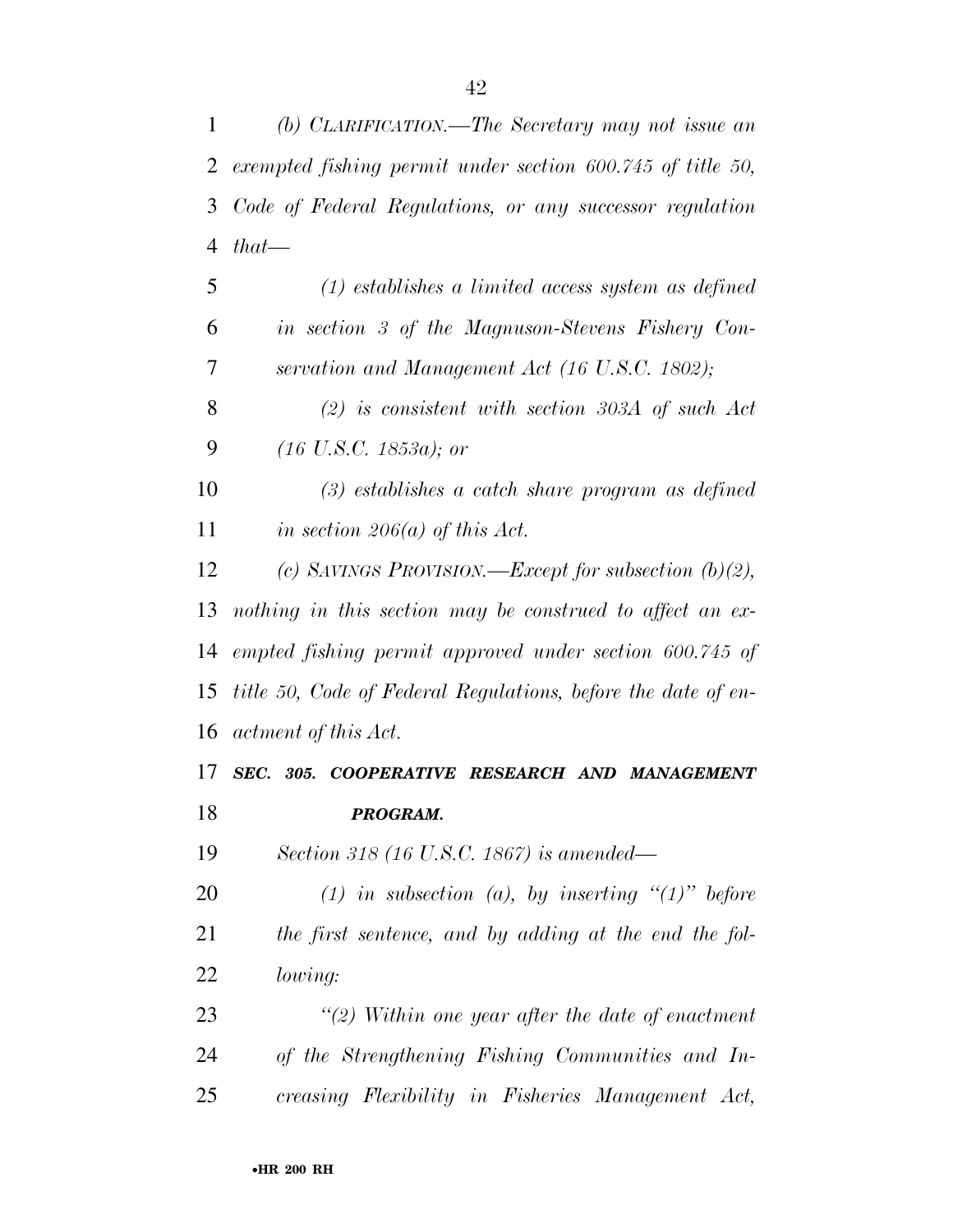| $\mathbf{1}$   | and after consultation with the Councils, the Sec-      |
|----------------|---------------------------------------------------------|
| $\overline{2}$ | retary shall publish a plan for implementing and        |
| 3              | conducting the program established in paragraph (1).    |
| $\overline{4}$ | Such plan shall identify and describe critical regional |
| 5              | fishery management and research needs, possible         |
| 6              | projects that may address those needs, and estimated    |
| 7              | costs for such projects. The plan shall be revised and  |
| 8              | updated every 5 years, and updated plans shall in-      |
| 9              | clude a brief description of projects that were funded  |
| 10             | in the prior 5-year period and the research and man-    |
| 11             | agement needs that were addressed by those projects.";  |
| 12             | and                                                     |
| 13             | $(2)$ in subsection $(c)$ —                             |
| 14             | $(A)$ in the heading, by striking "FUNDING"             |
| 15             | and inserting "PRIORITIES"; and                         |
| 16             | $(B)$ in paragraph $(1)$ , by striking "includ-         |
| 17             | ing" and all that follows and inserting the fol-        |
| 18             | lowing: "including—                                     |
| 19             | "(A) the use of fishing vessels or acoustic or          |
| 20             | other marine technology;                                |
| 21             | $\lq\lq(B)$ expanding the use of electronic catch       |
| 22             | reporting programs and technology; and                  |
| 23             | $"$ (C) improving monitoring and observer               |
| 24             | coverage through the expanded use of electronic         |
| 25             | monitoring devices.".                                   |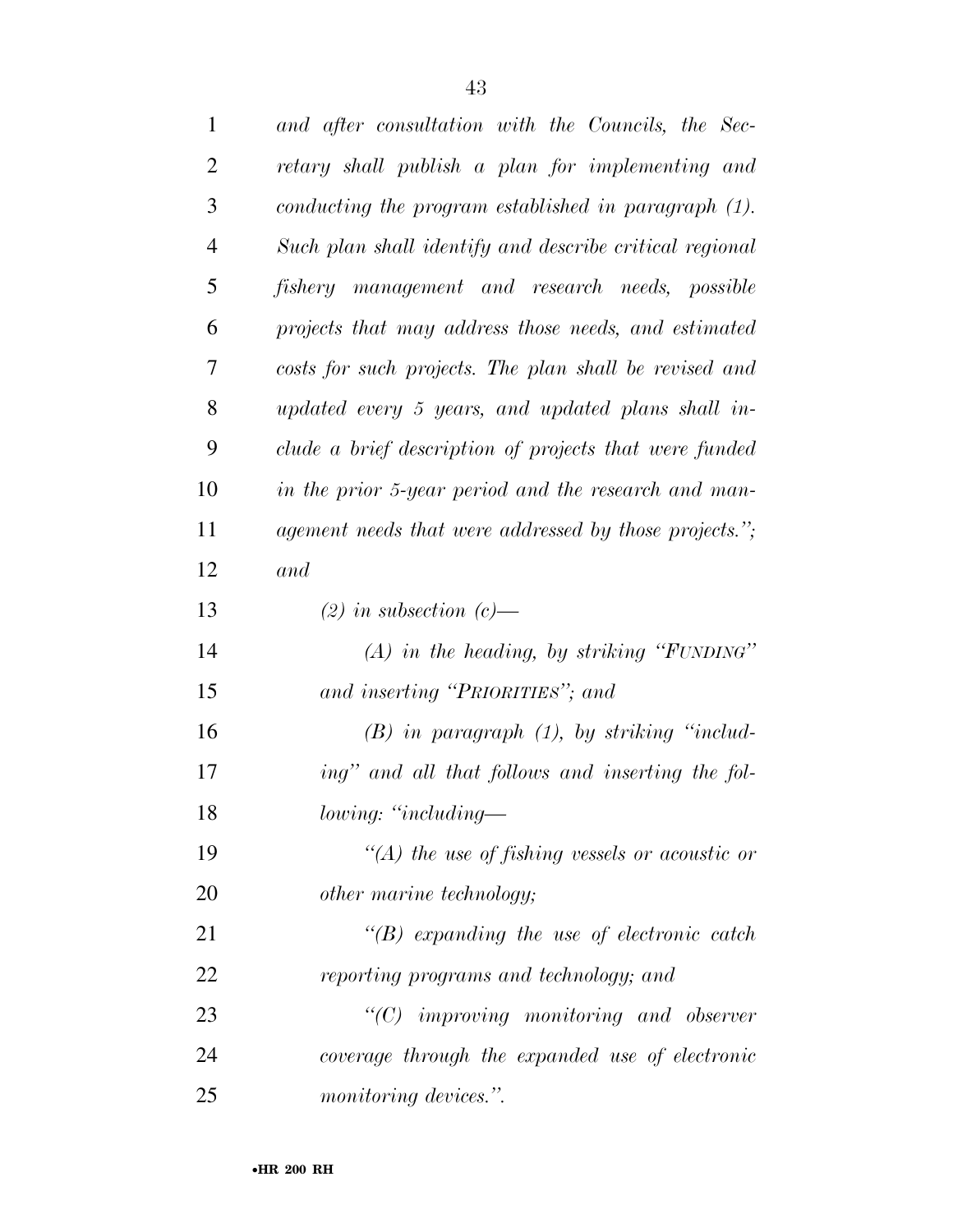| 1              | SEC. 306. GULF OF MEXICO FISHERIES COOPERATIVE RE-                              |
|----------------|---------------------------------------------------------------------------------|
| 2              | <b>SEARCH AND RED SNAPPER MANAGEMENT.</b>                                       |
| 3              | (a) FEDERAL GULF OF MEXICO RED SNAPPER MAN-                                     |
| $\overline{4}$ | $AGEMENT. \text{—Section 407}$ (16 U.S.C. 1883) is amended by                   |
| 5              | striking all after the section heading and inserting the fol-                   |
| 6              | lowing:                                                                         |
| 7              | "(a) CERTIFICATION OF STATE SURVEYS.-                                           |
| 8              | "(1) INCLUSION OF CERTIFIED<br>STATE<br>$\mathcal{S} \mathcal{U} \mathcal{R}$ - |
| 9              | $VEYS.$ In establishing the acceptable biological catch                         |
| 10             | and total allowable catch for red snapper in the Gulf                           |
| 11             | of Mexico, the Secretary shall include—                                         |
| 12             | "(A) Gulf State recreational fisheries sur-                                     |
| 13             | veys that are certified under subsection (b); and                               |
| 14             | "(B) data related to red snapper in the Gulf                                    |
| 15             | of Mexico collected by the Gulf States Marine                                   |
| 16             | Fisheries Commission, nongovernmental organi-                                   |
| 17             | zations, and other nongovernmental sources, in-                                 |
| 18             | cluding universities and research institutions.                                 |
| 19             | "(b) STATE SURVEYS.—                                                            |
| 20             | "(1) SUBMISSION.—A Gulf State that conducts a                                   |
| 21             | recreational fisheries survey in the Gulf of Mexico to                          |
| 22             | make catch estimates for red snapper landed in such                             |
| 23             | State may submit such survey to the Secretary for                               |
| 24             | <i>certification.</i>                                                           |
| 25             | "(2) CERTIFICATION.—                                                            |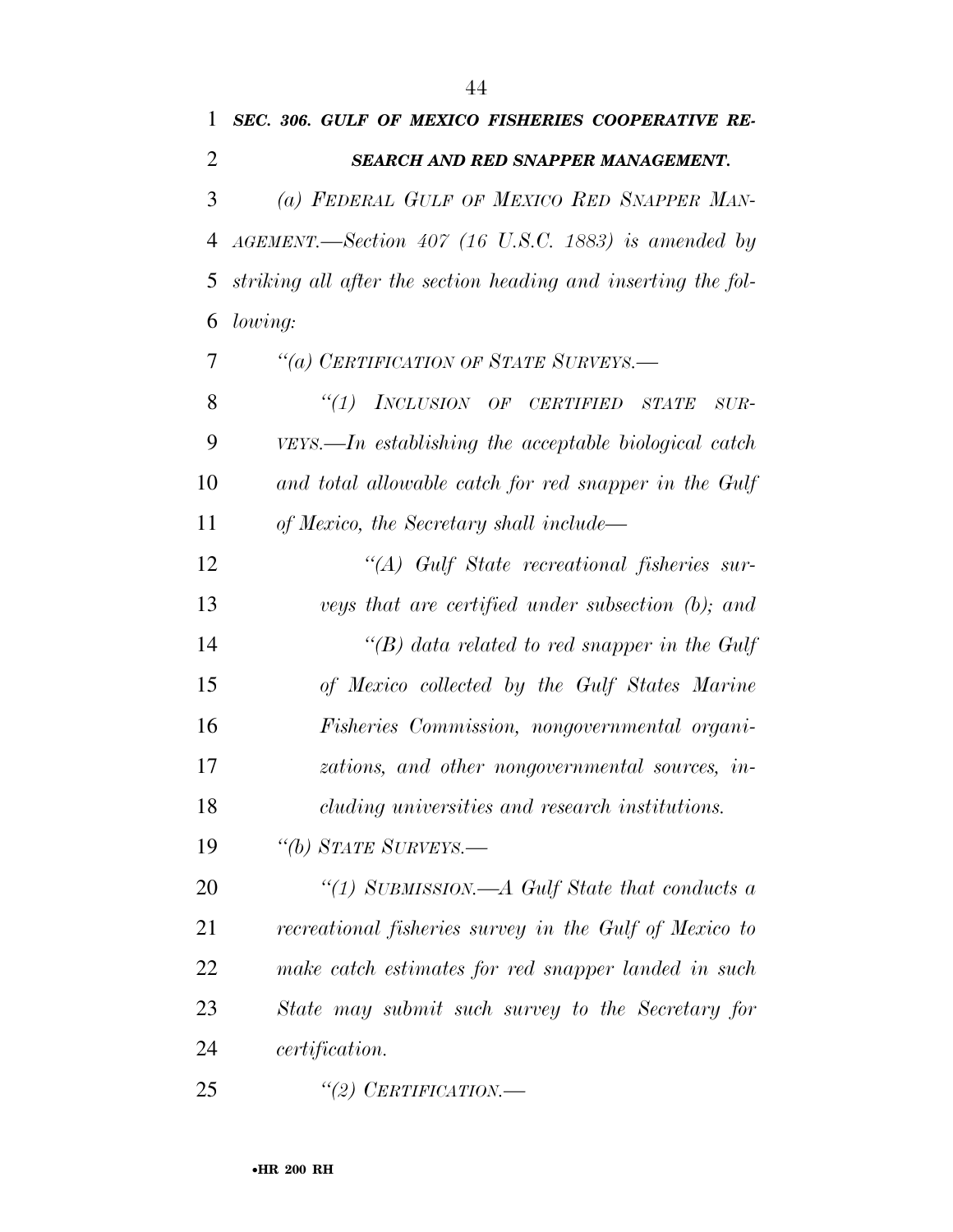| $\mathbf{1}$   | "(A) In GENERAL.—The Secretary shall                        |
|----------------|-------------------------------------------------------------|
| $\overline{2}$ | make a certification or a denial of certification           |
| 3              | for any survey submitted under paragraph (1)                |
| $\overline{4}$ | not later than the end of the 6-month period be-            |
| 5              | ginning on the date the survey is submitted.                |
| 6              | $\lq\lq B$ ) DEEMED CERTIFIED.—A recreational               |
| 7              | <i>fisheries survey is deemed to be certified effective</i> |
| 8              | upon the expiration of such period if the Sec-              |
| 9              | retary has not made a certification or denial of            |
| 10             | <i>certification.</i>                                       |
| 11             | "(3) MODIFICATION OF SURVEYS DENIED CER-                    |
| 12             | $\it TIFICATION.$                                           |
| 13             | "(A) IN GENERAL.—If a survey of a Gulf                      |
| 14             | State is denied certification under paragraph               |
| 15             | $(2)$ , the Secretary shall, not later than 60 days         |
| 16             | after the date of the denial, provide the Gulf              |
| 17             | State a proposal for modifications to the survey.           |
| 18             | "(B) PROPOSAL.—A proposal provided to a                     |
| 19             | Gulf State for a survey under subparagraph                  |
| 20             | $(A)$ —                                                     |
| 21             | $\lq\lq(i)$ shall be specific to the survey sub-            |
| 22             | mitted by such Gulf State and may not be                    |
| 23             | construed to apply to any other Gulf State;                 |
| 24             | $"(ii)$ shall require revision to the fewest                |
| 25             | possible provisions of the survey; and                      |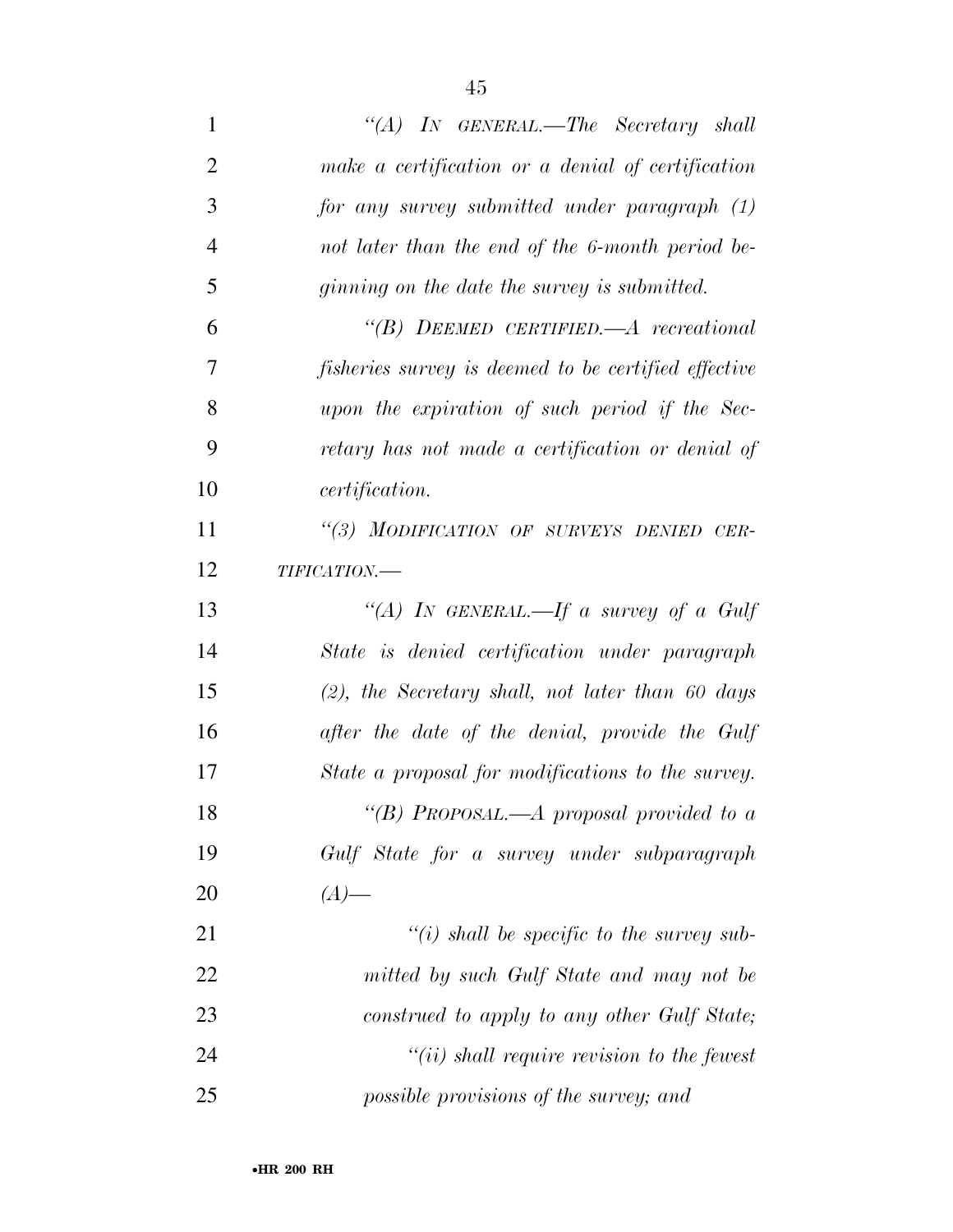*''(iii) may not unduly burden the abil- ity of such Gulf State to revise the survey. ''(C) MODIFIED SURVEY.— ''(i) AUTHORITY TO SUBMIT.—If a sur- vey of a Gulf State was denied certification under paragraph (2), the Gulf State may modify the survey and submit the modified survey to the Secretary for certification or denial of certification. ''(ii) SCHEDULE.—The Secretary shall make a certification or denial of certifi- cation for any modified survey not later than the end of the 30-day period beginning on the date the modified survey is sub- mitted. ''(iii) DEEMED CERTIFIED.—A modi- fied survey is deemed to be certified effective upon the expiration of the period described in clause (ii) if the Secretary has not made a certification or denial of certification. ''(c) DEFINITIONS.—In this section: ''(1) GULF STATE.—The term 'Gulf State' means* 

 *each of the States of Texas, Louisiana, Mississippi, Alabama, or Florida.*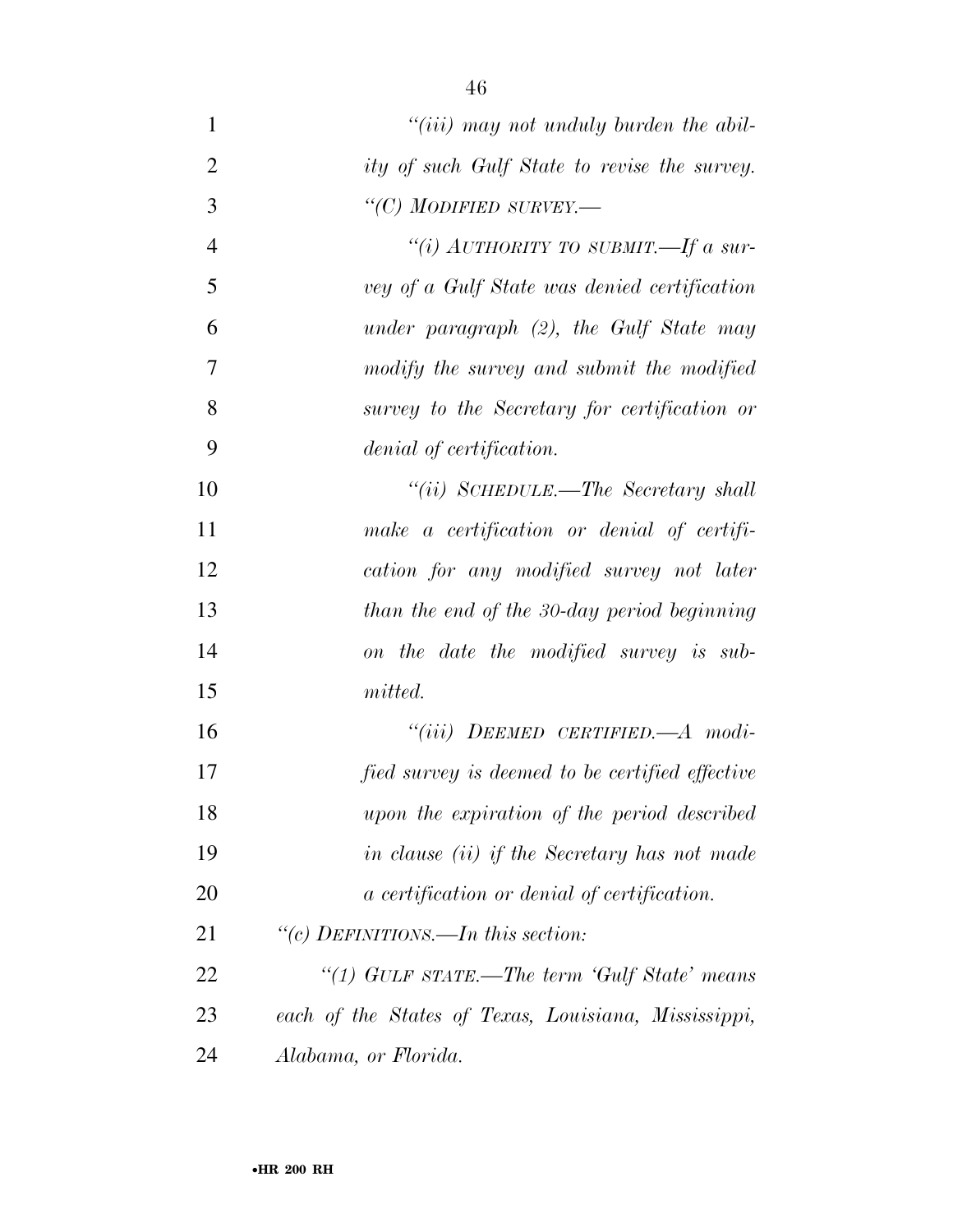| $\mathbf{1}$   | "(2) RED SNAPPER.—The term 'red snapper'                      |
|----------------|---------------------------------------------------------------|
| $\overline{2}$ | means the species Lutjanus campechanus.".                     |
| 3              | (b) STOCK SURVEYS AND STOCK ASSESSMENTS.-The                  |
| 4              | Secretary of Commerce, acting through the National Marine     |
| 5              | Fisheries Service Regional Administrator of the Southeast     |
| 6              | Regional Office, shall for purposes of the Magnuson-Stevens   |
| 7              | Fishery Conservation and Management Act (16 U.S.C.            |
| 8              | 1801 et seq.)—                                                |
| 9              | $(1)$ develop a schedule of stock surveys and stock           |
| 10             | assessments for the Gulf of Mexico Region and the             |
| 11             | South Atlantic Region for the 5-year period beginning         |
| 12             | on the date of the enactment of this Act and for every        |
| 13             | 5-year period thereafter;                                     |
| 14             | (2) direct the Southeast Science Center Director              |
| 15             | to implement such schedule; and                               |
| 16             | $(3)$ in such development and implementation—                 |
| 17             | $(A)$ give priority to those stocks that are                  |
| 18             | commercially or recreationally important; and                 |
| 19             | $(B)$ ensure that each such important stock is                |
| 20             | surveyed at least every 5 years.                              |
| 21             | (c) USE OF FISHERIES INFORMATION IN STOCK AS-                 |
| 22             | <b>SESSMENTS.—The Southeast Science Center Director shall</b> |
| 23             | ensure that fisheries information made available through      |
| 24             | fisheries programs funded under Public Law 112–141 is in-     |
| 25             | corporated as soon as possible into any fisheries stock       |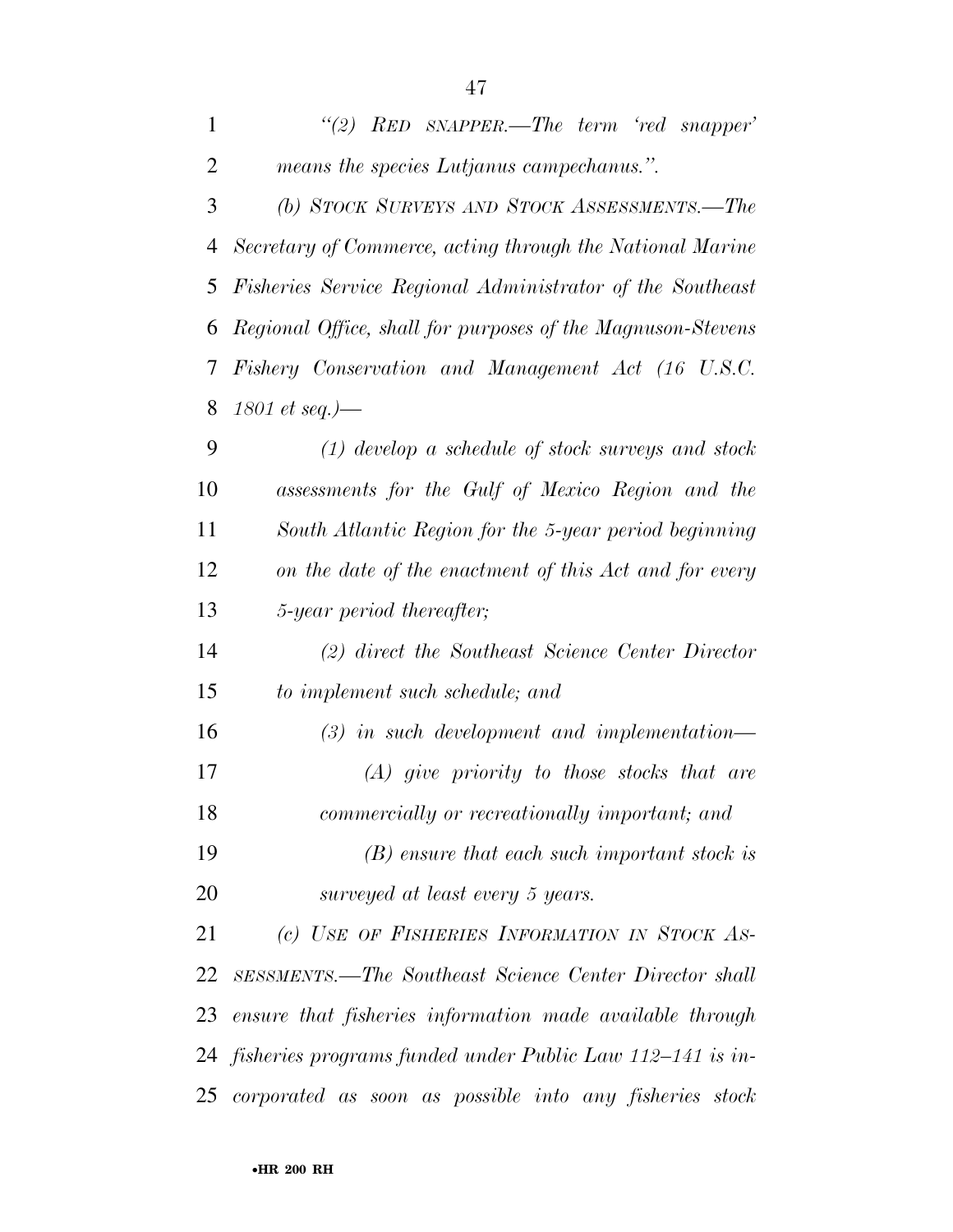*asessments conducted after the date of the enactment of this Act.* 

 *(d) STATE FISHERIES MANAGEMENT IN THE GULF OF MEXICO WITH RESPECT TO RED SNAPPER.—Section 306(b) (16 U.S.C. 1856(b)) is amended by adding at the end the following:* 

 *''(4) Notwithstanding section 3(11), for the pur- poses of managing the recreational sector of the Gulf of Mexico red snapper fishery, the seaward boundary of a coastal State in the Gulf of Mexico is a line 9 miles seaward from the baseline from which the terri-torial sea of the United States is measured.''.* 

*SEC. 307. ENSURING CONSISTENT MANAGEMENT FOR FISH-*

*ERIES THROUGHOUT THEIR RANGE.* 

 *(a) IN GENERAL.—The Act is amended by inserting after section 4 the following:* 

*''SEC. 5. ENSURING CONSISTENT FISHERIES MANAGEMENT* 

### *UNDER CERTAIN OTHER FEDERAL LAWS.*

 *''(a) NATIONAL MARINE SANCTUARIES ACT AND AN- TIQUITIES ACT OF.—In any case of a conflict between this Act and the National Marine Sanctuaries Act (16 U.S.C. 1431 et seq.) or the Antiquities Act of 1906 (54 U.S.C. 320301 et seq.), this Act shall control.* 

 *''(b) FISHERIES RESTRICTIONS UNDER ENDANGERED SPECIES ACT OF.—To ensure transparency and consistent*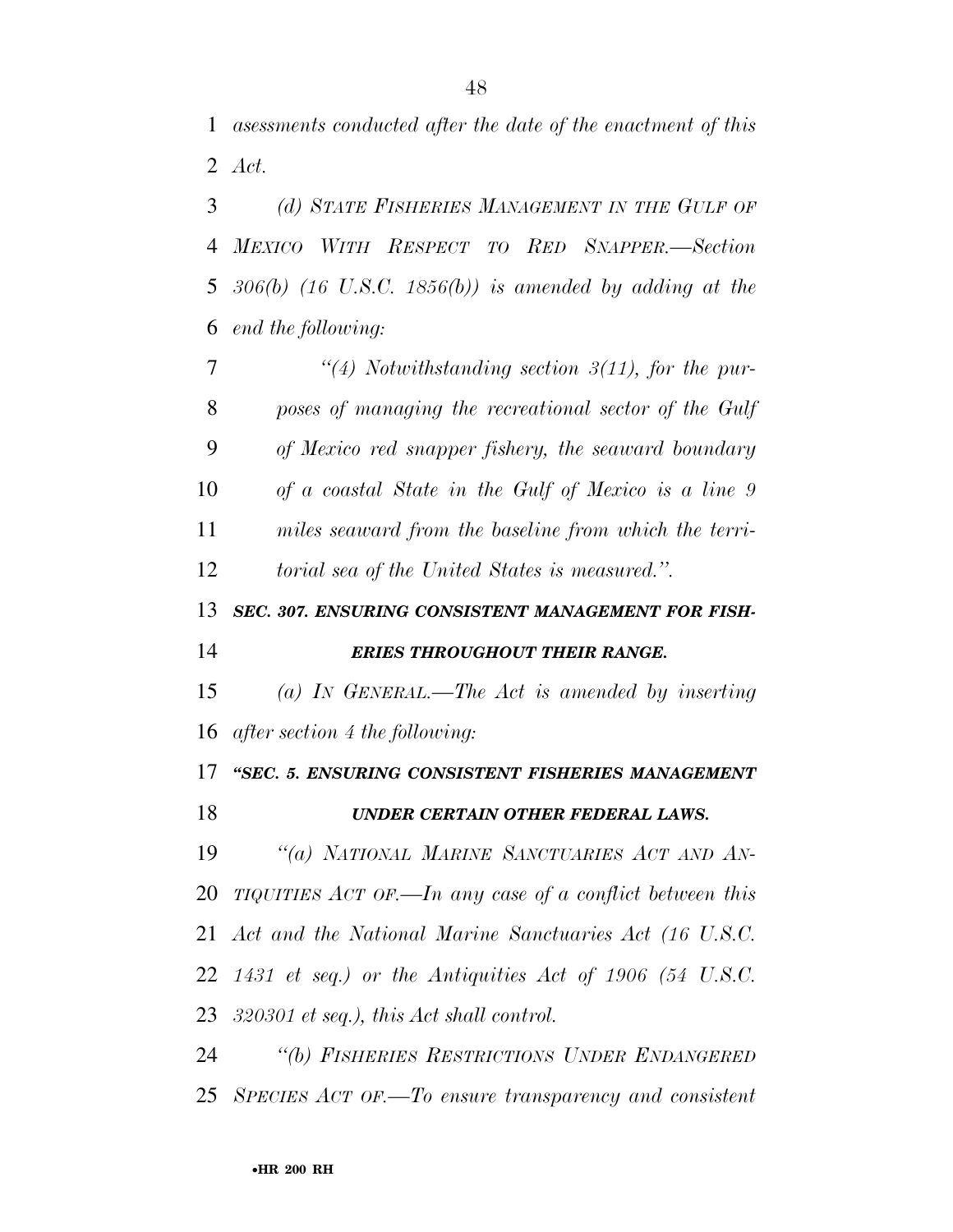*management of fisheries throughout their range, any re- striction on the management of fish in the exclusive eco- nomic zone that is necessary to implement a recovery plan under the Endangered Species Act of 1973 (16 U.S.C. 1531 et seq.) shall be implemented— ''(1) using authority under this Act; and ''(2) in accordance with processes and time schedules required under this Act.''. (b) CLERICAL AMENDMENT.—The table of contents in the first section is amended by inserting after the item relat- ing to section 3 the following: ''Sec. 4. Authorization of appropriations. ''Sec. 5. Ensuring consistent fisheries management under certain other Federal laws.''. TITLE IV— STRENGTHENING FISHING COMMUNITIES SEC. 401. ESTIMATION OF COST OF RECOVERY FROM FISH- ERY RESOURCE DISASTER. Section 312(a)(1) (16 U.S.C. 1861a(a)(1)) is amend- ed— (1) by inserting ''(A)'' after ''(1)''; (2) by redesignating existing subparagraphs (A) through (C) as clauses (i) through (iii), respectively, of subparagraph (A) (as designated by the amend- ment made by paragraph (1)); and (3) by adding at the end the following:*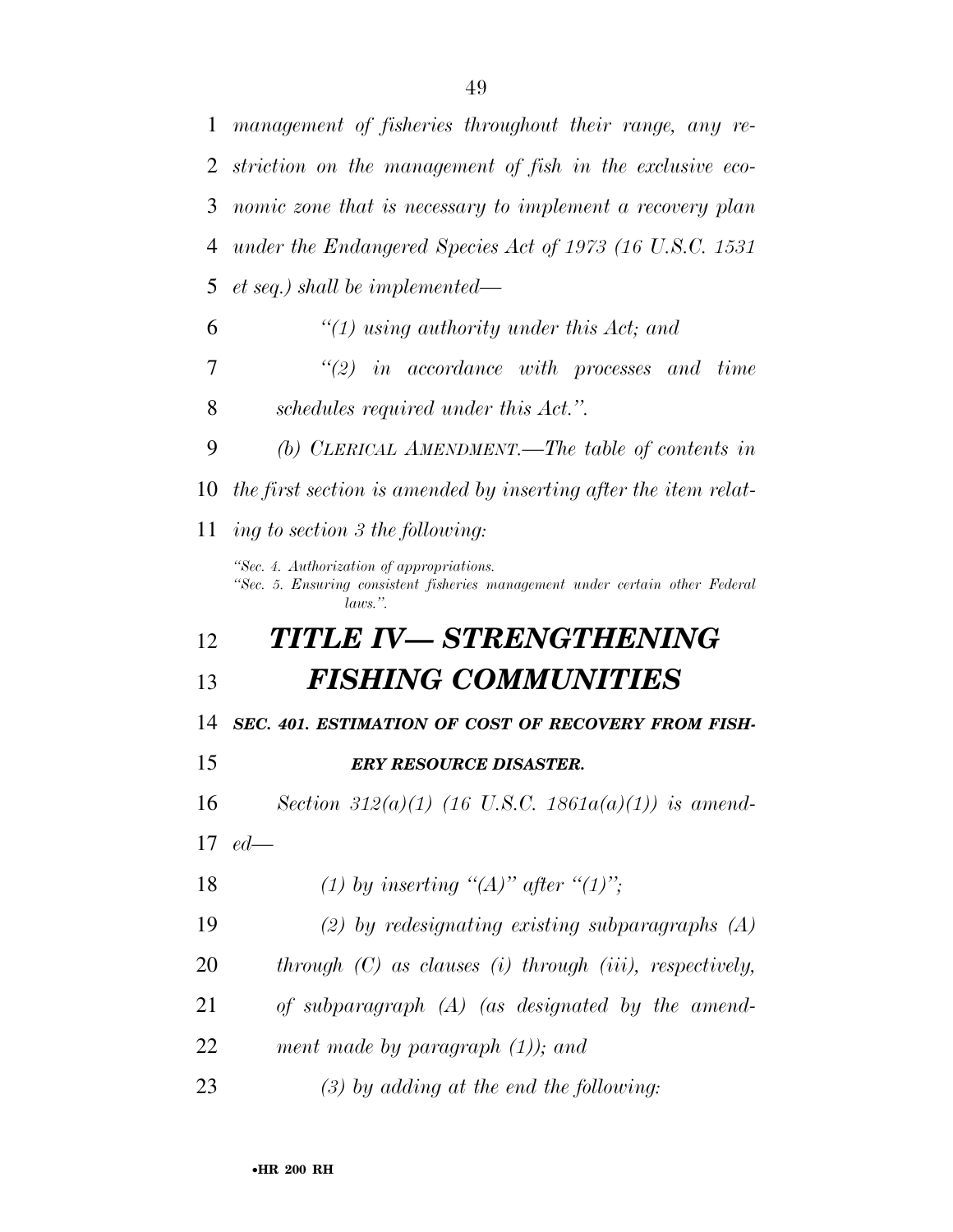*''(B) The Secretary shall publish the estimated cost of recovery from a fishery resource disaster no later than 30 days after the Secretary makes the determination under subparagraph (A) with respect to such disaster.''.* 

 *SEC. 402. DEADLINE FOR ACTION ON REQUEST BY GOV- ERNOR FOR DETERMINATION REGARDING FISHERY RESOURCE DISASTER.* 

 *Section 312(a) (16 U.S.C. 1861a(a)) is amended by redesignating paragraphs (2) through (4) as paragraphs (3) through (5), and by inserting after paragraph (1) the fol-lowing:* 

 *''(2) The Secretary shall make a decision regarding a request from a Governor under paragraph (1) within 90 days after receiving an estimate of the economic impact of the fishery resource disaster from the entity requesting the relief.''.* 

 *SEC. 403. NORTH PACIFIC FISHERY MANAGEMENT CLARI-FICATION.* 

 *Section 306(a)(3)(C) (16 U.S.C. 1856(a)(3)(C)) is amended—* 

 *(1) by striking ''was no'' and inserting ''is no''; and* 

*(2) by striking ''on August 1, 1996''.*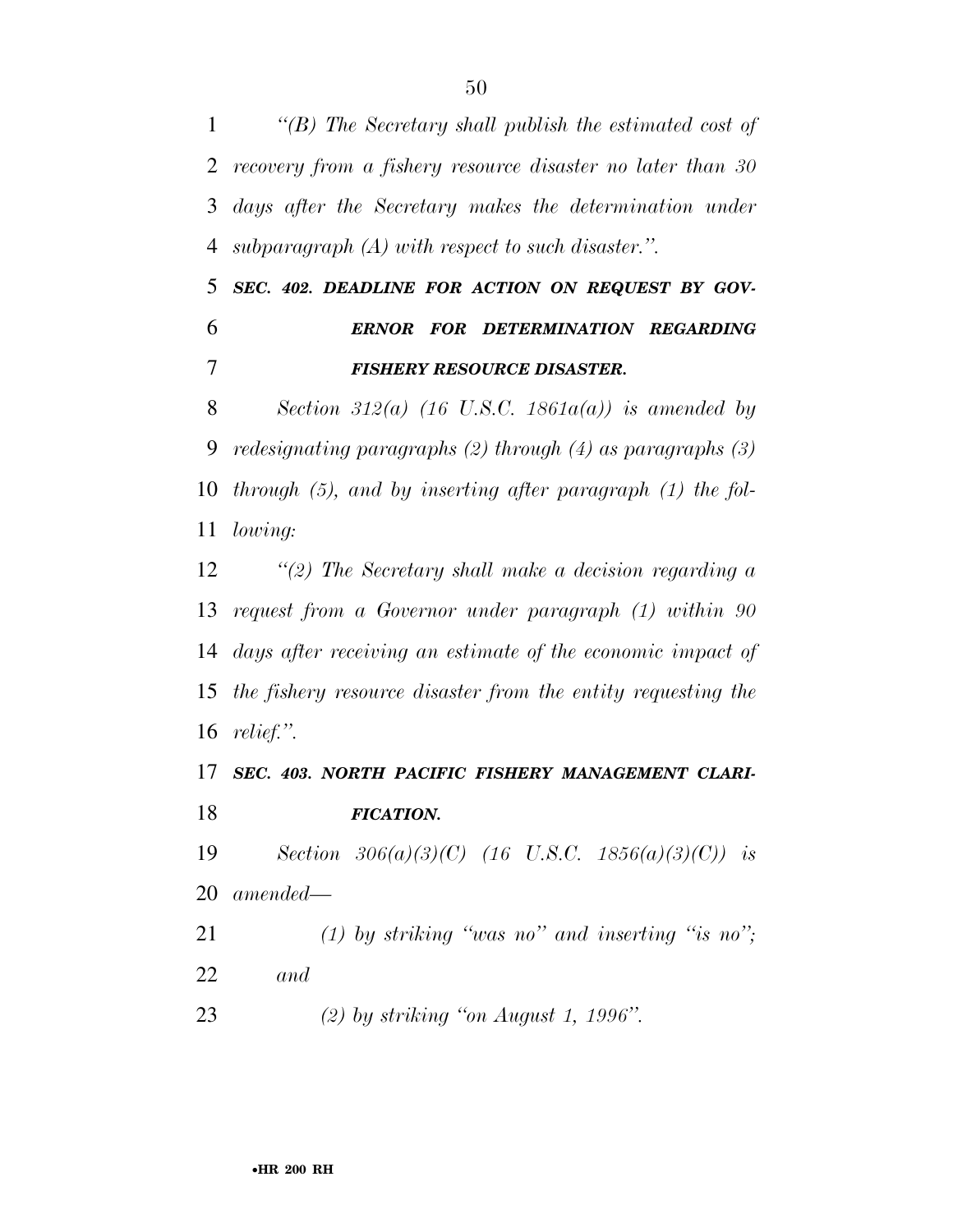|    | IJТ                                                       |
|----|-----------------------------------------------------------|
| 1  | SEC. 404. LIMITATION ON HARVEST IN NORTH PACIFIC DI-      |
| 2  | <b>RECTED POLLOCK FISHERY.</b>                            |
| 3  | Section 210 $(e)(1)$ of the American Fisheries Act (title |
| 4  | II of division C of Public Law $105-277$ ; 16 U.S.C. 1851 |
| 5  | note) is amended to read as follows:                      |
| 6  | "(1) HARVESTING.                                          |
| 7  | "(A) LIMITATION.—No particular indi-                      |
| 8  | vidual, corporation, or other entity may harvest,         |
| 9  | through a fishery cooperative or otherwise, a per-        |
| 10 | centage of the pollock available to be harvested in       |
| 11 | the directed pollock fishery that exceeds the per-        |
| 12 | centage established for purposes of this para-            |
| 13 | graph by the North Pacific Fishery Management             |
| 14 | Council.                                                  |
| 15 | "(B) MAXIMUM PERCENTAGE.—The percent-                     |
| 16 | age established by the North Pacific Fishery              |
| 17 | Management Council shall not exceed 24 percent            |
| 18 | of the pollock available to be harvested in the di-       |
| 19 | rected pollock fishery.".                                 |
| 20 | SEC. 405. ARCTIC COMMUNITY DEVELOPMENT QUOTA.             |
| 21 | Section 313 (16 U.S.C. 1862) is amended by adding         |

*at the end the following:* 

•**HR 200 RH** *''(k) ARCTIC COMMUNITY DEVELOPMENT QUOTA.—If the North Pacific Fishery Management Council issues a fishery management plan for the exclusive economic zone in the Arctic Ocean, or an amendment to the Fishery Man-*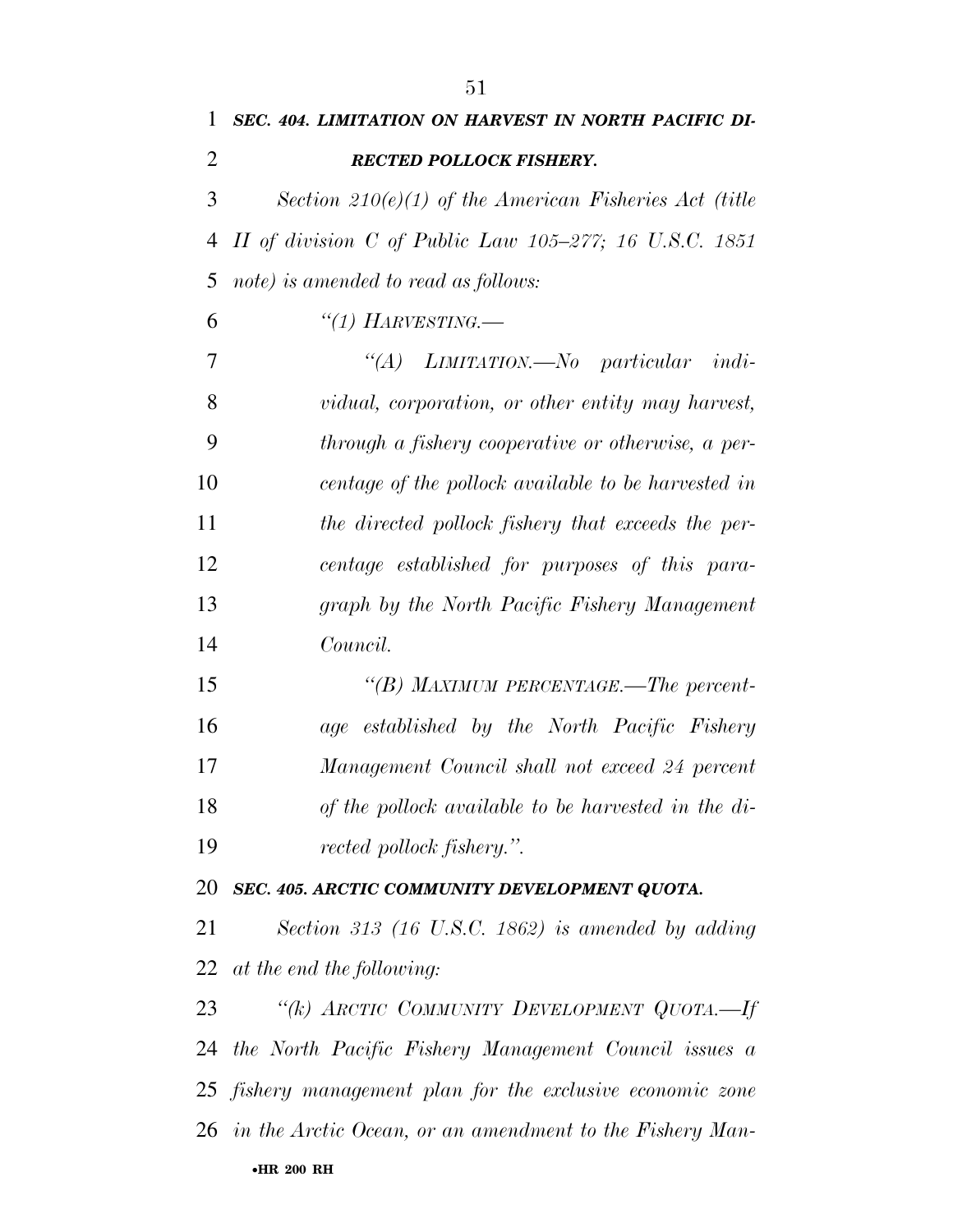*agement Plan for Fish Resources of the Arctic Management Area issued by such Council, that makes available to com- mercial fishing, and establishes a sustainable harvest level, for any part of such zone, the Council shall set aside not less than 10 percent of the total allowable catch therein as a community development quota for coastal villages located north and east of the Bering Strait.''.* 

## *SEC. 406. REALLOCATION OF CERTAIN UNUSED HARVEST ALLOCATION.*

*(a) REALLOCATION.—* 

 *(1) IN GENERAL.—Effective January 1, 2018, and thereafter annually, if the Regional Adminis- trator receives receipt of written notice that the allo- cation holder named in section 803 of the Consoli- dated Appropriations Act, 2004 (Public Law 108– 199, 16 U.S.C. 1851 note), will not harvest some or all of the Aleutian Islands directed pollock, the Re- gional Administrator, as soon as practicable, shall— (A) if the allocation as designated in section 803 of the Consolidated Appropriations Act, 2004 does not exceed the total allowable catch for the Bering Sea subarea, reallocate the projected unused Aleutian Islands directed pollock to the Bering Sea subarea for harvest by the allocation*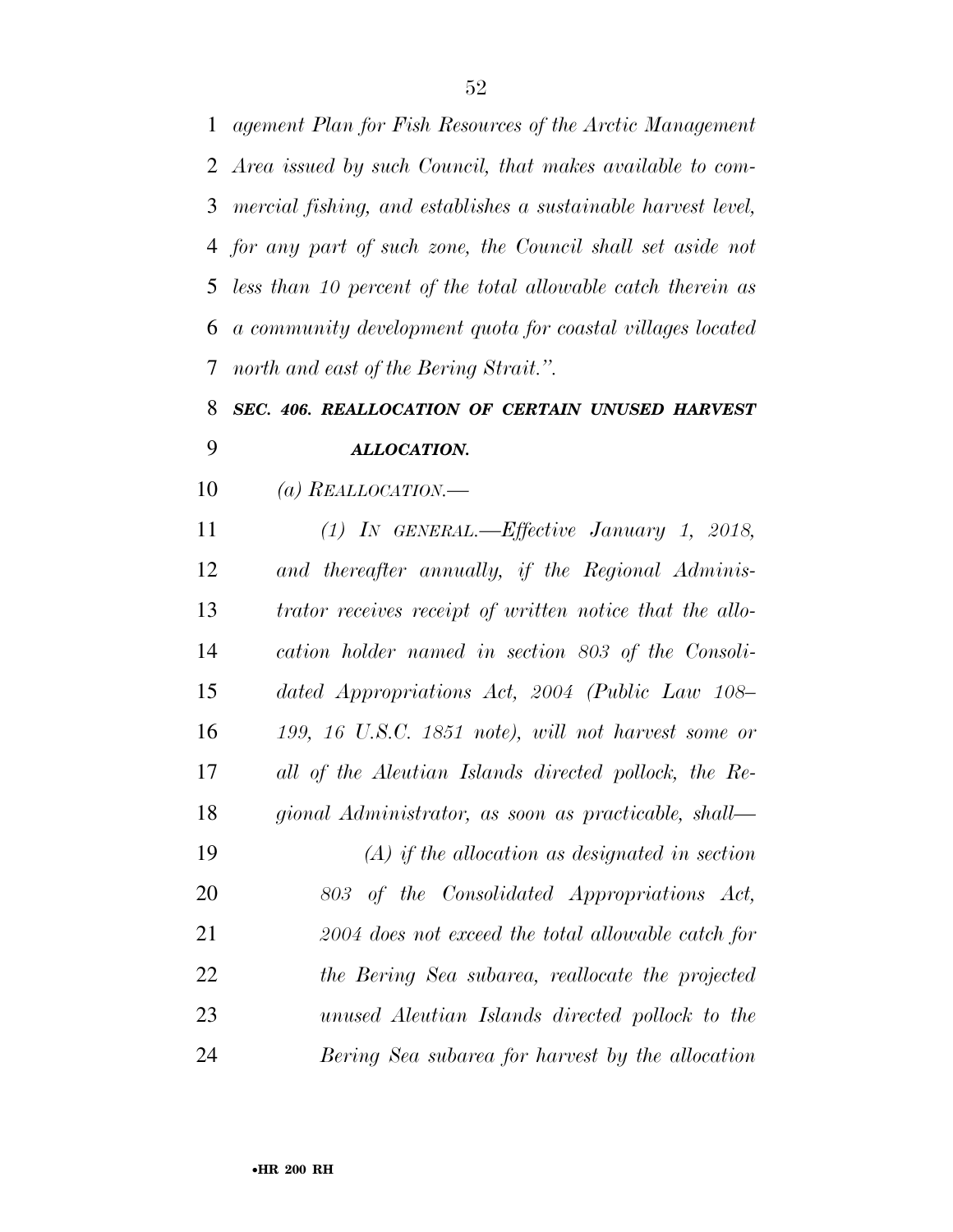| $\mathbf{1}$   | holder named in section 803 of the Consolidated                 |
|----------------|-----------------------------------------------------------------|
| $\overline{2}$ | Appropriations Act, 2004; or                                    |
| 3              | $(B)$ if the allocation exceeds the total allow-                |
| $\overline{4}$ | able catch for the Bering Sea subarea, reallocate               |
| 5              | a portion of the allocation, up to the total allow-             |
| 6              | able catch for the Bering Sea Subarea.                          |
| 7              | $(2)$ The allocation shall be provided to the Aleut             |
| 8              | Corporation for the purposes of economic development            |
| 9              | in Adak, Alaska, pursuant to the requirement of the             |
| 10             | Magnuson-Stevens Fishery Conservation and Manage-               |
| 11             | ment Act (16 U.S.C. 1801 et seq.).                              |
| 12             | (b) IMPLEMENTATION.—For the purposes of this sec-               |
| 13             | tion:                                                           |
| 14             | $(1)$ the allocation holder described in subsection             |
| 15             | $(a)$ shall retain control of the allocation referenced in      |
| 16             | such subsection, including such portions of the alloca-         |
| 17             | tion that may be reallocated pursuant to this section;          |
| 18             | and                                                             |
| 19             | (2) the allocations in section 206(b) of the Amer-              |
| 20             | ican Fisheries Act (16 U.S.C. 1851 note) apply to the           |
| 21             | Bering Sea portion of the directed pollock fishery and          |
| 22             | not to the allocation holder under section 803 of the           |
| 23             | Consolidated Appropriations Act, 2004.                          |
| 24             | (c) CONSENT REQUIREMENT.—The Aleut Corporation                  |
| 25             | will provide written consent for other vessels to take or proc- |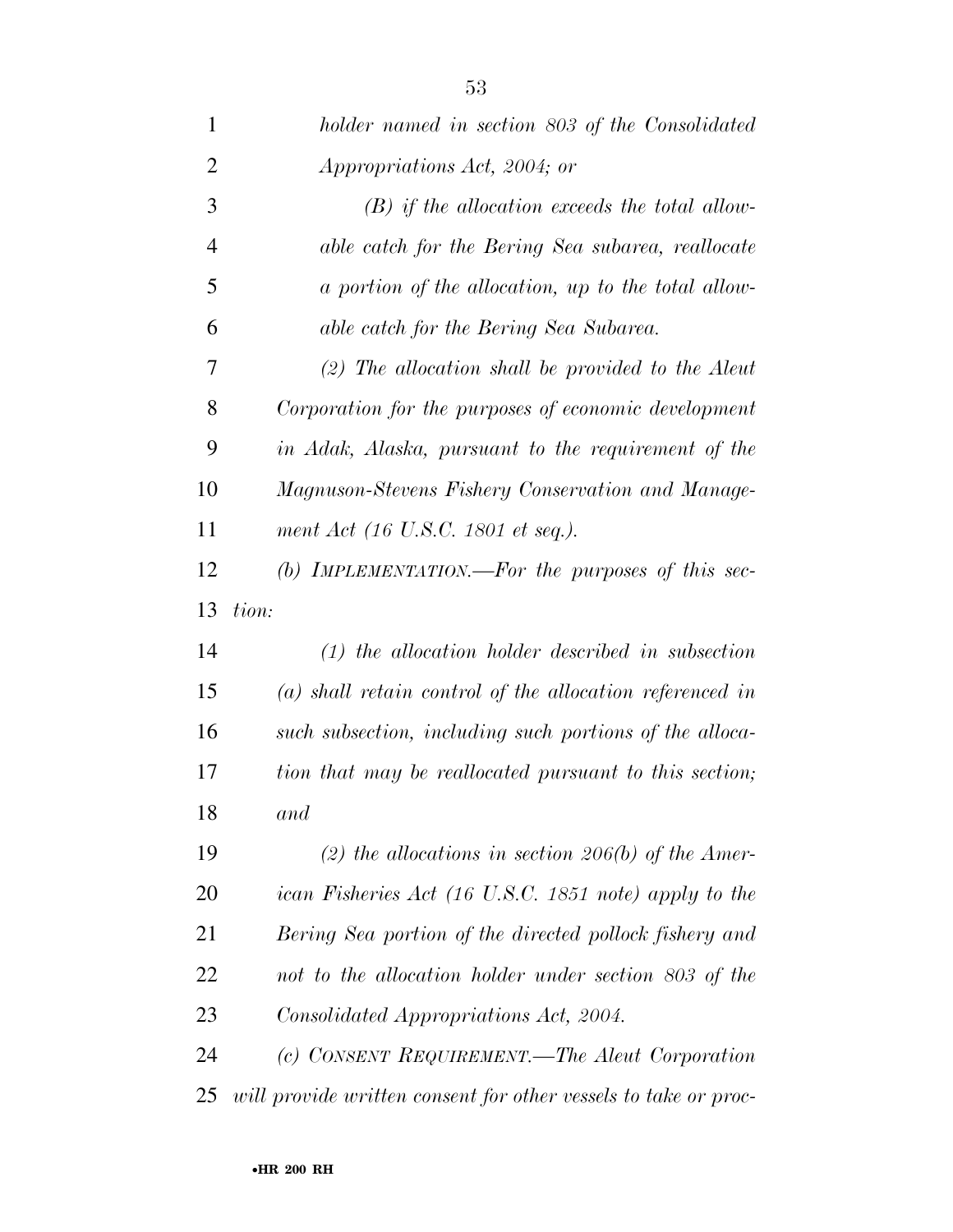*ess the allocation, a physical copy of which must be present on the vessel.* 

 *(d) REVISION OF REGULATIONS AND MANAGEMENT PLANS.—* 

 *(1) IN GENERAL.—The North Pacific Fishery Management Council, in consultation with the Na- tional Marine Fisheries Service, shall modify all ap- plicable regulations and management plans so that the allocation holder named in section 803 of the Con- solidated Appropriations Act, 2004, may harvest the reallocated Aleutian Islands directed pollock fishery in the Bering Sea subarea as soon as practicable.* 

 *(2) MANAGEMENT OF ALLOCATION.—The Na- tional Marine Fisheries Service, in consultation with the North Pacific Fishery Management Council, shall manage the Aleutian Islands directed pollock fishery to ensure compliance with the implementing statute and with the annual harvest specifications.* 

 *(3) ENFORCEMENT.—Taking or processing any part of the allocation made by section 803 of the Con- solidated Appropriations Act, 2004, and reallocated under this section without the consent required under subsection (c) shall be considered in violation of sec- tion 307 of the Magnuson-Stevens Fishery Conserva-tion and Management Act (16 U.S.C. 1857) and sub-*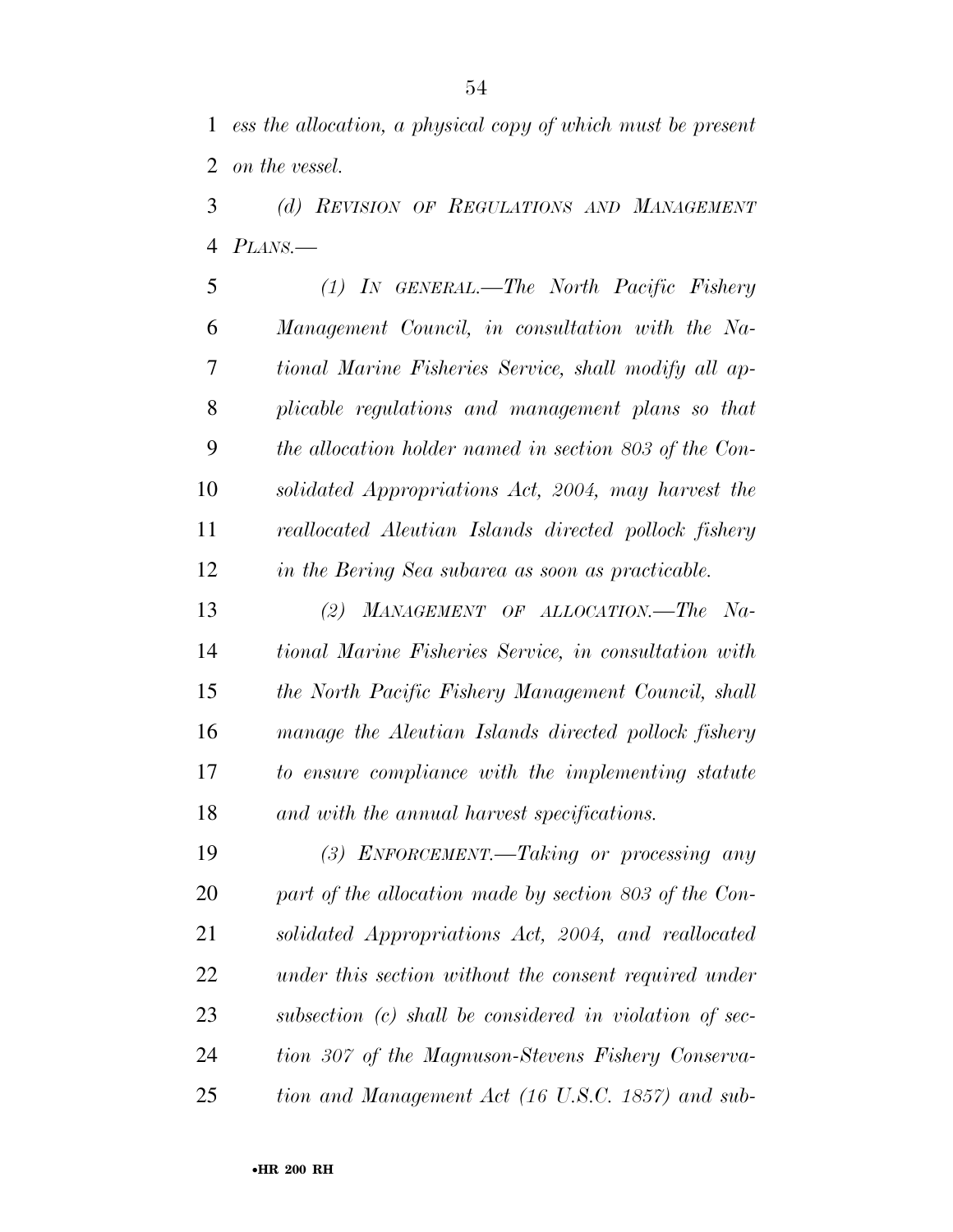| $\mathbf{1}$   | ject to the penalties and sanctions under section 308 |
|----------------|-------------------------------------------------------|
| $\overline{2}$ | of such Act (16 U.S.C. 1858), and any fish harvested  |
| 3              | or processed under such taking or possessing shall be |
| 4              | subject to forfeiture.                                |
| 5              | SEC. 407. PROHIBITION ON SHARK FEEDING OFF COAST OF   |
| 6              | <b>FLORIDA.</b>                                       |
| 7              | Section 307 (16 U.S.C. 1857) is amended—              |
| 8              | (1) by striking "It is unlawful—" and inserting       |
| 9              | <i>the following:</i>                                 |
| 10             | "(a) IN GENERAL.—It is unlawful—"; and                |
| 11             | $(2)$ by adding at the end the following:             |
| 12             | "(b) PROHIBITION ON SHARK FEEDING OFF COAST OF        |
| 13             | FLORIDA.—                                             |
| 14             | "(1) In GENERAL.—It is unlawful—                      |
| 15             | "(A) for any diver to engage in shark feed-           |
| 16             | ing in covered waters; and                            |
| 17             | "(B) for any person to operate a vessel for           |
| 18             | hire for the purpose of carrying a passenger to       |
| 19             | a site if such person knew or should have known       |
| 20             | that the passenger intended, at that site, to be a    |
| 21             | $diver$ —                                             |
| 22             | $``(i)$ engaged in shark feeding in cov-              |
| 23             | ered waters; or                                       |
| 24             | "(ii) engaged in observing shark feed-                |
| 25             | ing in covered waters.                                |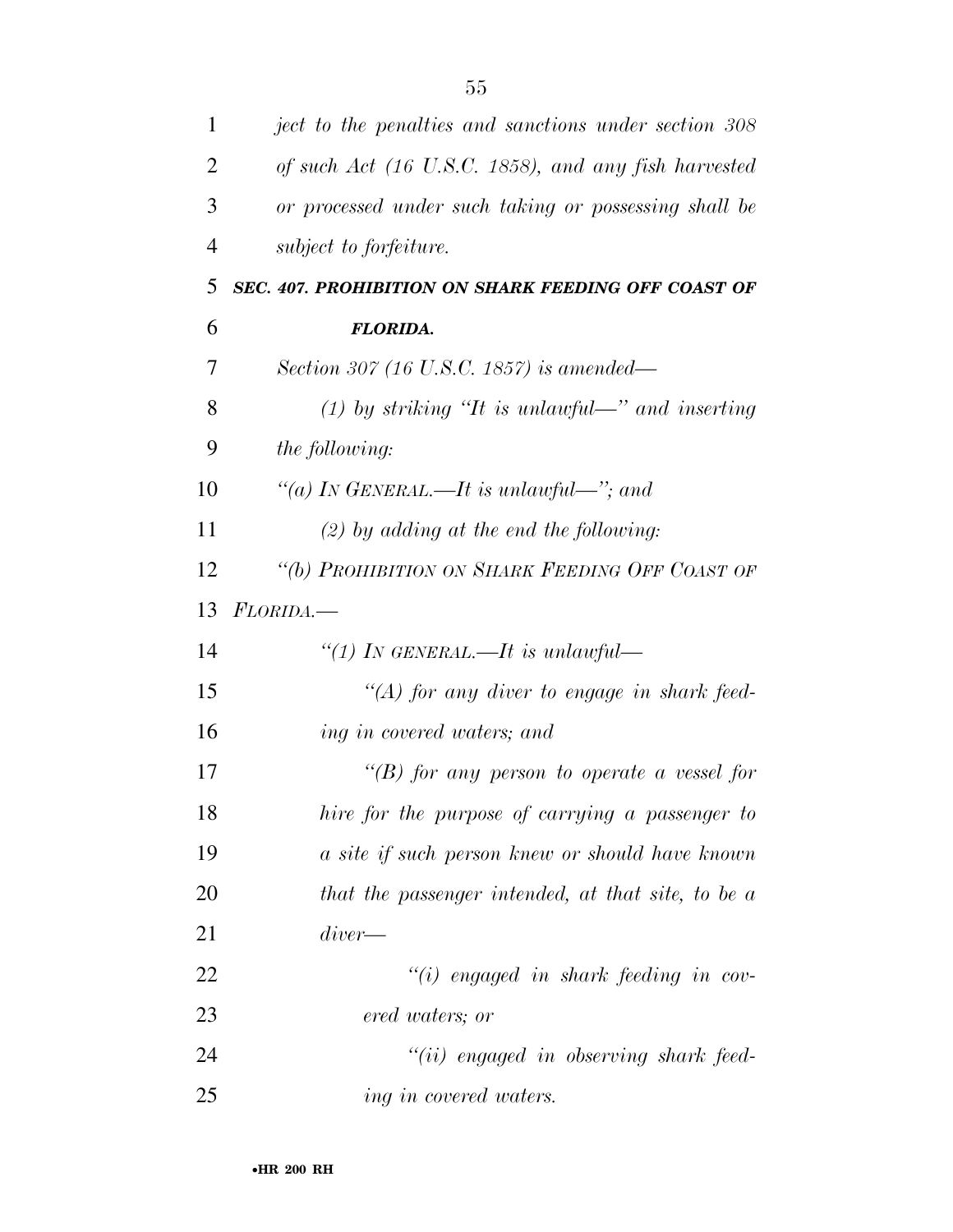| $\mathbf{1}$   | "(2) DEFINITIONS.—For purposes of this sub-      |
|----------------|--------------------------------------------------|
| $\overline{2}$ | section:                                         |
| 3              | "(A) COVERED WATERS.—The term 'covered           |
| $\overline{4}$ | waters' means Federal waters off the coast of    |
| 5              | Florida.                                         |
| 6              | "(B) $DIVER$ —The term 'diver' means a           |
| $\overline{7}$ | person who is wholly or partially submerged in   |
| 8              | covered water and is equipped with a face mask,  |
| 9              | face mask and snorkel, or underwater breathing   |
| 10             | <i>apparatus.</i>                                |
| 11             | "(C) SHARK FEEDING.—The term 'shark              |
| 12             | feeding' means—                                  |
| 13             | $``(i)$ the introduction of food or any          |
| 14             | other substance into covered water for the       |
| 15             | purpose of feeding or attracting sharks; or      |
| 16             | $``(ii)$ presenting food or any other sub-       |
| 17             | stance to a shark for the purpose of feeding     |
| 18             | or attracting sharks.                            |
| 19             | "(3) $EXCEPTION$ —This subsection shall not      |
| 20             | apply to shark feeding conducted—                |
| 21             | $\lq (A)$ by a research institution, university, |
| 22             | or government agency for research purposes; or   |
| 23             | "(B) for the purpose of harvesting sharks.".     |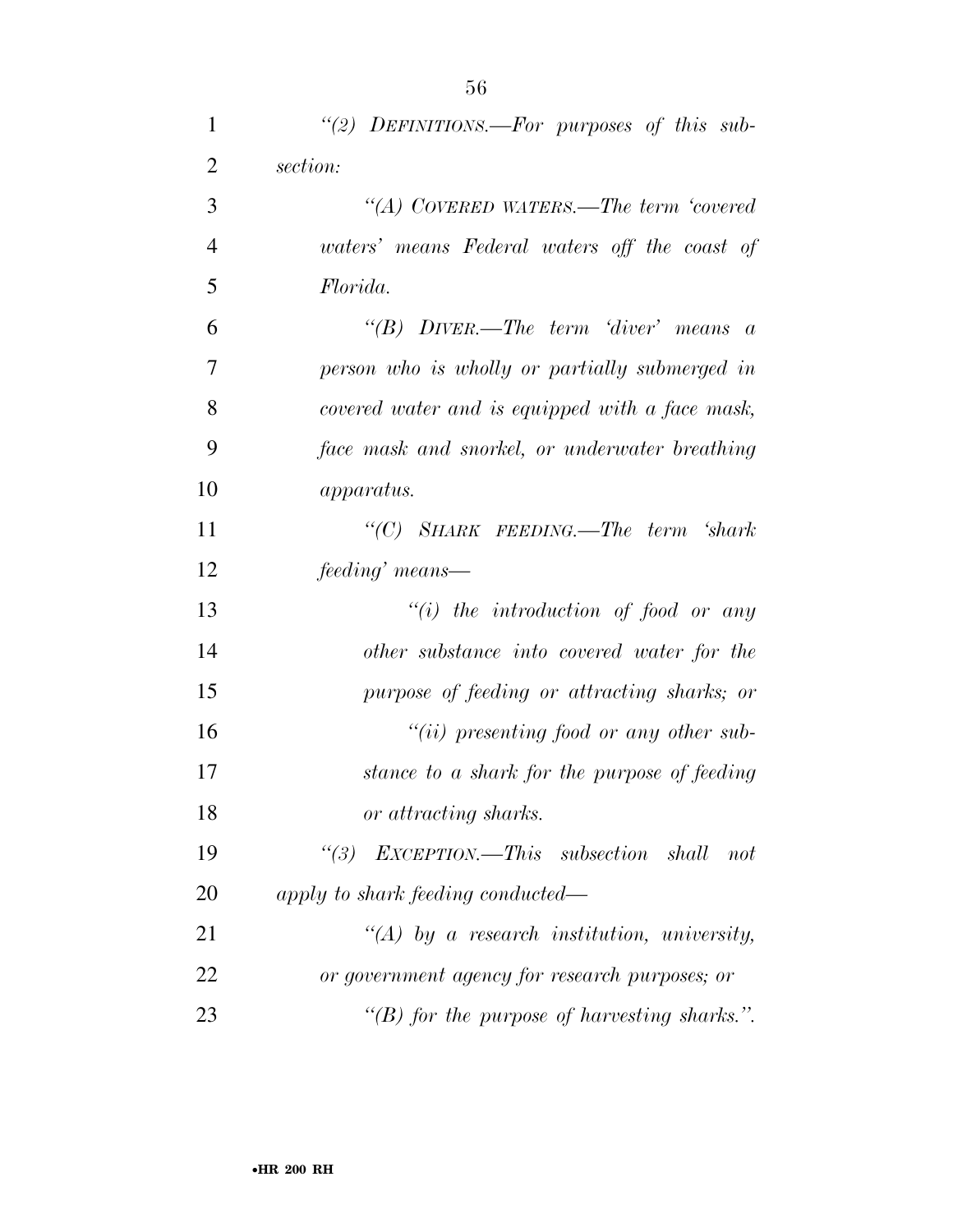*Section 3(10) (16 U.S.C. 1802) is amended by insert- ing '', except that such term shall not include any area pre- viously covered by land or a fresh water environment in a State where the average annual land loss of such State during the 20 years before the date of the enactment of the Strengthening Fishing Communities and Increasing Flexi- bility in Fisheries Management Act exceeds 10 square miles'' after ''maturity''.*